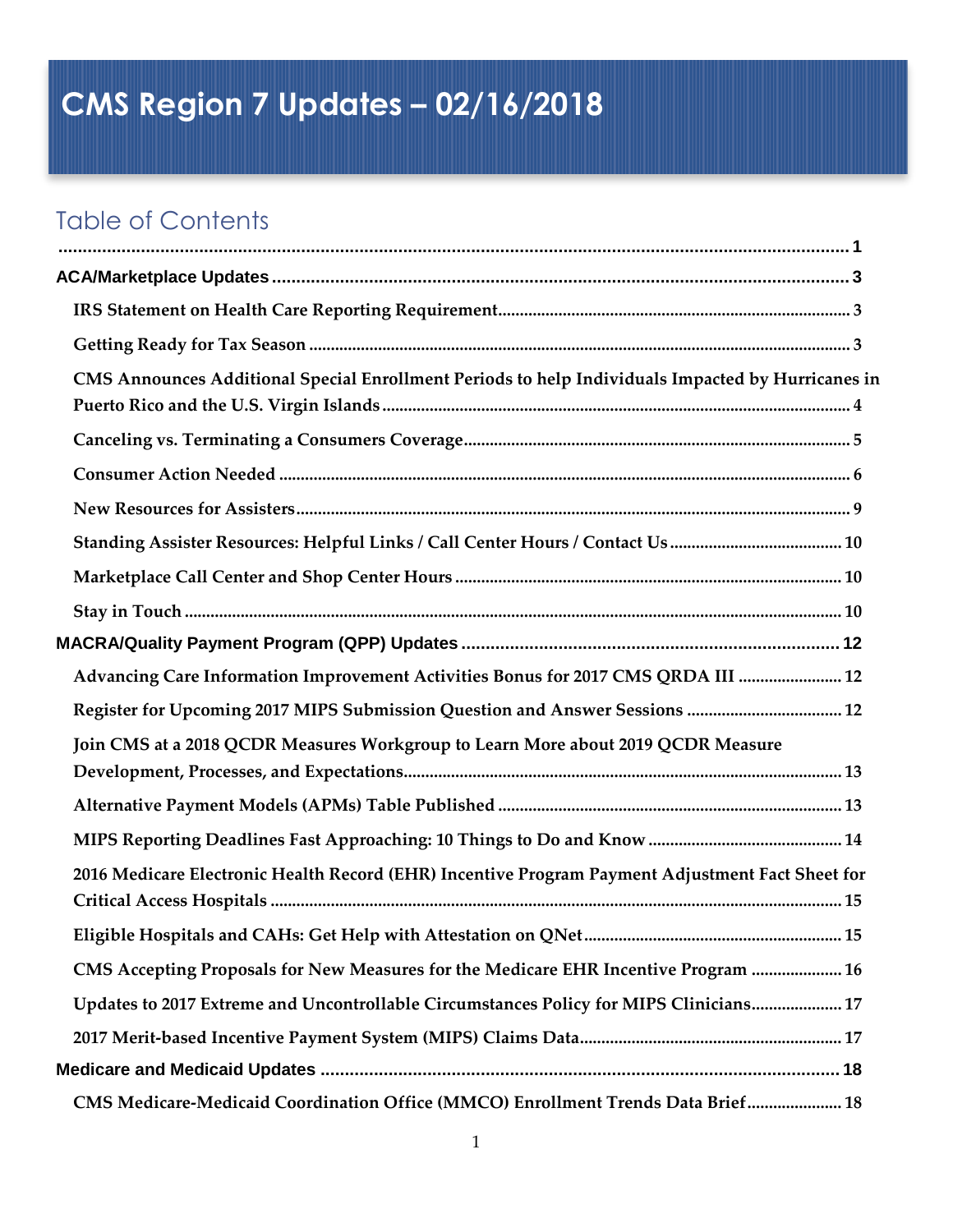<span id="page-1-0"></span>

| Evaluation of the Medicare Prior Authorization Model for Repetitive Scheduled Non-Emergent                                                                                                       |
|--------------------------------------------------------------------------------------------------------------------------------------------------------------------------------------------------|
|                                                                                                                                                                                                  |
|                                                                                                                                                                                                  |
| CMS Office of the Actuary releases 2017-2026 Projections of National Health Expenditures 19                                                                                                      |
| Visit the CQM Issue Tracker to Review eCQM Draft Measure Packages for 2019 Reporting 20                                                                                                          |
|                                                                                                                                                                                                  |
| Apply to Participate in the 2018 Center for Medicare & Medicaid Services (CMS) Study on Burdens<br>Associated with Reporting Quality Measures to Receive Improvement Activity Credit for 2018 21 |
|                                                                                                                                                                                                  |
|                                                                                                                                                                                                  |
|                                                                                                                                                                                                  |
|                                                                                                                                                                                                  |
|                                                                                                                                                                                                  |
|                                                                                                                                                                                                  |
| Register for Upcoming 2017 MIPS Submission Question and Answer Sessions  24                                                                                                                      |
|                                                                                                                                                                                                  |
|                                                                                                                                                                                                  |
|                                                                                                                                                                                                  |
|                                                                                                                                                                                                  |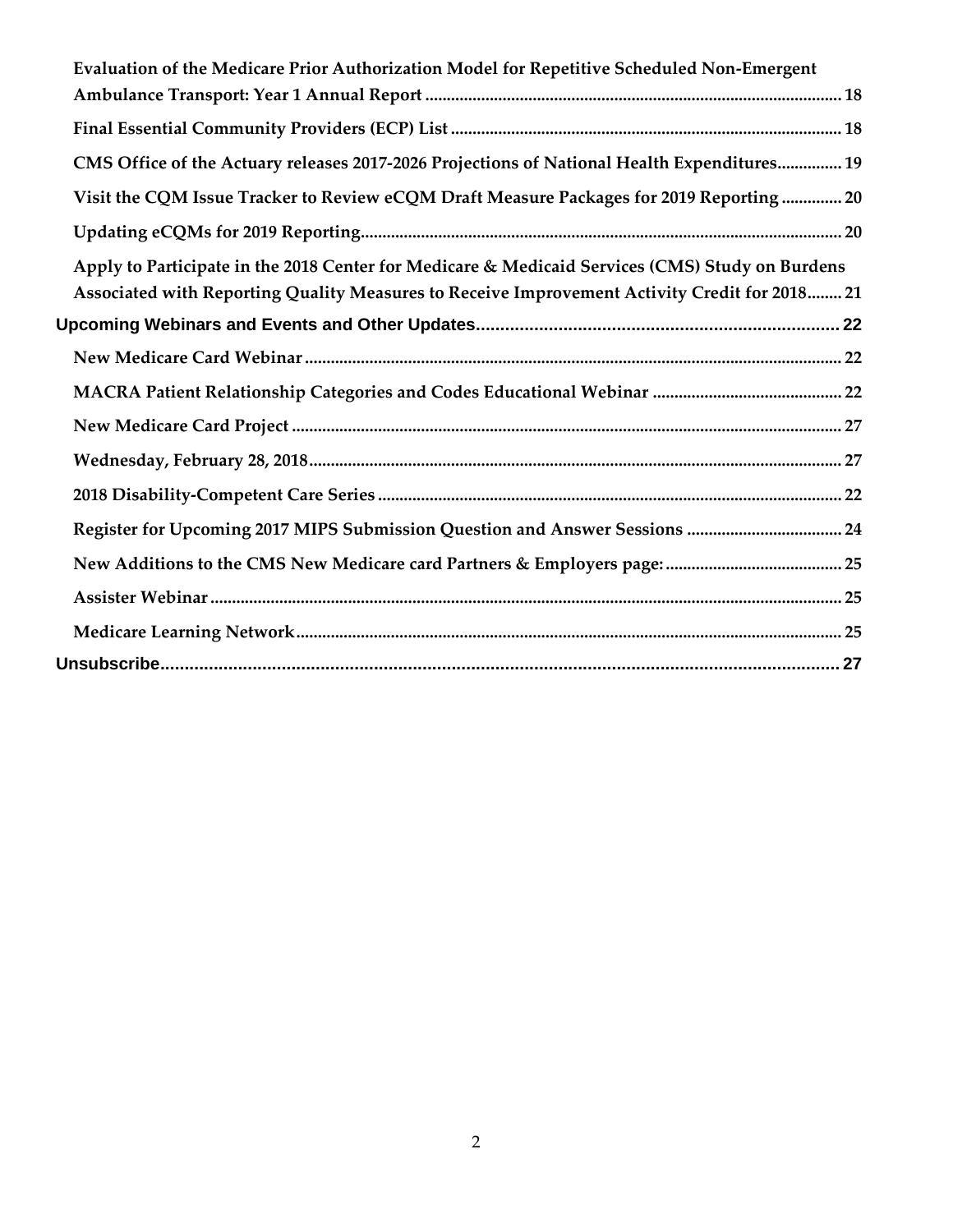## *ACA/Marketplace Updates*

### <span id="page-2-0"></span>**IRS Statement on Health Care Reporting Requirement**

For the upcoming 2018 filing season, the IRS will not accept electronically filed tax returns where the taxpayer does not address the health coverage requirements of the [Affordable Care Act.](http://links.govdelivery.com/track?type=click&enid=ZWFzPTEmbXNpZD0mYXVpZD0mbWFpbGluZ2lkPTIwMTgwMjE0Ljg1MzgwOTkxJm1lc3NhZ2VpZD1NREItUFJELUJVTC0yMDE4MDIxNC44NTM4MDk5MSZkYXRhYmFzZWlkPTEwMDEmc2VyaWFsPTE4MjI3Mzg2JmVtYWlsaWQ9bG9yZWxlaS5zY2hpZWZlcmRlY2tlckBjbXMuaGhzLmdvdiZ1c2VyaWQ9bG9yZWxlaS5zY2hpZWZlcmRlY2tlckBjbXMuaGhzLmdvdiZ0YXJnZXRpZD0mZmw9JmV4dHJhPU11bHRpdmFyaWF0ZUlkPSYmJg==&&&100&&&https://www.irs.gov/affordable-care-act) The IRS will not accept the electronic tax return until the taxpayer indicates whether they had coverage, had an exemption or will make a shared responsibility payment. In addition, returns filed on paper that do not address the health coverage requirements may be suspended pending the receipt of additional information and any refunds may be delayed.

To avoid refund and processing delays when filing 2017 tax returns in 2018, taxpayers should indicate whether they and everyone on their return had coverage, qualified for an exemption from the coverage requirement or are making an individual shared responsibility payment. This process reflects the requirements of the ACA and the IRS's obligation to administer the health care law.

Taxpayers remain obligated to follow the law and pay what they may owe at the point of filing. The 2018 filing season will be the first time the IRS will not accept tax returns that omit this information. After a review of its process and discussions with the National Taxpayer Advocate, the IRS has determined identifying omissions and requiring taxpayers to provide health coverage information at the point of filing makes it easier for the taxpayer to successfully file a tax return and minimizes related refund delays.

Click here for more information about the [individual shared responsibility provision.](http://links.govdelivery.com/track?type=click&enid=ZWFzPTEmbXNpZD0mYXVpZD0mbWFpbGluZ2lkPTIwMTgwMjE0Ljg1MzgwOTkxJm1lc3NhZ2VpZD1NREItUFJELUJVTC0yMDE4MDIxNC44NTM4MDk5MSZkYXRhYmFzZWlkPTEwMDEmc2VyaWFsPTE4MjI3Mzg2JmVtYWlsaWQ9bG9yZWxlaS5zY2hpZWZlcmRlY2tlckBjbXMuaGhzLmdvdiZ1c2VyaWQ9bG9yZWxlaS5zY2hpZWZlcmRlY2tlckBjbXMuaGhzLmdvdiZ0YXJnZXRpZD0mZmw9JmV4dHJhPU11bHRpdmFyaWF0ZUlkPSYmJg==&&&101&&&https://www.irs.gov/affordable-care-act/individuals-and-families/individual-shared-responsibility-provision)

[https://www.irs.gov/tax-professionals/aca-information-center-for-tax-professionals](http://links.govdelivery.com/track?type=click&enid=ZWFzPTEmbXNpZD0mYXVpZD0mbWFpbGluZ2lkPTIwMTgwMjE0Ljg1MzgwOTkxJm1lc3NhZ2VpZD1NREItUFJELUJVTC0yMDE4MDIxNC44NTM4MDk5MSZkYXRhYmFzZWlkPTEwMDEmc2VyaWFsPTE4MjI3Mzg2JmVtYWlsaWQ9bG9yZWxlaS5zY2hpZWZlcmRlY2tlckBjbXMuaGhzLmdvdiZ1c2VyaWQ9bG9yZWxlaS5zY2hpZWZlcmRlY2tlckBjbXMuaGhzLmdvdiZ0YXJnZXRpZD0mZmw9JmV4dHJhPU11bHRpdmFyaWF0ZUlkPSYmJg==&&&102&&&https://www.irs.gov/tax-professionals/aca-information-center-for-tax-professionals)

###

### <span id="page-2-1"></span>**Getting Ready for Tax Season**

### Information on 1095-As

Like last year, assisters can help consumers who enrolled in coverage through the Health Insurance Marketplaces and received advance payments of the premium tax credit (APTC) understand the [Form 1095-A](http://links.govdelivery.com/track?type=click&enid=ZWFzPTEmbXNpZD0mYXVpZD0mbWFpbGluZ2lkPTIwMTgwMjE0Ljg1MzgwOTkxJm1lc3NhZ2VpZD1NREItUFJELUJVTC0yMDE4MDIxNC44NTM4MDk5MSZkYXRhYmFzZWlkPTEwMDEmc2VyaWFsPTE4MjI3Mzg2JmVtYWlsaWQ9bG9yZWxlaS5zY2hpZWZlcmRlY2tlckBjbXMuaGhzLmdvdiZ1c2VyaWQ9bG9yZWxlaS5zY2hpZWZlcmRlY2tlckBjbXMuaGhzLmdvdiZ0YXJnZXRpZD0mZmw9JmV4dHJhPU11bHRpdmFyaWF0ZUlkPSYmJg==&&&103&&&https://www.irs.gov/uac/About-Form-1095-A) that they receive from the Marketplace. Consumers must use the Form 1095-A to complete [Form 8962](http://links.govdelivery.com/track?type=click&enid=ZWFzPTEmbXNpZD0mYXVpZD0mbWFpbGluZ2lkPTIwMTgwMjE0Ljg1MzgwOTkxJm1lc3NhZ2VpZD1NREItUFJELUJVTC0yMDE4MDIxNC44NTM4MDk5MSZkYXRhYmFzZWlkPTEwMDEmc2VyaWFsPTE4MjI3Mzg2JmVtYWlsaWQ9bG9yZWxlaS5zY2hpZWZlcmRlY2tlckBjbXMuaGhzLmdvdiZ1c2VyaWQ9bG9yZWxlaS5zY2hpZWZlcmRlY2tlckBjbXMuaGhzLmdvdiZ0YXJnZXRpZD0mZmw9JmV4dHJhPU11bHRpdmFyaWF0ZUlkPSYmJg==&&&104&&&https://www.irs.gov/uac/About-Form-8962) when they file their 2017 taxes. These forms allow consumers to reconcile the total APTC they received during 2017 with the amount of [premium tax credit \(PTC\)](http://links.govdelivery.com/track?type=click&enid=ZWFzPTEmbXNpZD0mYXVpZD0mbWFpbGluZ2lkPTIwMTgwMjE0Ljg1MzgwOTkxJm1lc3NhZ2VpZD1NREItUFJELUJVTC0yMDE4MDIxNC44NTM4MDk5MSZkYXRhYmFzZWlkPTEwMDEmc2VyaWFsPTE4MjI3Mzg2JmVtYWlsaWQ9bG9yZWxlaS5zY2hpZWZlcmRlY2tlckBjbXMuaGhzLmdvdiZ1c2VyaWQ9bG9yZWxlaS5zY2hpZWZlcmRlY2tlckBjbXMuaGhzLmdvdiZ0YXJnZXRpZD0mZmw9JmV4dHJhPU11bHRpdmFyaWF0ZUlkPSYmJg==&&&105&&&https://www.irs.gov/Affordable-Care-Act/Individuals-and-Families/The-Premium-Tax-Credit) for which they are eligible based on their final 2017 income and household information.

Forms should be received within the first few months of 2018. Consumers should receive a hard copy of this form in the mail, but can also access the form directly through their healthcare.gov account in the tax form section. If consumers do not have online accounts, they can create one to view their Form 1095-A. Depending on changes that may have occurred to consumers' coverage over the course of 2017, such as changing Marketplace plans during the year, **some consumers may receive more than one Form 1095-A.**

Please remember that as an assister, you are prohibited from helping consumers with filing their taxes, unless you are also a licensed tax professional.

Let consumers know that the monthly enrollment premium listed on their Form 1095-A (Part III, Column A) may be different from their plan's full monthly premium amount. This does not always mean there are errors that need to be corrected. The monthly premium on the Form 1095-A may be different from what is expected for several reasons that are addressed [here.](http://links.govdelivery.com/track?type=click&enid=ZWFzPTEmbXNpZD0mYXVpZD0mbWFpbGluZ2lkPTIwMTgwMjE0Ljg1MzgwOTkxJm1lc3NhZ2VpZD1NREItUFJELUJVTC0yMDE4MDIxNC44NTM4MDk5MSZkYXRhYmFzZWlkPTEwMDEmc2VyaWFsPTE4MjI3Mzg2JmVtYWlsaWQ9bG9yZWxlaS5zY2hpZWZlcmRlY2tlckBjbXMuaGhzLmdvdiZ1c2VyaWQ9bG9yZWxlaS5zY2hpZWZlcmRlY2tlckBjbXMuaGhzLmdvdiZ0YXJnZXRpZD0mZmw9JmV4dHJhPU11bHRpdmFyaWF0ZUlkPSYmJg==&&&106&&&https://www.healthcare.gov/tax-form-1095/) If consumers identify errors on their Form 1095-A, direct them to notify the Marketplace by calling the Marketplace Call Center at 1-800-318-2596. Below are some helpful resources to share with consumers as you help them understand how using APTCs for their Marketplace coverage affects their taxes. Click the hyperlink to access the resource:

- [Complete guide to 2017 health coverage & your tax status](http://links.govdelivery.com/track?type=click&enid=ZWFzPTEmbXNpZD0mYXVpZD0mbWFpbGluZ2lkPTIwMTgwMjE0Ljg1MzgwOTkxJm1lc3NhZ2VpZD1NREItUFJELUJVTC0yMDE4MDIxNC44NTM4MDk5MSZkYXRhYmFzZWlkPTEwMDEmc2VyaWFsPTE4MjI3Mzg2JmVtYWlsaWQ9bG9yZWxlaS5zY2hpZWZlcmRlY2tlckBjbXMuaGhzLmdvdiZ1c2VyaWQ9bG9yZWxlaS5zY2hpZWZlcmRlY2tlckBjbXMuaGhzLmdvdiZ0YXJnZXRpZD0mZmw9JmV4dHJhPU11bHRpdmFyaWF0ZUlkPSYmJg==&&&107&&&https://www.healthcare.gov/taxes/)
- [Health Coverage Tax Tool](http://links.govdelivery.com/track?type=click&enid=ZWFzPTEmbXNpZD0mYXVpZD0mbWFpbGluZ2lkPTIwMTgwMjE0Ljg1MzgwOTkxJm1lc3NhZ2VpZD1NREItUFJELUJVTC0yMDE4MDIxNC44NTM4MDk5MSZkYXRhYmFzZWlkPTEwMDEmc2VyaWFsPTE4MjI3Mzg2JmVtYWlsaWQ9bG9yZWxlaS5zY2hpZWZlcmRlY2tlckBjbXMuaGhzLmdvdiZ1c2VyaWQ9bG9yZWxlaS5zY2hpZWZlcmRlY2tlckBjbXMuaGhzLmdvdiZ0YXJnZXRpZD0mZmw9JmV4dHJhPU11bHRpdmFyaWF0ZUlkPSYmJg==&&&108&&&https://www.healthcare.gov/tax-tool/)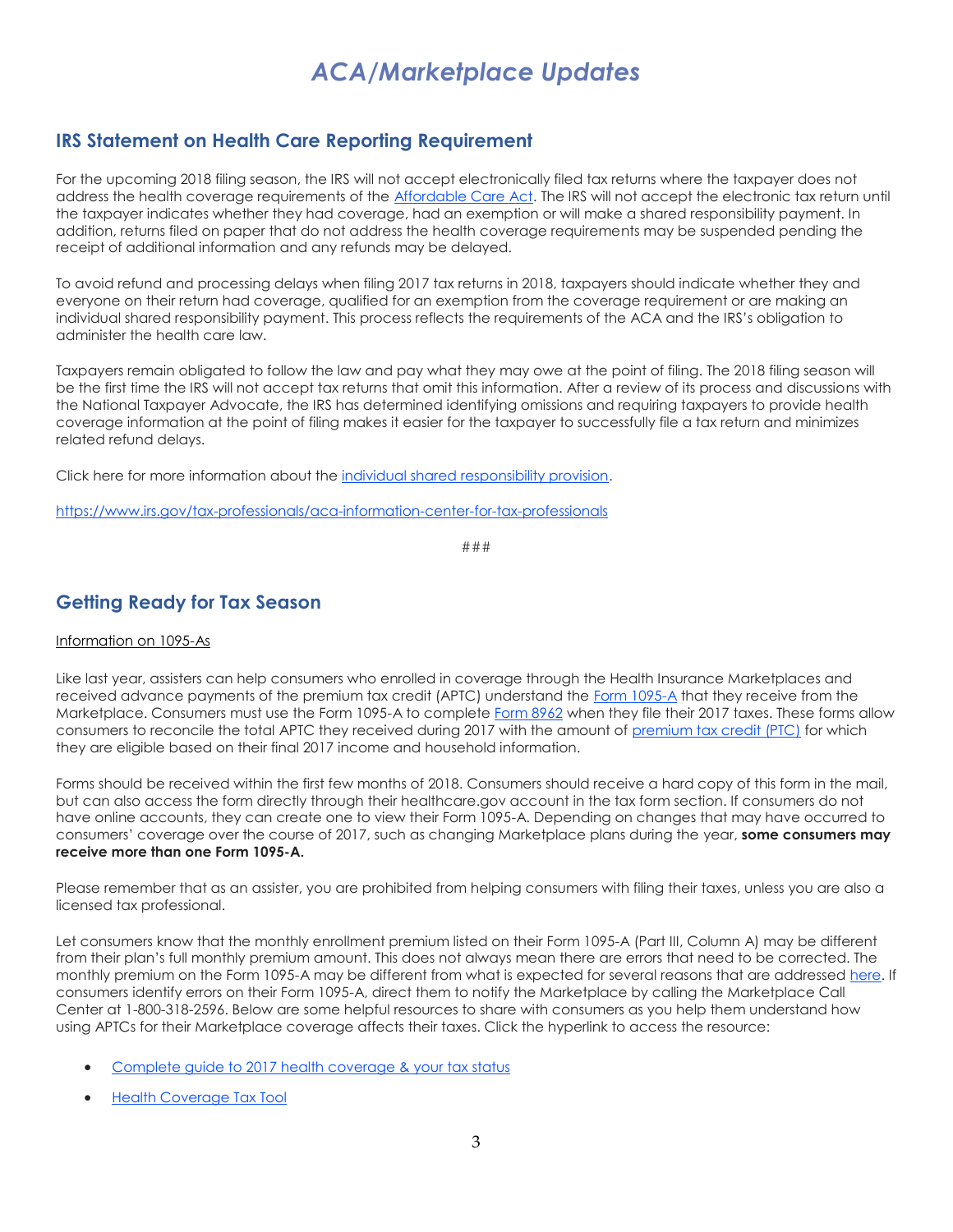- [How to Use Form 1095A](http://links.govdelivery.com/track?type=click&enid=ZWFzPTEmbXNpZD0mYXVpZD0mbWFpbGluZ2lkPTIwMTgwMjE0Ljg1MzgwOTkxJm1lc3NhZ2VpZD1NREItUFJELUJVTC0yMDE4MDIxNC44NTM4MDk5MSZkYXRhYmFzZWlkPTEwMDEmc2VyaWFsPTE4MjI3Mzg2JmVtYWlsaWQ9bG9yZWxlaS5zY2hpZWZlcmRlY2tlckBjbXMuaGhzLmdvdiZ1c2VyaWQ9bG9yZWxlaS5zY2hpZWZlcmRlY2tlckBjbXMuaGhzLmdvdiZ0YXJnZXRpZD0mZmw9JmV4dHJhPU11bHRpdmFyaWF0ZUlkPSYmJg==&&&109&&&https://www.healthcare.gov/tax-form-1095/)
- [How to Reconcile PTC](http://links.govdelivery.com/track?type=click&enid=ZWFzPTEmbXNpZD0mYXVpZD0mbWFpbGluZ2lkPTIwMTgwMjE0Ljg1MzgwOTkxJm1lc3NhZ2VpZD1NREItUFJELUJVTC0yMDE4MDIxNC44NTM4MDk5MSZkYXRhYmFzZWlkPTEwMDEmc2VyaWFsPTE4MjI3Mzg2JmVtYWlsaWQ9bG9yZWxlaS5zY2hpZWZlcmRlY2tlckBjbXMuaGhzLmdvdiZ1c2VyaWQ9bG9yZWxlaS5zY2hpZWZlcmRlY2tlckBjbXMuaGhzLmdvdiZ0YXJnZXRpZD0mZmw9JmV4dHJhPU11bHRpdmFyaWF0ZUlkPSYmJg==&&&110&&&https://www.healthcare.gov/taxes-reconciling/)

### Information on Form 1095-B and Cs

This year, some consumers will receive Forms [1095-B](http://links.govdelivery.com/track?type=click&enid=ZWFzPTEmbXNpZD0mYXVpZD0mbWFpbGluZ2lkPTIwMTgwMjE0Ljg1MzgwOTkxJm1lc3NhZ2VpZD1NREItUFJELUJVTC0yMDE4MDIxNC44NTM4MDk5MSZkYXRhYmFzZWlkPTEwMDEmc2VyaWFsPTE4MjI3Mzg2JmVtYWlsaWQ9bG9yZWxlaS5zY2hpZWZlcmRlY2tlckBjbXMuaGhzLmdvdiZ1c2VyaWQ9bG9yZWxlaS5zY2hpZWZlcmRlY2tlckBjbXMuaGhzLmdvdiZ0YXJnZXRpZD0mZmw9JmV4dHJhPU11bHRpdmFyaWF0ZUlkPSYmJg==&&&111&&&https://www.irs.gov/uac/About-Form-1095-B) or [1095-C.](http://links.govdelivery.com/track?type=click&enid=ZWFzPTEmbXNpZD0mYXVpZD0mbWFpbGluZ2lkPTIwMTgwMjE0Ljg1MzgwOTkxJm1lc3NhZ2VpZD1NREItUFJELUJVTC0yMDE4MDIxNC44NTM4MDk5MSZkYXRhYmFzZWlkPTEwMDEmc2VyaWFsPTE4MjI3Mzg2JmVtYWlsaWQ9bG9yZWxlaS5zY2hpZWZlcmRlY2tlckBjbXMuaGhzLmdvdiZ1c2VyaWQ9bG9yZWxlaS5zY2hpZWZlcmRlY2tlckBjbXMuaGhzLmdvdiZ0YXJnZXRpZD0mZmw9JmV4dHJhPU11bHRpdmFyaWF0ZUlkPSYmJg==&&&112&&&https://www.irs.gov/uac/About-Form-1095-C) Like Form 1095-A, Forms 1095-B and C will provide consumers with information about their health coverage during the prior year. Consumers who have health coverage through the Marketplace and receive a Form 1095-A might also receive a Form 1095-B or Form 1095-C, if they or members of their household had coverage in 2017 through other programs or plans outside of the Marketplace, like Medicaid or private health insurance. **Individuals who have questions about a Form 1095-B or 1095-C should contact the entity that provided them with the form.**

Forms 1095-C will be provided to consumers by certain large employers. Forms 1095-B will be provided to consumers by health insurance providers, such as health insurance companies and government agencies including Medicare, Medicaid or CHIP. Insurance issuers and carriers aren't required to file Form 1095-B to report coverage in individual market qualified health plans that individuals enroll in through Health Insurance Marketplaces. This coverage generally is reported by Marketplaces on Form 1095-A. However, health insurance issuers will file Form 1095-B to report on coverage for employees obtained through the Small Business Health Options Program (SHOP).

#### IRS Extends Deadline to Provide 1095-B and Cs

The IRS extended the 2018 due date for certain employers and health coverage providers to send 2017 health coverage information forms to individuals. The following organizations now have until March 2, 2018, to provide Forms [1095-B](http://links.govdelivery.com/track?type=click&enid=ZWFzPTEmbXNpZD0mYXVpZD0mbWFpbGluZ2lkPTIwMTgwMjE0Ljg1MzgwOTkxJm1lc3NhZ2VpZD1NREItUFJELUJVTC0yMDE4MDIxNC44NTM4MDk5MSZkYXRhYmFzZWlkPTEwMDEmc2VyaWFsPTE4MjI3Mzg2JmVtYWlsaWQ9bG9yZWxlaS5zY2hpZWZlcmRlY2tlckBjbXMuaGhzLmdvdiZ1c2VyaWQ9bG9yZWxlaS5zY2hpZWZlcmRlY2tlckBjbXMuaGhzLmdvdiZ0YXJnZXRpZD0mZmw9JmV4dHJhPU11bHRpdmFyaWF0ZUlkPSYmJg==&&&113&&&https://www.irs.gov/forms-pubs/about-form-1095-b) o[r 1095-](http://links.govdelivery.com/track?type=click&enid=ZWFzPTEmbXNpZD0mYXVpZD0mbWFpbGluZ2lkPTIwMTgwMjE0Ljg1MzgwOTkxJm1lc3NhZ2VpZD1NREItUFJELUJVTC0yMDE4MDIxNC44NTM4MDk5MSZkYXRhYmFzZWlkPTEwMDEmc2VyaWFsPTE4MjI3Mzg2JmVtYWlsaWQ9bG9yZWxlaS5zY2hpZWZlcmRlY2tlckBjbXMuaGhzLmdvdiZ1c2VyaWQ9bG9yZWxlaS5zY2hpZWZlcmRlY2tlckBjbXMuaGhzLmdvdiZ0YXJnZXRpZD0mZmw9JmV4dHJhPU11bHRpdmFyaWF0ZUlkPSYmJg==&&&114&&&https://www.irs.gov/forms-pubs/about-form-1095-c) [C:](http://links.govdelivery.com/track?type=click&enid=ZWFzPTEmbXNpZD0mYXVpZD0mbWFpbGluZ2lkPTIwMTgwMjE0Ljg1MzgwOTkxJm1lc3NhZ2VpZD1NREItUFJELUJVTC0yMDE4MDIxNC44NTM4MDk5MSZkYXRhYmFzZWlkPTEwMDEmc2VyaWFsPTE4MjI3Mzg2JmVtYWlsaWQ9bG9yZWxlaS5zY2hpZWZlcmRlY2tlckBjbXMuaGhzLmdvdiZ1c2VyaWQ9bG9yZWxlaS5zY2hpZWZlcmRlY2tlckBjbXMuaGhzLmdvdiZ0YXJnZXRpZD0mZmw9JmV4dHJhPU11bHRpdmFyaWF0ZUlkPSYmJg==&&&114&&&https://www.irs.gov/forms-pubs/about-form-1095-c)

- Insurers
- Self-insuring employers
- Other coverage providers
- Applicable large employers

The March 2nd date is a 30-day extension from the original due date of January 31st.

This 30-day extension is automatic. Employers and providers do not have to request it. The due dates for filing 2017 information returns with the IRS are not extended. For 2018, the due dates to file information returns with the IRS are:

- Feb. 28 for paper filers
- April 2 for electronic filers

Because of these extensions, individuals may not receive their Forms 1095-B or 1095-C by the time they are ready to file their 2017 individual income tax return. While information on these forms may assist in preparing a return, taxpayers are not required to have these forms to file. Taxpayers can prepare and file their returns using other information about their health coverage.

More information on the 1095-A extension can be foun[d here.](http://links.govdelivery.com/track?type=click&enid=ZWFzPTEmbXNpZD0mYXVpZD0mbWFpbGluZ2lkPTIwMTgwMjE0Ljg1MzgwOTkxJm1lc3NhZ2VpZD1NREItUFJELUJVTC0yMDE4MDIxNC44NTM4MDk5MSZkYXRhYmFzZWlkPTEwMDEmc2VyaWFsPTE4MjI3Mzg2JmVtYWlsaWQ9bG9yZWxlaS5zY2hpZWZlcmRlY2tlckBjbXMuaGhzLmdvdiZ1c2VyaWQ9bG9yZWxlaS5zY2hpZWZlcmRlY2tlckBjbXMuaGhzLmdvdiZ0YXJnZXRpZD0mZmw9JmV4dHJhPU11bHRpdmFyaWF0ZUlkPSYmJg==&&&115&&&https://www.irs.gov/pub/irs-drop/n-18-06.pdf)

###

### <span id="page-3-0"></span>**CMS Announces Additional Special Enrollment Periods to help Individuals Impacted by Hurricanes in Puerto Rico and the U.S. Virgin Islands**

*Agency provides extended special enrollment periods for 2018 Medicare and Exchange coverage*

### [En Española](http://links.govdelivery.com/track?type=click&enid=ZWFzPTEmbXNpZD0mYXVpZD0mbWFpbGluZ2lkPTIwMTgwMjE0Ljg1MzgwOTkxJm1lc3NhZ2VpZD1NREItUFJELUJVTC0yMDE4MDIxNC44NTM4MDk5MSZkYXRhYmFzZWlkPTEwMDEmc2VyaWFsPTE4MjI3Mzg2JmVtYWlsaWQ9bG9yZWxlaS5zY2hpZWZlcmRlY2tlckBjbXMuaGhzLmdvdiZ1c2VyaWQ9bG9yZWxlaS5zY2hpZWZlcmRlY2tlckBjbXMuaGhzLmdvdiZ0YXJnZXRpZD0mZmw9JmV4dHJhPU11bHRpdmFyaWF0ZUlkPSYmJg==&&&116&&&https://www.cms.gov/Newsroom/MediaReleaseDatabase/Press-releases-en-espanol-items/2018-01-17.html)

The Centers for Medicare & Medicaid Services (CMS) announced additional opportunities for individuals affected by the 2017 hurricanes in Puerto Rico and the U.S. Virgin Islands to enroll in Medicare health and drug plans and health coverage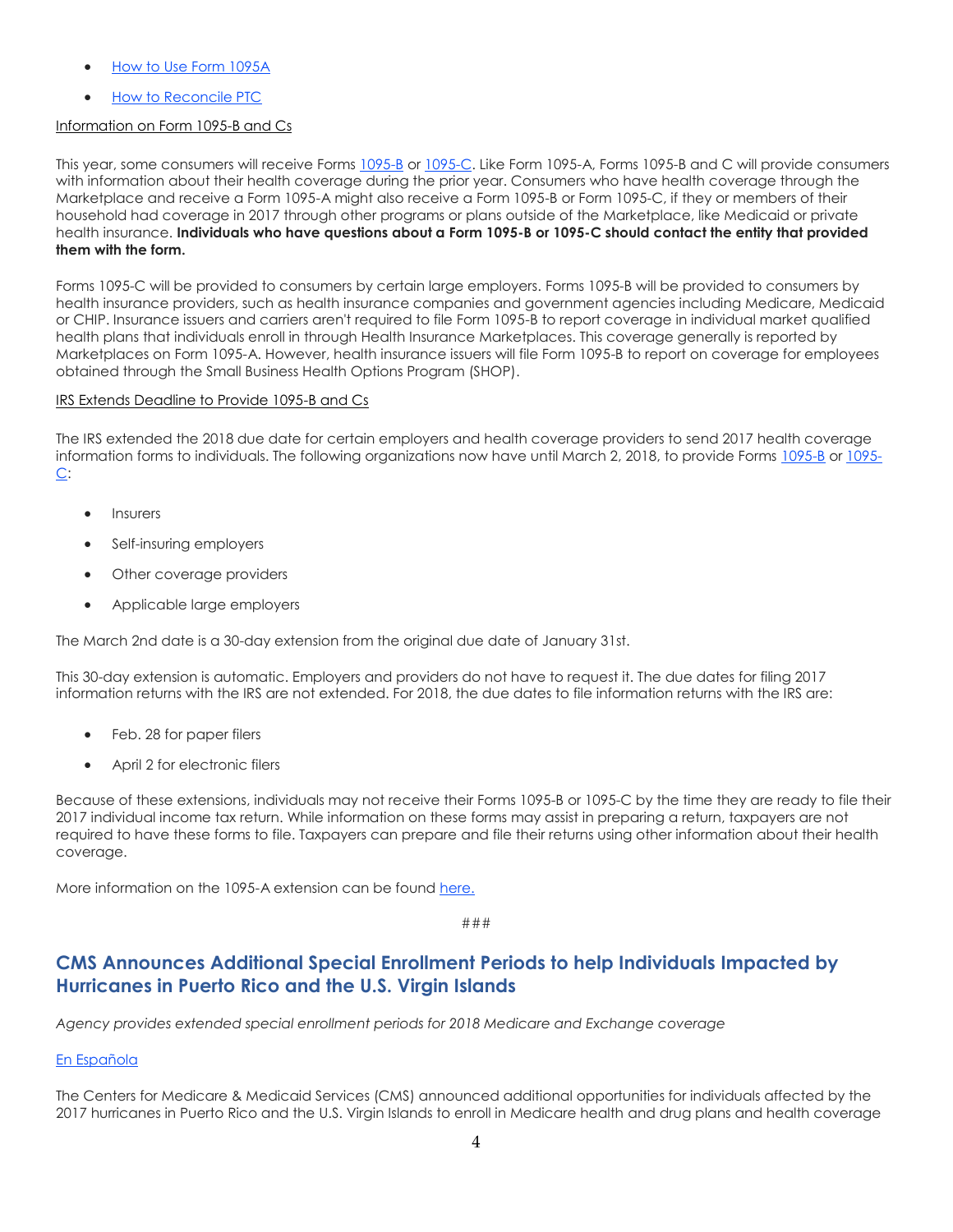through the Federal Health Insurance Exchange. CMS is providing these special enrollment periods so that certain individuals and families who were impacted can access health coverage on the Exchange and have additional time to join, drop, or switch Medicare health and prescription drug plans. CMS announced initial special enrollment period opportunities in September, this extends these opportunities through March 31, 2018.

CMS established the following special enrollment periods to support individuals impacted by the 2017 hurricanes in Puerto Rico and the U.S. Virgin Islands:

- **Federal Health Insurance Exchange special enrollment period:** Individuals affected by the 2017 hurricanes in Puerto Rico and the U.S. Virgin Islands who relocated to a state that uses the Federal Health Insurance Exchange, but were unable to enroll during the 2018 Annual Open Enrollment Period or any other special enrollment period, are eligible for an exceptional circumstance special enrollment period to enroll in 2018 Exchange coverage. Individuals in this situation may request this special enrollment period through March 31, 2018. These individuals should contact the Exchange Call Center at 1-800-318-2596 to request enrollment using this special enrollment period.
- **Medicare special enrollment period extension:** This special enrollment period will allow individuals affected by the 2017 hurricanes in Puerto Rico and the U.S. Virgin Islands to enroll, dis-enroll or switch Medicare health or prescription drug plans through March 31, 2018. This special enrollment period can be used even if the beneficiary made a choice during Medicare's fall open enrollment period. The special enrollment period can also be used for those who left Puerto Rico and would like to enroll in a local Medicare Advantage or Medicare prescription drug plan that would better meet their healthcare needs. Beneficiaries who change their permanent residence, rather than temporarily relocate, and no longer reside in their plan service area, are eligible to join a Medicare Advantage or prescription drug plan offered in the new area in which they reside through the existing residence change special enrollment period. Individuals who were displaced and return to Puerto Rico or the U.S. Virgin Islands are also eligible for the residence change special enrollment period. Individuals in these situations may contact 1-800- MEDICARE to request enrollment using this special enrollment opportunity.

For more information on special enrollment periods for the Federal Health Insurance Exchange, visit: [https://www.cms.gov/CCIIO/Resources/Regulations-and-Guidance/Downloads/Territories-SEP-Guidance.pdf](http://links.govdelivery.com/track?type=click&enid=ZWFzPTEmbXNpZD0mYXVpZD0mbWFpbGluZ2lkPTIwMTgwMjE0Ljg1MzgwOTkxJm1lc3NhZ2VpZD1NREItUFJELUJVTC0yMDE4MDIxNC44NTM4MDk5MSZkYXRhYmFzZWlkPTEwMDEmc2VyaWFsPTE4MjI3Mzg2JmVtYWlsaWQ9bG9yZWxlaS5zY2hpZWZlcmRlY2tlckBjbXMuaGhzLmdvdiZ1c2VyaWQ9bG9yZWxlaS5zY2hpZWZlcmRlY2tlckBjbXMuaGhzLmdvdiZ0YXJnZXRpZD0mZmw9JmV4dHJhPU11bHRpdmFyaWF0ZUlkPSYmJg==&&&117&&&https://www.cms.gov/CCIIO/Resources/Regulations-and-Guidance/Downloads/Territories-SEP-Guidance.pdf)

For more information on special enrollment period extension for Medicare, visit: [https://www.cms.gov/About-CMS/Agency-](http://links.govdelivery.com/track?type=click&enid=ZWFzPTEmbXNpZD0mYXVpZD0mbWFpbGluZ2lkPTIwMTgwMjE0Ljg1MzgwOTkxJm1lc3NhZ2VpZD1NREItUFJELUJVTC0yMDE4MDIxNC44NTM4MDk5MSZkYXRhYmFzZWlkPTEwMDEmc2VyaWFsPTE4MjI3Mzg2JmVtYWlsaWQ9bG9yZWxlaS5zY2hpZWZlcmRlY2tlckBjbXMuaGhzLmdvdiZ1c2VyaWQ9bG9yZWxlaS5zY2hpZWZlcmRlY2tlckBjbXMuaGhzLmdvdiZ0YXJnZXRpZD0mZmw9JmV4dHJhPU11bHRpdmFyaWF0ZUlkPSYmJg==&&&118&&&https://www.cms.gov/About-CMS/Agency-Information/Emergency/Downloads/Extension-SE-Period-PR-VI-CA-Wildfire.pdf)[Information/Emergency/Downloads/Extension-SE-Period-PR-VI-CA-Wildfire.pdf](http://links.govdelivery.com/track?type=click&enid=ZWFzPTEmbXNpZD0mYXVpZD0mbWFpbGluZ2lkPTIwMTgwMjE0Ljg1MzgwOTkxJm1lc3NhZ2VpZD1NREItUFJELUJVTC0yMDE4MDIxNC44NTM4MDk5MSZkYXRhYmFzZWlkPTEwMDEmc2VyaWFsPTE4MjI3Mzg2JmVtYWlsaWQ9bG9yZWxlaS5zY2hpZWZlcmRlY2tlckBjbXMuaGhzLmdvdiZ1c2VyaWQ9bG9yZWxlaS5zY2hpZWZlcmRlY2tlckBjbXMuaGhzLmdvdiZ0YXJnZXRpZD0mZmw9JmV4dHJhPU11bHRpdmFyaWF0ZUlkPSYmJg==&&&118&&&https://www.cms.gov/About-CMS/Agency-Information/Emergency/Downloads/Extension-SE-Period-PR-VI-CA-Wildfire.pdf)

###

### <span id="page-4-0"></span>**Canceling vs. Terminating a Consumers Coverage**

There are various reasons consumers may want to end their health care coverage; however, it is important for assisters and consumers to understand the difference between canceling and terminating coverage. A consumer would proceed with *terminating* coverage if the consumer has enrolled and paid at least one month's premium or her coverage has been effectuated. The Marketplace requires 14 days' notice before terminating coverage. However, if the consumer is terminating coverage for some but not all the household members on the application, in most cases the coverage will end immediately for the family member(s) being terminated. Consumers should report a life change to the Marketplace Call Center in order to remove someone from an application while keeping others covered. More information can be found here: [https://www.healthcare.gov/reporting-changes/how-to-report-changes/](http://links.govdelivery.com/track?type=click&enid=ZWFzPTEmbXNpZD0mYXVpZD0mbWFpbGluZ2lkPTIwMTgwMjE0Ljg1MzgwOTkxJm1lc3NhZ2VpZD1NREItUFJELUJVTC0yMDE4MDIxNC44NTM4MDk5MSZkYXRhYmFzZWlkPTEwMDEmc2VyaWFsPTE4MjI3Mzg2JmVtYWlsaWQ9bG9yZWxlaS5zY2hpZWZlcmRlY2tlckBjbXMuaGhzLmdvdiZ1c2VyaWQ9bG9yZWxlaS5zY2hpZWZlcmRlY2tlckBjbXMuaGhzLmdvdiZ0YXJnZXRpZD0mZmw9JmV4dHJhPU11bHRpdmFyaWF0ZUlkPSYmJg==&&&119&&&https://www.healthcare.gov/reporting-changes/how-to-report-changes/)

A consumer could end their coverage by *cancelling* if the consumer's start date has not passed or the consumer has not made their first month's premium. When coverage is cancelled, there is no advance notice required; but the cancellation must be done prior to the policy start date.

Important Reminders

- Consumers can cancel their coverage by logging into their HealthCare.gov account and clicking "End (Terminate) All Coverage" prior to the policy effective date or by not paying their first month's premium.
- Terminating coverage generally requires a 14-day notice and cannot take place earlier than the policy start date. When ending coverage for some but not all family members or reporting changes to the consumer's household, the applicant will receive a new eligibility determination notice.
- Remind consumers to come back to report changes throughout the year.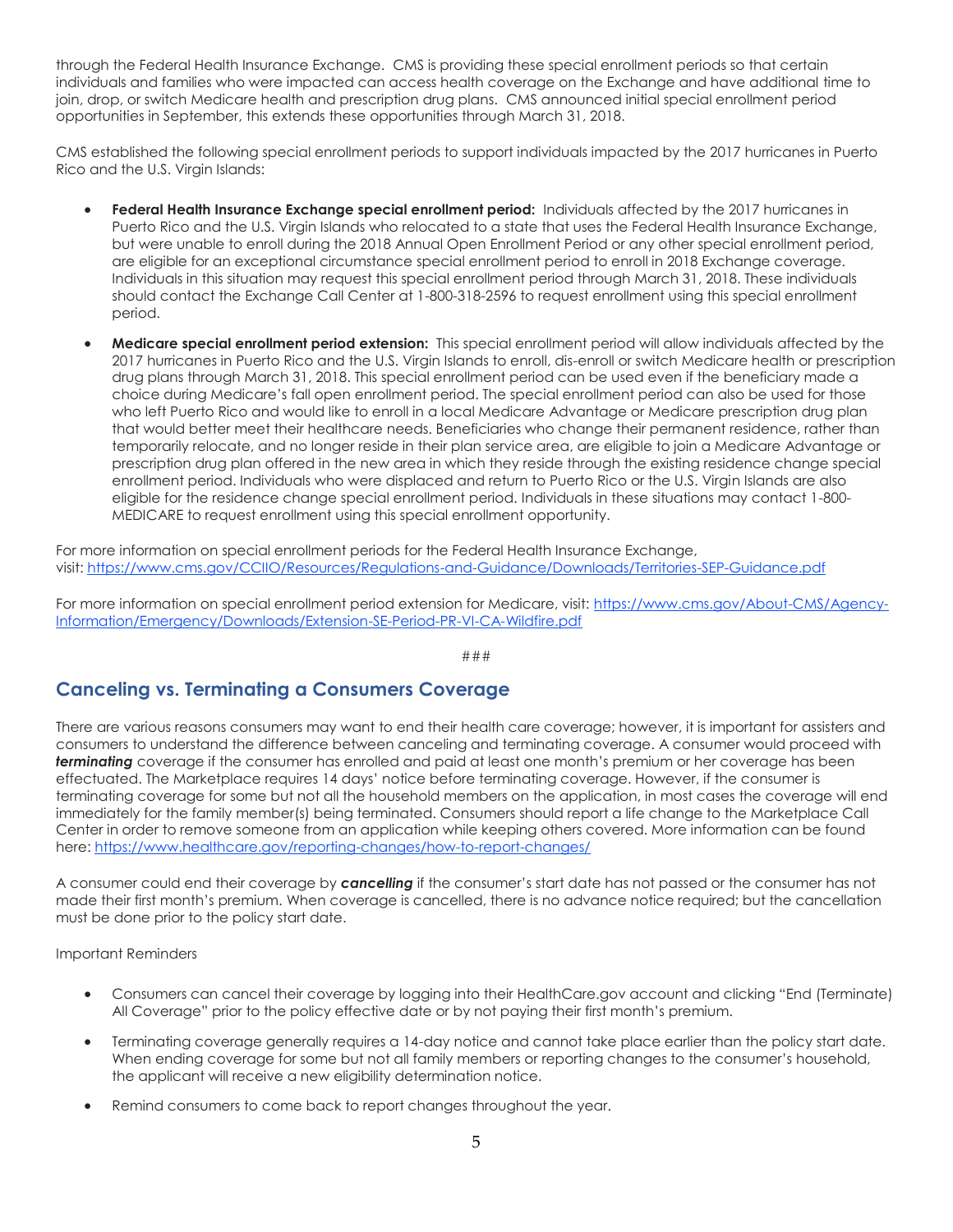- Note: The Marketplace Appeals Center does not review appeals for termination disputes that are not appealable (i.e., a consumer who wants a retroactive termination). Retro terminations due to Marketplace error or technical issue may be reviewed by caseworkers and evaluated, but if the retro termination is denied, there are no appeal rights.
- Se[e https://www.healthcare.gov/how-to-cancel-a-marketplace-plan/](http://links.govdelivery.com/track?type=click&enid=ZWFzPTEmbXNpZD0mYXVpZD0mbWFpbGluZ2lkPTIwMTgwMjE0Ljg1MzgwOTkxJm1lc3NhZ2VpZD1NREItUFJELUJVTC0yMDE4MDIxNC44NTM4MDk5MSZkYXRhYmFzZWlkPTEwMDEmc2VyaWFsPTE4MjI3Mzg2JmVtYWlsaWQ9bG9yZWxlaS5zY2hpZWZlcmRlY2tlckBjbXMuaGhzLmdvdiZ1c2VyaWQ9bG9yZWxlaS5zY2hpZWZlcmRlY2tlckBjbXMuaGhzLmdvdiZ0YXJnZXRpZD0mZmw9JmV4dHJhPU11bHRpdmFyaWF0ZUlkPSYmJg==&&&120&&&https://www.healthcare.gov/how-to-cancel-a-marketplace-plan/) for more information.
- Call the Marketplace Call Center for help: 1-800-318-2596.

It's important for consumers to have coverage in place before terminating or cancelling their coverage on the Marketplace. Once consumers Marketplace coverage has ended, they will not be able to re-enroll until next open enrollment period unless they qualify for a special enrollment period.

For more information: [https://www.healthcare.gov/apply-and-enroll/change-after-enrolling/](http://links.govdelivery.com/track?type=click&enid=ZWFzPTEmbXNpZD0mYXVpZD0mbWFpbGluZ2lkPTIwMTgwMjE0Ljg1MzgwOTkxJm1lc3NhZ2VpZD1NREItUFJELUJVTC0yMDE4MDIxNC44NTM4MDk5MSZkYXRhYmFzZWlkPTEwMDEmc2VyaWFsPTE4MjI3Mzg2JmVtYWlsaWQ9bG9yZWxlaS5zY2hpZWZlcmRlY2tlckBjbXMuaGhzLmdvdiZ1c2VyaWQ9bG9yZWxlaS5zY2hpZWZlcmRlY2tlckBjbXMuaGhzLmdvdiZ0YXJnZXRpZD0mZmw9JmV4dHJhPU11bHRpdmFyaWF0ZUlkPSYmJg==&&&121&&&https://www.healthcare.gov/apply-and-enroll/change-after-enrolling/)

###

### <span id="page-5-0"></span>**Consumer Action Needed**

*Initial warning notices have been sent to consumers who are receiving financial help with their Marketplace coverage and may also be enrolled in Medicaid or CHIP (also called Medicaid/CHIP Periodic Data Matching)*

Key Takeaway**:** Consumers determined eligible for minimum essential coverage (MEC)[1] Medicaid or CHIP are not eligible for advance payments of the premium tax credit (APTC) or for income-based cost-sharing reductions (CSRs) to help pay for their Marketplace plan premium and covered services. The Marketplace has identified consumers who may be duallyenrolled in Marketplace coverage with APTC/CSRs and in MEC Medicaid/CHIP and has sent them notification of their dually-enrolled status. This spring, the Marketplace will end APTC/CSRs for dually-enrolled consumers who do not take action in response to the Medicaid/CHIP PDM initial warning notice; these consumers will remain enrolled in a Marketplace plan at full cost. Assisters can help affected consumers understand the notice(s) and complete the necessary next steps.

### Overview

Consumers who are determined eligible for or are enrolled in MEC Medicaid or CHIP are ineligible for APTC and CSRs to help pay for the cost of their Federally-Facilitated Marketplace (Marketplace) [2] plan premium and covered services.[3], [4]

Medicaid/CHIP Periodic Data Matching (PDM) is the process the Marketplace uses to identify, notify, and reduce the number of consumers who are enrolled in Marketplace coverage with APTC/CSRs and Medicaid or CHIP (i.e. "duallyenrolled" consumers).

This month, the Marketplace sent an initial warning notice to the household contact for dually-enrolled[5] consumers, stating that if they do not take action by the date in the notice, the Marketplace will end any APTC/CSRs being paid on behalf of affected consumers, and those consumers' Marketplace coverage will continue without financial help. [6]

The notice tells the household contact (and provides instructions) to do one of the following by a specified date:

- end affected consumers' Marketplace coverage with APTC/CSRs; or
- update their Marketplace application to tell the Marketplace that affected consumers are not enrolled in Medicaid/CHIP.

In Spring 2018, at least 30 days following the initial notice, the Marketplace will send a final notice to the household contact for applications with affected consumers who did not respond to the initial warning notice by the specified date. This notice will let consumers know that they are still enrolled in a Marketplace plan but will no longer receive financial help (APTC/CSRs). Consumers who choose to remain in full-cost Marketplace coverage should notify their state Medicaid/CHIP agency of their Marketplace enrollment. If they choose to remain enrolled in full-cost Marketplace coverage, they may no longer be eligible for CHIP, but could continue to receive CHIP coverage, if otherwise eligible, by ending their Marketplace enrollment.

For anyone else on the application who is still enrolled in a Marketplace plan, their coverage will continue and eligibility for APTC/CSRs, if applicable, will be redetermined. Dually-enrolled consumers who do not want to pay full cost for their share of the Marketplace plan premium and covered services should end their Marketplace coverage immediately. The final notice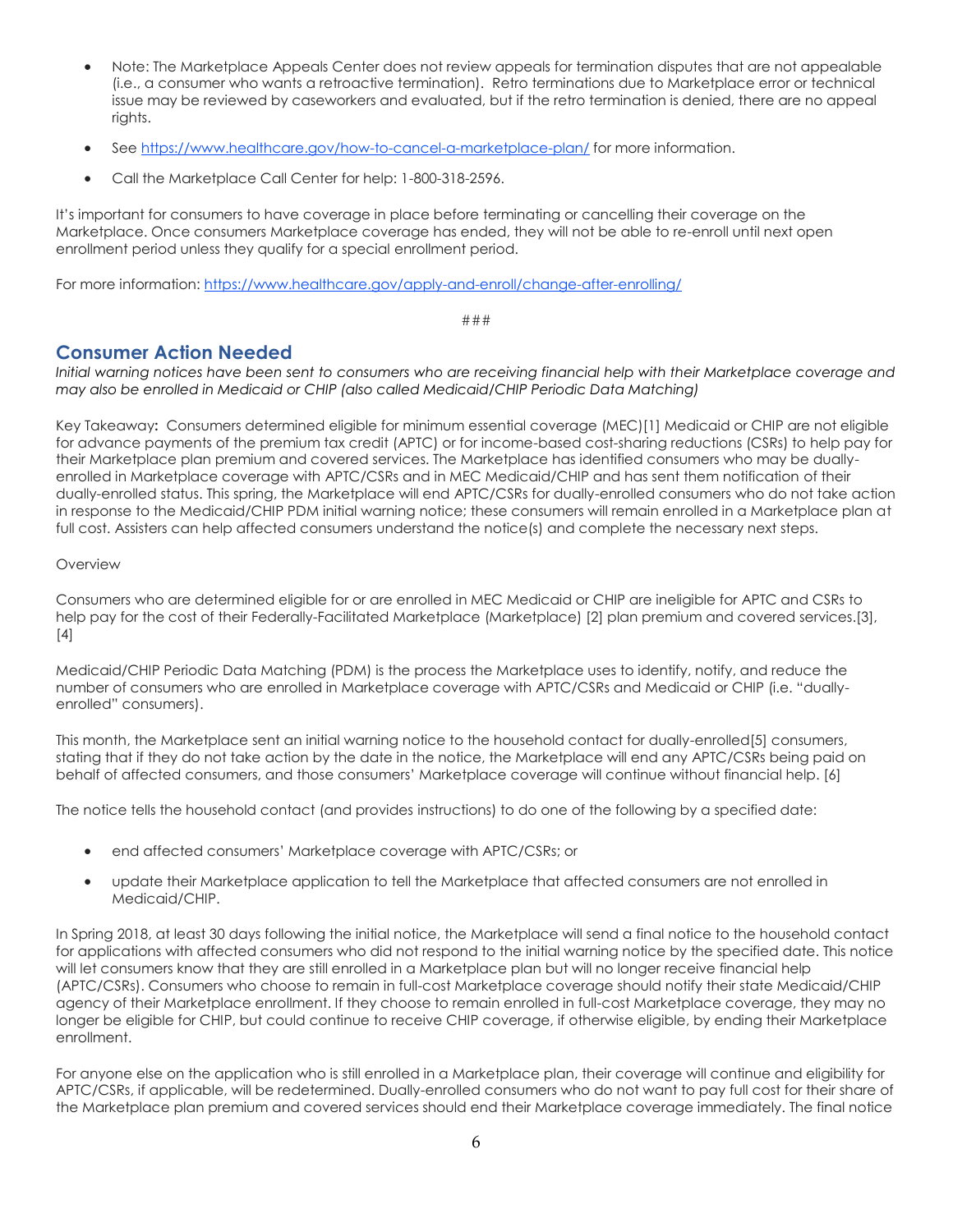includes instructions for next steps, such as ending Marketplace coverage, confirming whether or not someone is enrolled in Medicaid/CHIP, and appealing the Marketplace's decision; it also includes the date that the changes to financial assistance become effective. The Marketplace will also send an updated Eligibility Determination Notice (EDN).

Q&A: How to help consumers who receive the notice(s)

### **Q1: When and how are these notices being sent to consumers?**

**A1:** The Marketplace sent initial warning notices in February 2018 to the household contact for Marketplace applications with one or more dually-enrolled consumers. In Spring 2018, the Marketplace will send a final notice to the household contact for Marketplace applications with consumers who did not take action by the date in the initial warning notice. The Marketplace will also send an updated EDN for all consumers in the household. All notices are mailed to the household contact and/or posted to their Marketplace accounts, depending on what they selected as their communication preference.

### **Q2: How will consumers identify the Medicaid/CHIP PDM notices, and what do the notices say?**

**A2:** The subject of the initial warning notice reads "Warning: Members of your household may lose financial help for their Marketplace coverage." The initial warning notice:

- Lists the dually-enrolled consumers;
- Provides instructions to either end their Marketplace coverage with APTC/CSRs, or update their Marketplace application to tell the Marketplace that they're not enrolled in Medicaid or CHIP;
- Gives them a date by which they must take action; and
- Provides instructions for consumers who want more information about Medicaid or CHIP, who aren't sure if their Medicaid or CHIP coverage qualifies as MEC, or who aren't sure whether they're enrolled in or have been determined eligible for Medicaid or CHIP.

The subject of the final notice reads "IMPORTANT: Members of your household are still enrolled in a Marketplace plan but will no longer get financial help for it." The final notice:

- Lists the dually-enrolled consumers who did not take action by the date in the initial warning notice;
- Tells them the date that Marketplace coverage without financial assistance becomes effective;
- Alerts them that they should to take immediate action to end their Marketplace coverage if they don't want to pay full cost for their share of the Marketplace plan premium and covered services;
- Provides instructions for consumers who want more information about Medicaid or CHIP, who aren't sure if their Medicaid or CHIP coverage qualifies as MEC, or who aren't sure whether they're enrolled in Medicaid or CHIP;
- Tells them what financial help consumers on the policy who are not dually enrolled will get; and
- Directs the consumer to the forthcoming EDN for more information on how to submit an appeal to the Marketplace if a consumer believes his or her financial assistance was ended incorrectly.

Copies of both notices will be available in English and Spanish, with instructions on how to get the help in other languages.

### **Q3: As an assister, why might consumers contact me?**

**A3:** Consumers who receive either/both of the Medicaid/CHIP PDM notices may contact assisters:

- For help understanding the notice(s);
- For help ending Marketplace coverage with APTC/CSRs;
- For help updating their Marketplace application to tell the Marketplace they're not enrolled in Medicaid/CHIP;
- If they don't think they're enrolled in Medicaid or CHIP;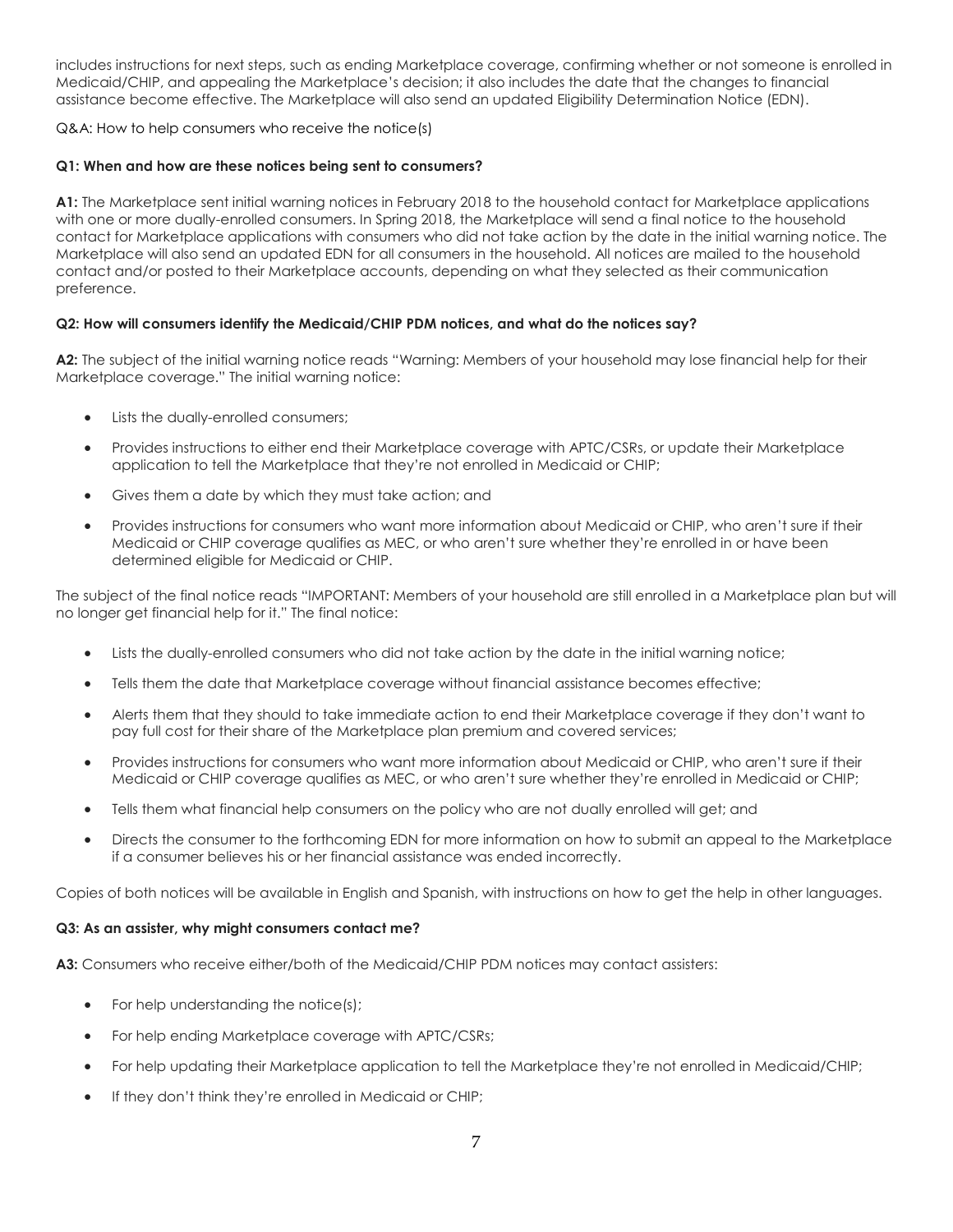- If they aren't sure if they're enrolled in Medicaid or CHIP; or
- If they want more information about whether their Medicaid or CHIP coverage qualifies as MEC.

### **Q4: Where can I learn about what these consumers have to do?**

**A4:** Look at the Medicaid/CHIP PDM User Interface Guide: [www.healthcare.gov/downloads/marketplace-medicaid-chip](http://links.govdelivery.com/track?type=click&enid=ZWFzPTEmbXNpZD0mYXVpZD0mbWFpbGluZ2lkPTIwMTgwMjE0Ljg1MzgwOTkxJm1lc3NhZ2VpZD1NREItUFJELUJVTC0yMDE4MDIxNC44NTM4MDk5MSZkYXRhYmFzZWlkPTEwMDEmc2VyaWFsPTE4MjI3Mzg2JmVtYWlsaWQ9bG9yZWxlaS5zY2hpZWZlcmRlY2tlckBjbXMuaGhzLmdvdiZ1c2VyaWQ9bG9yZWxlaS5zY2hpZWZlcmRlY2tlckBjbXMuaGhzLmdvdiZ0YXJnZXRpZD0mZmw9JmV4dHJhPU11bHRpdmFyaWF0ZUlkPSYmJg==&&&122&&&http://www.healthcare.gov/downloads/marketplace-medicaid-chip-guide.pdf)[guide.pdf.](http://links.govdelivery.com/track?type=click&enid=ZWFzPTEmbXNpZD0mYXVpZD0mbWFpbGluZ2lkPTIwMTgwMjE0Ljg1MzgwOTkxJm1lc3NhZ2VpZD1NREItUFJELUJVTC0yMDE4MDIxNC44NTM4MDk5MSZkYXRhYmFzZWlkPTEwMDEmc2VyaWFsPTE4MjI3Mzg2JmVtYWlsaWQ9bG9yZWxlaS5zY2hpZWZlcmRlY2tlckBjbXMuaGhzLmdvdiZ1c2VyaWQ9bG9yZWxlaS5zY2hpZWZlcmRlY2tlckBjbXMuaGhzLmdvdiZ0YXJnZXRpZD0mZmw9JmV4dHJhPU11bHRpdmFyaWF0ZUlkPSYmJg==&&&122&&&http://www.healthcare.gov/downloads/marketplace-medicaid-chip-guide.pdf) It explains the steps consumers should to take depending on their situation. You can share this guide with consumers as well.

### **Q5: How can I help these consumers?**

**A5:** Help consumers understand the notice(s). Explain that the Marketplace has sent this notice to them because the Marketplace has identified members of their household as being enrolled in both Marketplace plan with financial help **and** Medicaid or CHIP. This is important because consumers who've been determined eligible for MEC Medicaid or CHIP are not eligible for a Marketplace plan with APTC/CSRs. Consumers who receive the notices should take immediate action.

For consumers who **are** eligible for or enrolled in MEC Medicaid or CHIP:

- Encourage them to take immediate action to end their Marketplace coverage with APTC/CSRs or be prepared to pay all the costs of the Marketplace plan. Explain the potential financial impact of not ending Marketplace coverage. Consumers who choose to remain in full-cost Marketplace coverage should notify their state Medicaid or CHIP agency of their Marketplace enrollment. If they choose to remain enrolled in full-cost Marketplace coverage, they may no longer be eligible for CHIP, but could continue to receive CHIP coverage, if otherwise eligible, by ending their Marketplace enrollment.
- If they decide to end their Marketplace coverage, help them follow the instructions on HealthCare.gov for consumers who wish to end Marketplace with APTC/CSRs coverage when he or she has Medicaid or CHIP: [https://www.healthcare.gov/help/end-marketplace-plan/.](http://links.govdelivery.com/track?type=click&enid=ZWFzPTEmbXNpZD0mYXVpZD0mbWFpbGluZ2lkPTIwMTgwMjE0Ljg1MzgwOTkxJm1lc3NhZ2VpZD1NREItUFJELUJVTC0yMDE4MDIxNC44NTM4MDk5MSZkYXRhYmFzZWlkPTEwMDEmc2VyaWFsPTE4MjI3Mzg2JmVtYWlsaWQ9bG9yZWxlaS5zY2hpZWZlcmRlY2tlckBjbXMuaGhzLmdvdiZ1c2VyaWQ9bG9yZWxlaS5zY2hpZWZlcmRlY2tlckBjbXMuaGhzLmdvdiZ0YXJnZXRpZD0mZmw9JmV4dHJhPU11bHRpdmFyaWF0ZUlkPSYmJg==&&&123&&&https://www.healthcare.gov/help/end-marketplace-plan/)
- If they decide to keep their Marketplace plan **without** financial help in addition to their Medicaid or CHIP coverage, help them notify their Medicaid/CHIP agency.

For consumers who **are not** enrolled in Medicaid or CHIP:

 Help them to update their Marketplace application accordingly. They should report a "life change" on their Marketplace application and tell the Marketplace they're not enrolled in Medicaid or CHIP that counts as qualifying coverage. The Medicaid/CHIP PDM User Interface Guide explains the steps to do this.

#### **Q6: What should I do if the consumers think they're not enrolled in Medicaid or CHIP, aren't sure if they're enrolled in Medicaid or CHIP, or aren't sure if their Medicaid or CHIP benefits qualify as MEC?**

**A6:** Inform these consumers that they should contact their state Medicaid or CHIP agency to confirm their enrollment status. (Instructions for doing so are in the notices).

- If the state agency confirms that the consumer is not eligible for or enrolled in MEC Medicaid or CHIP coverage, he or she should update his or her Marketplace application to tell the Marketplace that he or she is not enrolled in Medicaid or CHIP by reporting a life change. The Medicaid/CHIP PDM User Interface Guide [www.healthcare.gov/downloads/marketplace-medicaid-chip-guide.pdf](http://links.govdelivery.com/track?type=click&enid=ZWFzPTEmbXNpZD0mYXVpZD0mbWFpbGluZ2lkPTIwMTgwMjE0Ljg1MzgwOTkxJm1lc3NhZ2VpZD1NREItUFJELUJVTC0yMDE4MDIxNC44NTM4MDk5MSZkYXRhYmFzZWlkPTEwMDEmc2VyaWFsPTE4MjI3Mzg2JmVtYWlsaWQ9bG9yZWxlaS5zY2hpZWZlcmRlY2tlckBjbXMuaGhzLmdvdiZ1c2VyaWQ9bG9yZWxlaS5zY2hpZWZlcmRlY2tlckBjbXMuaGhzLmdvdiZ0YXJnZXRpZD0mZmw9JmV4dHJhPU11bHRpdmFyaWF0ZUlkPSYmJg==&&&124&&&http://www.healthcare.gov/downloads/marketplace-medicaid-chip-guide.pdf) explains the steps to do this.
- If the state agency confirms that the consumer is enrolled in MEC Medicaid or CHIP coverage, the consumer should immediately end his or her Marketplace coverage with APTC/CSRs.

Advise consumers who want more information about Medicaid or CHIP to contact their state Medicaid or CHIP agency:

 For Medicaid: Visit [https://www.healthcare.gov/medicaid-chip/](http://links.govdelivery.com/track?type=click&enid=ZWFzPTEmbXNpZD0mYXVpZD0mbWFpbGluZ2lkPTIwMTgwMjE0Ljg1MzgwOTkxJm1lc3NhZ2VpZD1NREItUFJELUJVTC0yMDE4MDIxNC44NTM4MDk5MSZkYXRhYmFzZWlkPTEwMDEmc2VyaWFsPTE4MjI3Mzg2JmVtYWlsaWQ9bG9yZWxlaS5zY2hpZWZlcmRlY2tlckBjbXMuaGhzLmdvdiZ1c2VyaWQ9bG9yZWxlaS5zY2hpZWZlcmRlY2tlckBjbXMuaGhzLmdvdiZ0YXJnZXRpZD0mZmw9JmV4dHJhPU11bHRpdmFyaWF0ZUlkPSYmJg==&&&125&&&https://www.healthcare.gov/medicaid-chip/) scroll down to "Apply for Medicaid and CHIP 2 Ways" and select your state from the drop-down menu under the second option to apply for coverage, "Through your state agency". Once the state is selected, there will be a link to the Medicaid agency website for further assistance.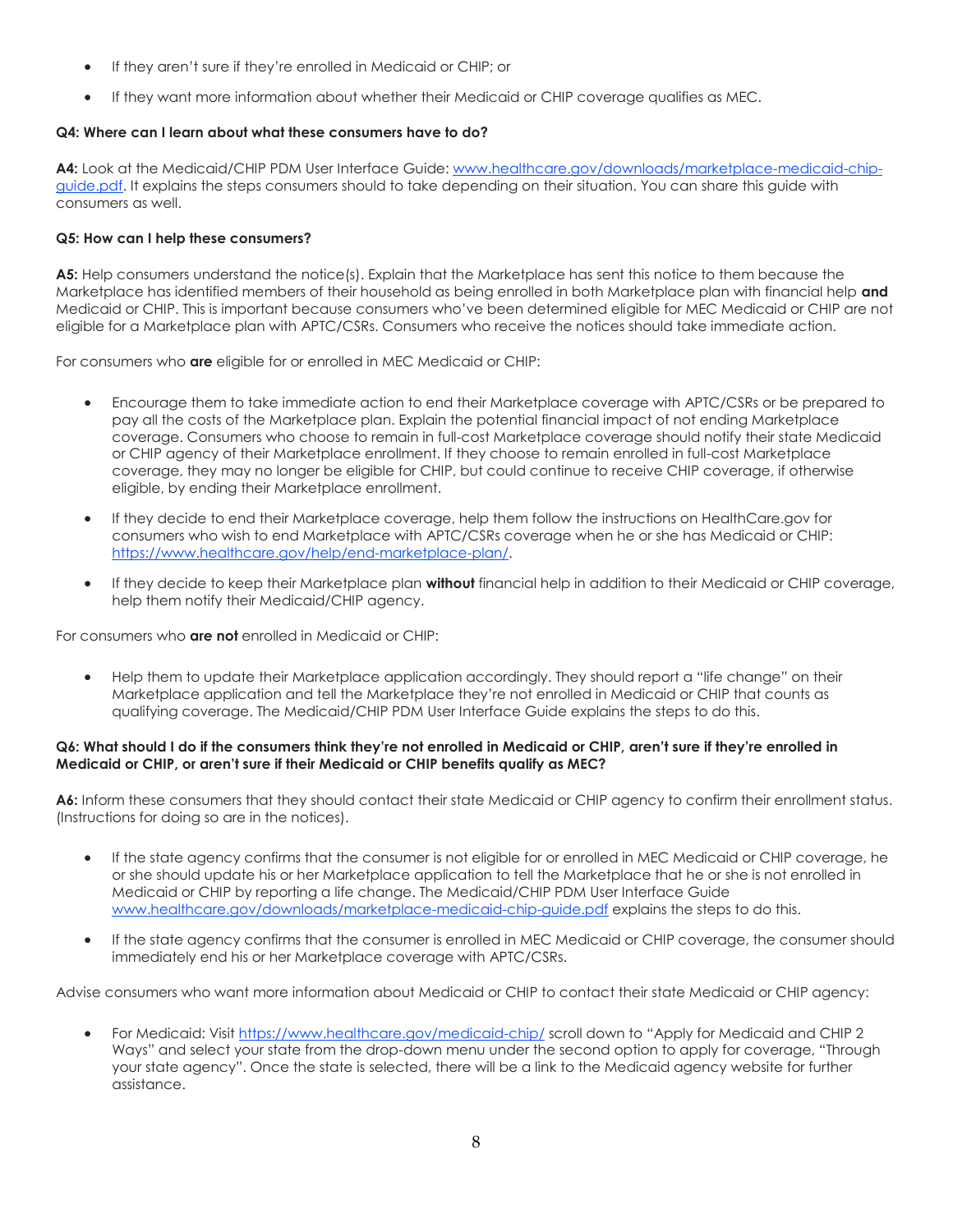For CHIP: Visit [https://www.insurekidsnow.gov/](http://links.govdelivery.com/track?type=click&enid=ZWFzPTEmbXNpZD0mYXVpZD0mbWFpbGluZ2lkPTIwMTgwMjE0Ljg1MzgwOTkxJm1lc3NhZ2VpZD1NREItUFJELUJVTC0yMDE4MDIxNC44NTM4MDk5MSZkYXRhYmFzZWlkPTEwMDEmc2VyaWFsPTE4MjI3Mzg2JmVtYWlsaWQ9bG9yZWxlaS5zY2hpZWZlcmRlY2tlckBjbXMuaGhzLmdvdiZ1c2VyaWQ9bG9yZWxlaS5zY2hpZWZlcmRlY2tlckBjbXMuaGhzLmdvdiZ0YXJnZXRpZD0mZmw9JmV4dHJhPU11bHRpdmFyaWF0ZUlkPSYmJg==&&&126&&&https://www.insurekidsnow.gov/) or call 1-877-543-7669 for more information and assistance.

### **Q7: What if a consumer is enrolled in Medicaid or CHIP that counts as qualifying coverage and Marketplace coverage with APTC/CSRs, but believes they are actually eligible to remain enrolled in Marketplace coverage with APTC/CSRs?**

**A7:** A consumer who's enrolled in Marketplace coverage with APTC/CSRs and Medicaid or CHIP that counts as qualifying coverage may believe they are eligible to remain enrolled in Marketplace coverage with APTC/CSRs if they experienced a change in household income or family size that makes them no longer eligible for Medicaid/CHIP that counts as qualifying coverage. The consumer should contact the state Medicaid/CHIP agency to inform them of these circumstances. If the state Medicaid or CHIP agency informs the consumer that they are no longer eligible for Medicaid or CHIP that counts as qualifying coverage, the consumer should update their Marketplace application to state that they are not enrolled in Medicaid or CHIP that counts as qualifying coverage; they can remain in their Marketplace coverage with APTC/CSRs, if otherwise eligible.

### **Q8: How soon after the final notice is sent will the Marketplace end APTC/CSRs on behalf of affected consumers?**

A8: The Medicaid/CHIP PDM final notice will include the date on which changes to financial assistance will become effective for the affected enrollees.

[1] Most Medicaid is considered qualifying health coverage (also known as minimum essential coverage, or MEC). Some forms of Medicaid cover limited benefits (like Medicaid that only covers emergency care, family planning or pregnancyrelated services) and aren't considered MEC. (For more information on which Medicaid programs are considered MEC, visit [HealthCare.gov/medicaid-limited-benefits/\)](http://links.govdelivery.com/track?type=click&enid=ZWFzPTEmbXNpZD0mYXVpZD0mbWFpbGluZ2lkPTIwMTgwMjE0Ljg1MzgwOTkxJm1lc3NhZ2VpZD1NREItUFJELUJVTC0yMDE4MDIxNC44NTM4MDk5MSZkYXRhYmFzZWlkPTEwMDEmc2VyaWFsPTE4MjI3Mzg2JmVtYWlsaWQ9bG9yZWxlaS5zY2hpZWZlcmRlY2tlckBjbXMuaGhzLmdvdiZ1c2VyaWQ9bG9yZWxlaS5zY2hpZWZlcmRlY2tlckBjbXMuaGhzLmdvdiZ0YXJnZXRpZD0mZmw9JmV4dHJhPU11bHRpdmFyaWF0ZUlkPSYmJg==&&&127&&&http://www.healthcare.gov/medicaid-limited-benefits/). Most CHIP coverage is considered qualifying coverage.

[2] References to the "Marketplace" throughout refer to the Federally-Facilitated Marketplace and State-Based Marketplaces using the federal eligibility and enrollment platform.

[3] Generally, a consumer who is eligible for income-based CSRs will also be eligible for APTC. However, not all consumers who are eligible for APTC will be eligible for income-based CSRs.

[4] In accordance with recent guidance from the Internal Revenue Service (IRS), if a Marketplace makes a determination or assessment that an individual is ineligible for Medicaid or CHIP and eligible for APTC when the individual enrolls in Marketplace coverage, the individual is treated as not eligible for Medicaid or CHIP for purposes of the premium tax credit while they are enrolled in Marketplace coverage for that year.

For more information, visit: [https://www.irs.gov/Affordable-Care-Act/Individuals-and-Families/Questions-and-Answers-on](http://links.govdelivery.com/track?type=click&enid=ZWFzPTEmbXNpZD0mYXVpZD0mbWFpbGluZ2lkPTIwMTgwMjE0Ljg1MzgwOTkxJm1lc3NhZ2VpZD1NREItUFJELUJVTC0yMDE4MDIxNC44NTM4MDk5MSZkYXRhYmFzZWlkPTEwMDEmc2VyaWFsPTE4MjI3Mzg2JmVtYWlsaWQ9bG9yZWxlaS5zY2hpZWZlcmRlY2tlckBjbXMuaGhzLmdvdiZ1c2VyaWQ9bG9yZWxlaS5zY2hpZWZlcmRlY2tlckBjbXMuaGhzLmdvdiZ0YXJnZXRpZD0mZmw9JmV4dHJhPU11bHRpdmFyaWF0ZUlkPSYmJg==&&&128&&&https://www.irs.gov/Affordable-Care-Act/Individuals-and-Families/Questions-and-Answers-on-the-Premium-Tax-Credit)[the-Premium-Tax-Credit, question 29.](http://links.govdelivery.com/track?type=click&enid=ZWFzPTEmbXNpZD0mYXVpZD0mbWFpbGluZ2lkPTIwMTgwMjE0Ljg1MzgwOTkxJm1lc3NhZ2VpZD1NREItUFJELUJVTC0yMDE4MDIxNC44NTM4MDk5MSZkYXRhYmFzZWlkPTEwMDEmc2VyaWFsPTE4MjI3Mzg2JmVtYWlsaWQ9bG9yZWxlaS5zY2hpZWZlcmRlY2tlckBjbXMuaGhzLmdvdiZ1c2VyaWQ9bG9yZWxlaS5zY2hpZWZlcmRlY2tlckBjbXMuaGhzLmdvdiZ0YXJnZXRpZD0mZmw9JmV4dHJhPU11bHRpdmFyaWF0ZUlkPSYmJg==&&&128&&&https://www.irs.gov/Affordable-Care-Act/Individuals-and-Families/Questions-and-Answers-on-the-Premium-Tax-Credit)

[5] Due to technical limitations, dually-enrolled consumers in Ohio will not receive notices in this round of Medicaid/CHIP PDM. Consumers in this state will not be affected by this round of Medicaid/CHIP PDM.

[6] If a consumer still wants a Marketplace plan after having been determined eligible for MEC Medicaid or CHIP, he or she will have to pay full price for his or her share of the Marketplace plan premium and covered services, without APTC or income-based CSRs, if otherwise eligible. Consumers who choose to remain in full-cost Marketplace coverage should notify their state Medicaid or CHIP agency of their Marketplace enrollment. If they choose to remain enrolled in full-cost Marketplace coverage, they may no longer be eligible for CHIP, but could continue to receive CHIP coverage, if otherwise eligible, by ending their Marketplace enrollment.

###

### <span id="page-8-0"></span>**New Resources for Assisters**

 $\overline{\phantom{a}}$  , which is a set of the set of the set of the set of the set of the set of the set of the set of the set of the set of the set of the set of the set of the set of the set of the set of the set of the set of th

Assisters are encouraged to check out Marketplace.cms.gov for new resources that are helpful for assisters. New/Updated resources available on the site include:

- [Sample Applications, forms and notices](http://links.govdelivery.com/track?type=click&enid=ZWFzPTEmbXNpZD0mYXVpZD0mbWFpbGluZ2lkPTIwMTgwMjE0Ljg1MzgwOTkxJm1lc3NhZ2VpZD1NREItUFJELUJVTC0yMDE4MDIxNC44NTM4MDk5MSZkYXRhYmFzZWlkPTEwMDEmc2VyaWFsPTE4MjI3Mzg2JmVtYWlsaWQ9bG9yZWxlaS5zY2hpZWZlcmRlY2tlckBjbXMuaGhzLmdvdiZ1c2VyaWQ9bG9yZWxlaS5zY2hpZWZlcmRlY2tlckBjbXMuaGhzLmdvdiZ0YXJnZXRpZD0mZmw9JmV4dHJhPU11bHRpdmFyaWF0ZUlkPSYmJg==&&&129&&&https://marketplace.cms.gov/applications-and-forms/applications-and-forms.html)
- [Fact Sheets and outreach materials](http://links.govdelivery.com/track?type=click&enid=ZWFzPTEmbXNpZD0mYXVpZD0mbWFpbGluZ2lkPTIwMTgwMjE0Ljg1MzgwOTkxJm1lc3NhZ2VpZD1NREItUFJELUJVTC0yMDE4MDIxNC44NTM4MDk5MSZkYXRhYmFzZWlkPTEwMDEmc2VyaWFsPTE4MjI3Mzg2JmVtYWlsaWQ9bG9yZWxlaS5zY2hpZWZlcmRlY2tlckBjbXMuaGhzLmdvdiZ1c2VyaWQ9bG9yZWxlaS5zY2hpZWZlcmRlY2tlckBjbXMuaGhzLmdvdiZ0YXJnZXRpZD0mZmw9JmV4dHJhPU11bHRpdmFyaWF0ZUlkPSYmJg==&&&130&&&https://marketplace.cms.gov/outreach-and-education/outreach-and-education.html)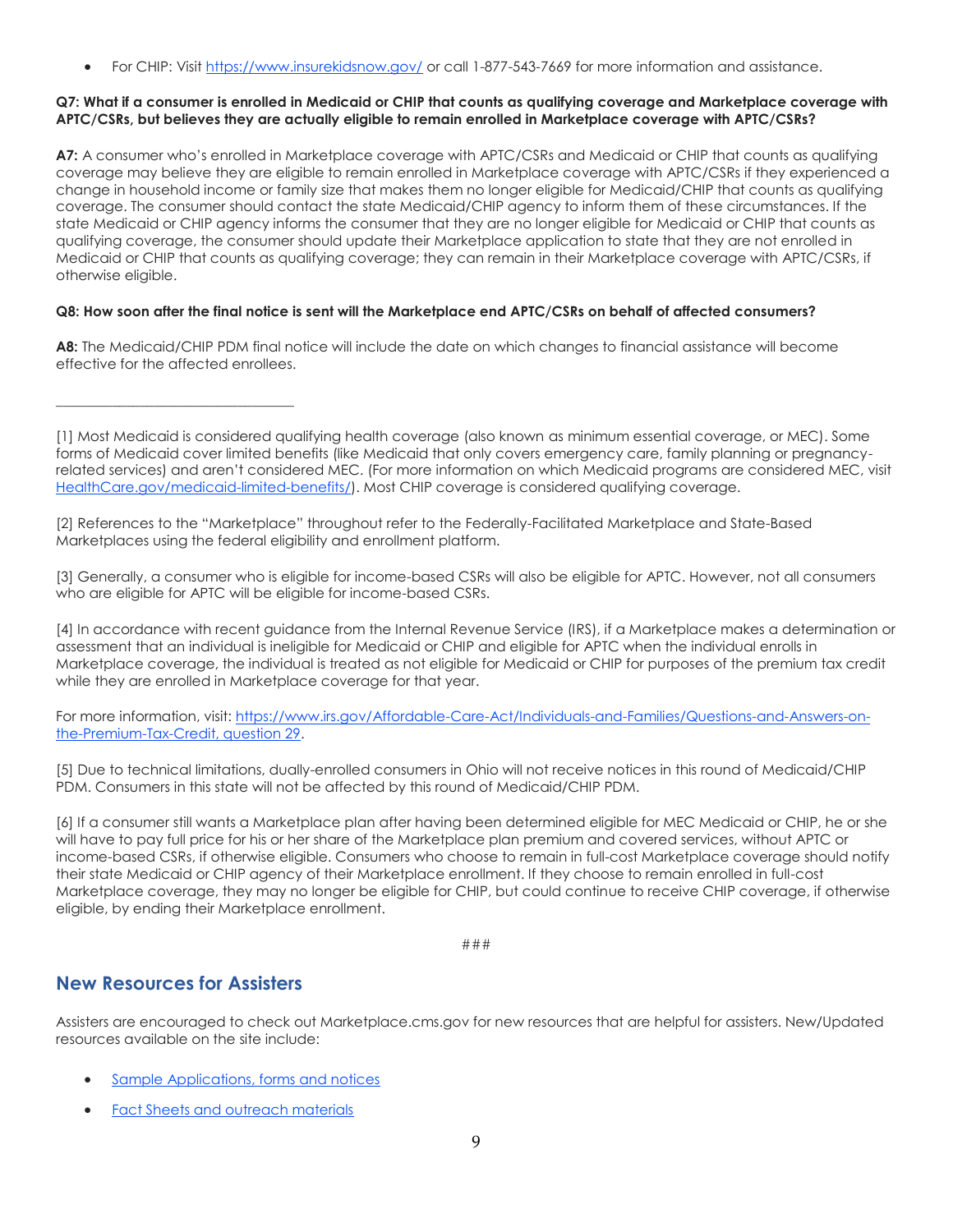[Technical Assistance Resources](http://links.govdelivery.com/track?type=click&enid=ZWFzPTEmbXNpZD0mYXVpZD0mbWFpbGluZ2lkPTIwMTgwMjE0Ljg1MzgwOTkxJm1lc3NhZ2VpZD1NREItUFJELUJVTC0yMDE4MDIxNC44NTM4MDk5MSZkYXRhYmFzZWlkPTEwMDEmc2VyaWFsPTE4MjI3Mzg2JmVtYWlsaWQ9bG9yZWxlaS5zY2hpZWZlcmRlY2tlckBjbXMuaGhzLmdvdiZ1c2VyaWQ9bG9yZWxlaS5zY2hpZWZlcmRlY2tlckBjbXMuaGhzLmdvdiZ0YXJnZXRpZD0mZmw9JmV4dHJhPU11bHRpdmFyaWF0ZUlkPSYmJg==&&&131&&&https://marketplace.cms.gov/technical-assistance-resources/technical-assistance-resources.html) like Webinar Presentations & Assister Newsletters

There's lots of helpful information to support your work as an assister as well as reference information to lean on regarding marketplace complex cases, policy and operations. This website is updated often so be sure to check back periodically for new content.

###

### <span id="page-9-0"></span>**Standing Assister Resources: Helpful Links / Call Center Hours / Contact Us**

- Marketplace Assister Trainin[g Resources](http://links.govdelivery.com/track?type=click&enid=ZWFzPTEmbXNpZD0mYXVpZD0mbWFpbGluZ2lkPTIwMTgwMjE0Ljg1MzgwOTkxJm1lc3NhZ2VpZD1NREItUFJELUJVTC0yMDE4MDIxNC44NTM4MDk5MSZkYXRhYmFzZWlkPTEwMDEmc2VyaWFsPTE4MjI3Mzg2JmVtYWlsaWQ9bG9yZWxlaS5zY2hpZWZlcmRlY2tlckBjbXMuaGhzLmdvdiZ1c2VyaWQ9bG9yZWxlaS5zY2hpZWZlcmRlY2tlckBjbXMuaGhzLmdvdiZ0YXJnZXRpZD0mZmw9JmV4dHJhPU11bHRpdmFyaWF0ZUlkPSYmJg==&&&132&&&https://marketplace.cms.gov/technical-assistance-resources/training-materials/training.html) an[d Webinar](http://links.govdelivery.com/track?type=click&enid=ZWFzPTEmbXNpZD0mYXVpZD0mbWFpbGluZ2lkPTIwMTgwMjE0Ljg1MzgwOTkxJm1lc3NhZ2VpZD1NREItUFJELUJVTC0yMDE4MDIxNC44NTM4MDk5MSZkYXRhYmFzZWlkPTEwMDEmc2VyaWFsPTE4MjI3Mzg2JmVtYWlsaWQ9bG9yZWxlaS5zY2hpZWZlcmRlY2tlckBjbXMuaGhzLmdvdiZ1c2VyaWQ9bG9yZWxlaS5zY2hpZWZlcmRlY2tlckBjbXMuaGhzLmdvdiZ0YXJnZXRpZD0mZmw9JmV4dHJhPU11bHRpdmFyaWF0ZUlkPSYmJg==&&&133&&&https://marketplace.cms.gov/technical-assistance-resources/training-materials/2017-launch-ffm-assister-training.pdf)
- [Technical Assistance Resources](http://links.govdelivery.com/track?type=click&enid=ZWFzPTEmbXNpZD0mYXVpZD0mbWFpbGluZ2lkPTIwMTgwMjE0Ljg1MzgwOTkxJm1lc3NhZ2VpZD1NREItUFJELUJVTC0yMDE4MDIxNC44NTM4MDk5MSZkYXRhYmFzZWlkPTEwMDEmc2VyaWFsPTE4MjI3Mzg2JmVtYWlsaWQ9bG9yZWxlaS5zY2hpZWZlcmRlY2tlckBjbXMuaGhzLmdvdiZ1c2VyaWQ9bG9yZWxlaS5zY2hpZWZlcmRlY2tlckBjbXMuaGhzLmdvdiZ0YXJnZXRpZD0mZmw9JmV4dHJhPU11bHRpdmFyaWF0ZUlkPSYmJg==&&&134&&&http://marketplace.cms.gov/technical-assistance-resources/technical-assistance-resources.html)
- CMS Marketplace [Applications &](http://links.govdelivery.com/track?type=click&enid=ZWFzPTEmbXNpZD0mYXVpZD0mbWFpbGluZ2lkPTIwMTgwMjE0Ljg1MzgwOTkxJm1lc3NhZ2VpZD1NREItUFJELUJVTC0yMDE4MDIxNC44NTM4MDk5MSZkYXRhYmFzZWlkPTEwMDEmc2VyaWFsPTE4MjI3Mzg2JmVtYWlsaWQ9bG9yZWxlaS5zY2hpZWZlcmRlY2tlckBjbXMuaGhzLmdvdiZ1c2VyaWQ9bG9yZWxlaS5zY2hpZWZlcmRlY2tlckBjbXMuaGhzLmdvdiZ0YXJnZXRpZD0mZmw9JmV4dHJhPU11bHRpdmFyaWF0ZUlkPSYmJg==&&&135&&&http://marketplace.cms.gov/applications-and-forms/applications-and-forms.html) Forms
- CM[S Outreach and Education](http://links.govdelivery.com/track?type=click&enid=ZWFzPTEmbXNpZD0mYXVpZD0mbWFpbGluZ2lkPTIwMTgwMjE0Ljg1MzgwOTkxJm1lc3NhZ2VpZD1NREItUFJELUJVTC0yMDE4MDIxNC44NTM4MDk5MSZkYXRhYmFzZWlkPTEwMDEmc2VyaWFsPTE4MjI3Mzg2JmVtYWlsaWQ9bG9yZWxlaS5zY2hpZWZlcmRlY2tlckBjbXMuaGhzLmdvdiZ1c2VyaWQ9bG9yZWxlaS5zY2hpZWZlcmRlY2tlckBjbXMuaGhzLmdvdiZ0YXJnZXRpZD0mZmw9JmV4dHJhPU11bHRpdmFyaWF0ZUlkPSYmJg==&&&136&&&http://marketplace.cms.gov/outreach-and-education/outreach-and-education.html) Resources
- [Marketplace.CMS.gov Page](http://links.govdelivery.com/track?type=click&enid=ZWFzPTEmbXNpZD0mYXVpZD0mbWFpbGluZ2lkPTIwMTgwMjE0Ljg1MzgwOTkxJm1lc3NhZ2VpZD1NREItUFJELUJVTC0yMDE4MDIxNC44NTM4MDk5MSZkYXRhYmFzZWlkPTEwMDEmc2VyaWFsPTE4MjI3Mzg2JmVtYWlsaWQ9bG9yZWxlaS5zY2hpZWZlcmRlY2tlckBjbXMuaGhzLmdvdiZ1c2VyaWQ9bG9yZWxlaS5zY2hpZWZlcmRlY2tlckBjbXMuaGhzLmdvdiZ0YXJnZXRpZD0mZmw9JmV4dHJhPU11bHRpdmFyaWF0ZUlkPSYmJg==&&&137&&&http://marketplace.cms.gov/)
- [CMSzONE Community Online Resource Library Pilot for Marketplace Assisters](http://links.govdelivery.com/track?type=click&enid=ZWFzPTEmbXNpZD0mYXVpZD0mbWFpbGluZ2lkPTIwMTgwMjE0Ljg1MzgwOTkxJm1lc3NhZ2VpZD1NREItUFJELUJVTC0yMDE4MDIxNC44NTM4MDk5MSZkYXRhYmFzZWlkPTEwMDEmc2VyaWFsPTE4MjI3Mzg2JmVtYWlsaWQ9bG9yZWxlaS5zY2hpZWZlcmRlY2tlckBjbXMuaGhzLmdvdiZ1c2VyaWQ9bG9yZWxlaS5zY2hpZWZlcmRlY2tlckBjbXMuaGhzLmdvdiZ0YXJnZXRpZD0mZmw9JmV4dHJhPU11bHRpdmFyaWF0ZUlkPSYmJg==&&&138&&&https://eidm.cms.gov/EIDMLoginApp/login.jsp?authn_try_count=0&contextType=external&username=string&OverrideRetryLimit=3&contextValue=%2Foam&password=sercure_string&challenge_url=https%3A%2F%2Feidm.cms.gov%2FEIDMLoginApp%2Flogin.jsp&ssoCookie=Secure&request_id=-6833210853098298504&locale=en_US&resource_url=https%253A%252F%252Fzone.cms.gov%252F)
- [Find Local Help](http://links.govdelivery.com/track?type=click&enid=ZWFzPTEmbXNpZD0mYXVpZD0mbWFpbGluZ2lkPTIwMTgwMjE0Ljg1MzgwOTkxJm1lc3NhZ2VpZD1NREItUFJELUJVTC0yMDE4MDIxNC44NTM4MDk5MSZkYXRhYmFzZWlkPTEwMDEmc2VyaWFsPTE4MjI3Mzg2JmVtYWlsaWQ9bG9yZWxlaS5zY2hpZWZlcmRlY2tlckBjbXMuaGhzLmdvdiZ1c2VyaWQ9bG9yZWxlaS5zY2hpZWZlcmRlY2tlckBjbXMuaGhzLmdvdiZ0YXJnZXRpZD0mZmw9JmV4dHJhPU11bHRpdmFyaWF0ZUlkPSYmJg==&&&139&&&https://localhelp.healthcare.gov/)

###

### <span id="page-9-1"></span>**Marketplace Call Center and Shop Center Hours**

Health Insurance Marketplace Call Center: 1-800-318-2596 (TTY: 1-855-889-4325). For customer service support, to start or finish an application, compare plans, enroll or ask a question. Available 24 hours a day, 7 days a week. Closed Memorial Day, July 4th, and Labor Day. CACs and Navigators should call their dedicated phone lines so the Call Center can better track the needs of assisters. The dedicated Assister Line can also help with password resets and can help with access to non-application SEPs. Contact your Navigator Project Officer (for Navigators) or your designated organization leadership (for CACs) for more information on the Assister Line.

Navigator Marketplace Call Center line: 1-855-868-4678

CAC Marketplace Call Center line: 1-855-879-2683

General consumer Call Center line: 1-800-318-2596 (TTY: 1-855-889-4325).

SHOP Call Center: For customer service support, including assisting employers and employees apply for and enroll in SHOP. 1-800-706-7893 (TTY: 711). Available M-F 9:00 am-7:00 pm EST. Closed New Year's Day, Martin Luther King Day, Memorial Day, July 3rd, Labor Day, Veterans Day, Thanksgiving and the day after, and Christmas.

###

### <span id="page-9-2"></span>**Stay in Touch**

To sign up for the CMS Weekly Assister Newsletter, please send a request to the Assister Listserv inbox [\(ASSISTERLISTSERV@cms.hhs.gov\)](http://links.govdelivery.com/track?type=click&enid=ZWFzPTEmbXNpZD0mYXVpZD0mbWFpbGluZ2lkPTIwMTgwMjE0Ljg1MzgwOTkxJm1lc3NhZ2VpZD1NREItUFJELUJVTC0yMDE4MDIxNC44NTM4MDk5MSZkYXRhYmFzZWlkPTEwMDEmc2VyaWFsPTE4MjI3Mzg2JmVtYWlsaWQ9bG9yZWxlaS5zY2hpZWZlcmRlY2tlckBjbXMuaGhzLmdvdiZ1c2VyaWQ9bG9yZWxlaS5zY2hpZWZlcmRlY2tlckBjbXMuaGhzLmdvdiZ0YXJnZXRpZD0mZmw9JmV4dHJhPU11bHRpdmFyaWF0ZUlkPSYmJg==&&&140&&&https://owa.hhs.gov/owa/14.3.224.2/scripts/premium/redir.aspx?SURL=yhphqoPhNWr6wM78EggD24r5_CYUkB4RaT0YgRkVVpc66Tt5HmbSCG0AYQBpAGwAdABvADoAQQBTAFMASQBTAFQARQBSAEwASQBTAFQAUwBFAFIAVgBAAGMAbQBzAC4AaABoAHMALgBnAG8AdgA.&URL=mailto%3aASSISTERLISTSERV%40cms.hhs.gov) write "Add to listserv" in the subject line, please include the email address that you would like to add in the body of your email. For requests to be removed from the listserv, please forward a copy of a webinar invite or newsletter received and write "Remove" in the subject line.

If you have specific questions or issues that you would like to see us highlight in our weekly webinar series or here in this newsletter please contact us.

- For HHS Navigator grantees please get in touch with your Navigator Project Officer.
- For CAC Designated Organizations in FFM or SPM states please send an email to [CACQuestions@cms.hhs.gov.](http://links.govdelivery.com/track?type=click&enid=ZWFzPTEmbXNpZD0mYXVpZD0mbWFpbGluZ2lkPTIwMTgwMjE0Ljg1MzgwOTkxJm1lc3NhZ2VpZD1NREItUFJELUJVTC0yMDE4MDIxNC44NTM4MDk5MSZkYXRhYmFzZWlkPTEwMDEmc2VyaWFsPTE4MjI3Mzg2JmVtYWlsaWQ9bG9yZWxlaS5zY2hpZWZlcmRlY2tlckBjbXMuaGhzLmdvdiZ1c2VyaWQ9bG9yZWxlaS5zY2hpZWZlcmRlY2tlckBjbXMuaGhzLmdvdiZ0YXJnZXRpZD0mZmw9JmV4dHJhPU11bHRpdmFyaWF0ZUlkPSYmJg==&&&141&&&https://owa.hhs.gov/owa/14.3.224.2/scripts/premium/redir.aspx?SURL=thM_2RZ88Urepena2n1xKGo-uQ7WWRzXShixxvjCvKY66Tt5HmbSCG0AYQBpAGwAdABvADoAQwBBAEMAUQB1AGUAcwB0AGkAbwBuAHMAQABjAG0AcwAuAGgAaABzAC4AZwBvAHYA&URL=mailto%3aCACQuestions%40cms.hhs.gov)

Follow @HealthCaregov Twitter with the hashtag #ACAassisters for updates, reminders, and new publications for assisters.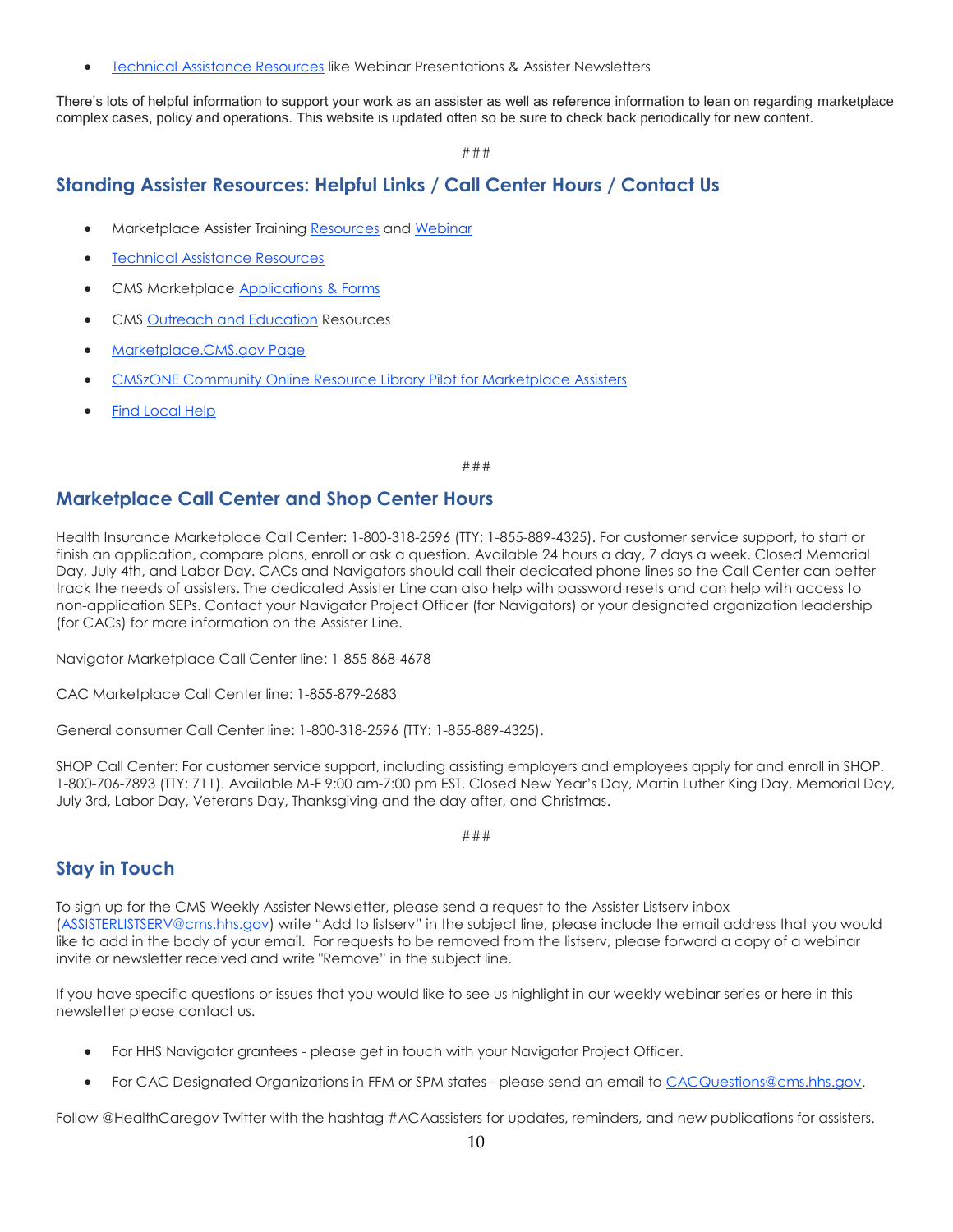We welcome questions, suggestions and comments, so please feel free to contact us!

Please note that the information presented in this Assister Newsletter is informal, technical assistance for assisters and is not intended as official CMS guidance.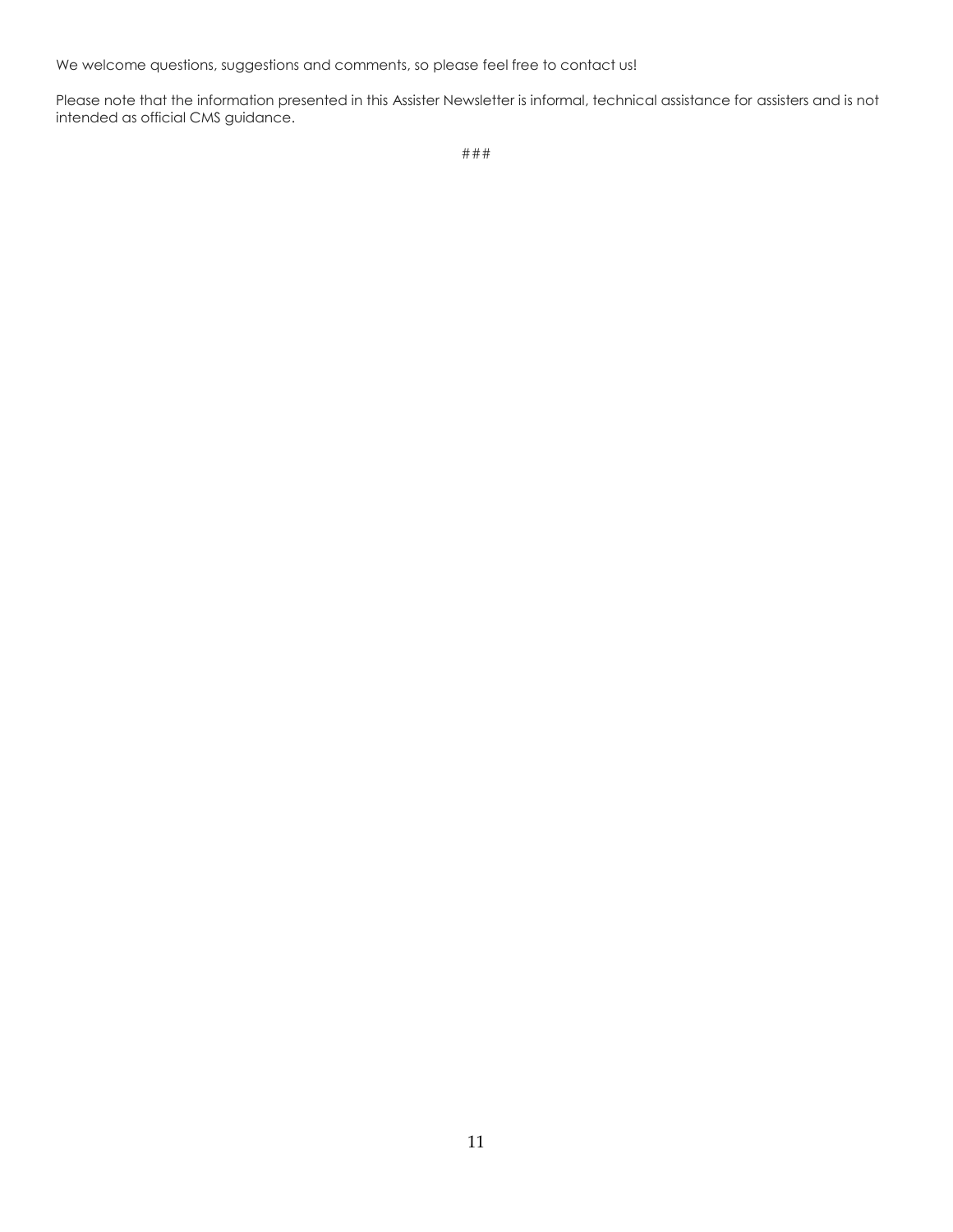## *MACRA/Quality Payment Program (QPP) Updates*

### <span id="page-11-1"></span><span id="page-11-0"></span>**Advancing Care Information Improvement Activities Bonus for 2017 CMS QRDA III**

The Centers for Medicare & Medicaid Services (CMS) has identified an additional advancing care information identifier for use with the 2017 CMS Quality Reporting Document Architecture Category III (QRDA III) Implementation Guide (IG) Version [1.0 for Eligible Clinicians and Eligible Professionals Programs.](http://links.govdelivery.com/track?type=click&enid=ZWFzPTEmbXNpZD0mYXVpZD0mbWFpbGluZ2lkPTIwMTgwMjEzLjg1Mjk0MzAxJm1lc3NhZ2VpZD1NREItUFJELUJVTC0yMDE4MDIxMy44NTI5NDMwMSZkYXRhYmFzZWlkPTEwMDEmc2VyaWFsPTE4MjI1NjIxJmVtYWlsaWQ9bG9yZWxlaS5zY2hpZWZlcmRlY2tlckBjbXMuaGhzLmdvdiZ1c2VyaWQ9bG9yZWxlaS5zY2hpZWZlcmRlY2tlckBjbXMuaGhzLmdvdiZ0YXJnZXRpZD0mZmw9JmV4dHJhPU11bHRpdmFyaWF0ZUlkPSYmJg==&&&100&&&https://ecqi.healthit.gov/system/files/eCQM_QRDA_EC-508_0.pdf)

The identifier, ACI\_IACEHRT\_1 for Advancing Care Information Improvement Activities Bonus, should be used when submitting for an advancing care information bonus for the use of certified electronic health record technology (CEHRT) for an improvement activity. An updated version of the 2018 CMS QRDA III IG will be published to reflect the addition of this identifier.

This announcement is for vendors and data submitters about the additional identifier missing from the table 'Advancing Care Information Objectives and Measures Identifiers'.

- **Identifier**: ACI\_IACEHRT\_1
- **Description:** Advancing Care Information Improvement Activities Bonus
- **Reporting Metric**: Yes/No

If you have **not** yet submitted QRDA III data to the Quality Payment Program (QPP) for 2017 and need to account for the ACI\_IACEHRT\_1, you can simply include this measure identifier as part of your advancing care information section of your submission file.

If you have already submitted QRDA III data to QPP for 2017 and need to include the ACI\_IACEHRT identifier, you can either:

- Submit a full QRDA III submission which includes all the data previously submitted, plus the ACI\_IACEHRT\_1 measure, or
- Submit a QRDA III for only the advancing care information category which includes all the data previously submitted for advancing care information, plus the ACI\_IACEHRT\_1 measure.

### **Additional QRDA-Related Resources:**

You can find additional QRDA related resources, as well as current and past implementation guides, on the eCQI Resource [Center.](http://links.govdelivery.com/track?type=click&enid=ZWFzPTEmbXNpZD0mYXVpZD0mbWFpbGluZ2lkPTIwMTgwMjEzLjg1Mjk0MzAxJm1lc3NhZ2VpZD1NREItUFJELUJVTC0yMDE4MDIxMy44NTI5NDMwMSZkYXRhYmFzZWlkPTEwMDEmc2VyaWFsPTE4MjI1NjIxJmVtYWlsaWQ9bG9yZWxlaS5zY2hpZWZlcmRlY2tlckBjbXMuaGhzLmdvdiZ1c2VyaWQ9bG9yZWxlaS5zY2hpZWZlcmRlY2tlckBjbXMuaGhzLmdvdiZ0YXJnZXRpZD0mZmw9JmV4dHJhPU11bHRpdmFyaWF0ZUlkPSYmJg==&&&101&&&https://ecqi.healthit.gov/) For questions related to the QRDA Implementation Guides and/or Schematrons, visit th[e ONC QRDA JIRA Issue](http://links.govdelivery.com/track?type=click&enid=ZWFzPTEmbXNpZD0mYXVpZD0mbWFpbGluZ2lkPTIwMTgwMjEzLjg1Mjk0MzAxJm1lc3NhZ2VpZD1NREItUFJELUJVTC0yMDE4MDIxMy44NTI5NDMwMSZkYXRhYmFzZWlkPTEwMDEmc2VyaWFsPTE4MjI1NjIxJmVtYWlsaWQ9bG9yZWxlaS5zY2hpZWZlcmRlY2tlckBjbXMuaGhzLmdvdiZ1c2VyaWQ9bG9yZWxlaS5zY2hpZWZlcmRlY2tlckBjbXMuaGhzLmdvdiZ0YXJnZXRpZD0mZmw9JmV4dHJhPU11bHRpdmFyaWF0ZUlkPSYmJg==&&&102&&&https://oncprojectracking.healthit.gov/support/browse/QRDA)  [Tracker.](http://links.govdelivery.com/track?type=click&enid=ZWFzPTEmbXNpZD0mYXVpZD0mbWFpbGluZ2lkPTIwMTgwMjEzLjg1Mjk0MzAxJm1lc3NhZ2VpZD1NREItUFJELUJVTC0yMDE4MDIxMy44NTI5NDMwMSZkYXRhYmFzZWlkPTEwMDEmc2VyaWFsPTE4MjI1NjIxJmVtYWlsaWQ9bG9yZWxlaS5zY2hpZWZlcmRlY2tlckBjbXMuaGhzLmdvdiZ1c2VyaWQ9bG9yZWxlaS5zY2hpZWZlcmRlY2tlckBjbXMuaGhzLmdvdiZ0YXJnZXRpZD0mZmw9JmV4dHJhPU11bHRpdmFyaWF0ZUlkPSYmJg==&&&102&&&https://oncprojectracking.healthit.gov/support/browse/QRDA)

For questions related to QPP/Merit-based Incentive Payment System data submissions, visit the QPP [website](http://links.govdelivery.com/track?type=click&enid=ZWFzPTEmbXNpZD0mYXVpZD0mbWFpbGluZ2lkPTIwMTgwMjEzLjg1Mjk0MzAxJm1lc3NhZ2VpZD1NREItUFJELUJVTC0yMDE4MDIxMy44NTI5NDMwMSZkYXRhYmFzZWlkPTEwMDEmc2VyaWFsPTE4MjI1NjIxJmVtYWlsaWQ9bG9yZWxlaS5zY2hpZWZlcmRlY2tlckBjbXMuaGhzLmdvdiZ1c2VyaWQ9bG9yZWxlaS5zY2hpZWZlcmRlY2tlckBjbXMuaGhzLmdvdiZ0YXJnZXRpZD0mZmw9JmV4dHJhPU11bHRpdmFyaWF0ZUlkPSYmJg==&&&103&&&https://qpp.cms.gov/) or contact us by phone 1-866-288-8292, TTY: 1-877-715-6222 or email [QPP@cms.hhs.gov](mailto:QPP@cms.hhs.gov)

#### ###

### <span id="page-11-2"></span>**Register for Upcoming 2017 MIPS Submission Question and Answer Sessions** *CMS Will Answer Questions about MIPS Submission Feature During "Office Hours" Sessions*

Deadlines are fast approaching to submit data for the 2017 [Merit-based Incentive Payment System \(MIPS\)](http://links.govdelivery.com/track?type=click&enid=ZWFzPTEmbXNpZD0mYXVpZD0mbWFpbGluZ2lkPTIwMTgwMjEzLjg1MjkwMTYxJm1lc3NhZ2VpZD1NREItUFJELUJVTC0yMDE4MDIxMy44NTI5MDE2MSZkYXRhYmFzZWlkPTEwMDEmc2VyaWFsPTE4MjI1NTM1JmVtYWlsaWQ9bG9yZWxlaS5zY2hpZWZlcmRlY2tlckBjbXMuaGhzLmdvdiZ1c2VyaWQ9bG9yZWxlaS5zY2hpZWZlcmRlY2tlckBjbXMuaGhzLmdvdiZ0YXJnZXRpZD0mZmw9JmV4dHJhPU11bHRpdmFyaWF0ZUlkPSYmJg==&&&115&&&https://qpp.cms.gov/mips/overview) performance period. The 2017 submission period runs **through March 31, 2018 with two exceptions**:

1. Groups using the CMS Web Interface have until **March 16, 2018** at 8pm ET to submit data.

2. Individual Eligible Clinicians submitting quality data via claims, must submit claims by **March 1, 2018**.

To help individual eligible clinicians and groups prepare for submission, CMS will be hosting "Office Hours" sessions over the next several weeks. CMS subject matter experts will answer commonly asked questions about the submission feature on qpp.cms.gov, as well as answer attendees' questions live. Registrants will also have the opportunity to email their questions prior to the sessions.

Review the Office Hour topics and register below. Please note that Qualified Registries, Qualified Clinical Data Registries and Web Interface Reporters should utilize their support calls for data submission support.

### **Date: February 28, 3-4pm ET**

### **Title: Quality Payment Program Data Submission Office Hours: MIPS Quality Data Submission**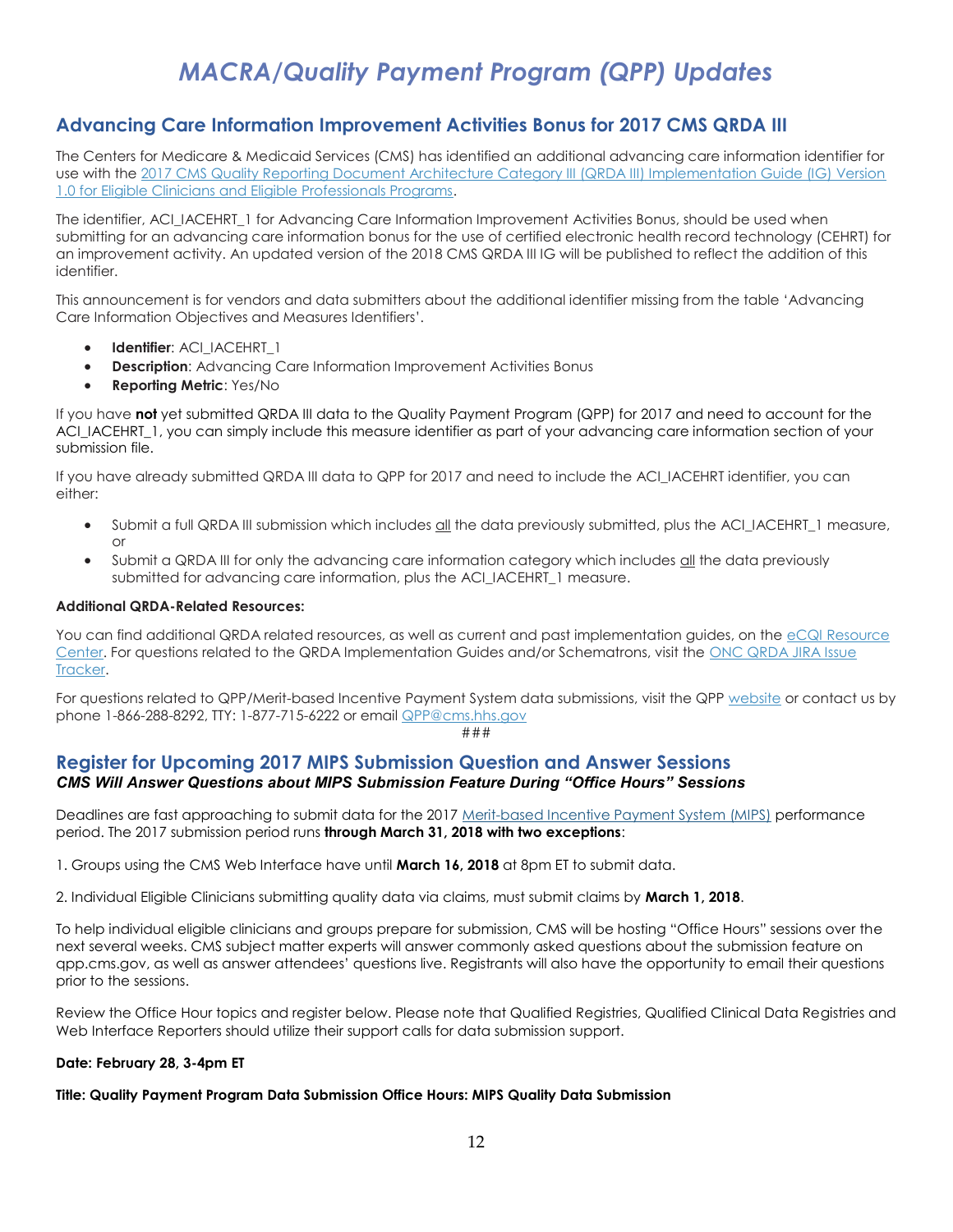#### **Register: [https://meetingconnect.webex.com/meetingconnect/onstage/g.php?MTID=e48f0bf615c2b96b0d46afa2990f71cf5](http://links.govdelivery.com/track?type=click&enid=ZWFzPTEmbXNpZD0mYXVpZD0mbWFpbGluZ2lkPTIwMTgwMjEzLjg1MjkwMTYxJm1lc3NhZ2VpZD1NREItUFJELUJVTC0yMDE4MDIxMy44NTI5MDE2MSZkYXRhYmFzZWlkPTEwMDEmc2VyaWFsPTE4MjI1NTM1JmVtYWlsaWQ9bG9yZWxlaS5zY2hpZWZlcmRlY2tlckBjbXMuaGhzLmdvdiZ1c2VyaWQ9bG9yZWxlaS5zY2hpZWZlcmRlY2tlckBjbXMuaGhzLmdvdiZ0YXJnZXRpZD0mZmw9JmV4dHJhPU11bHRpdmFyaWF0ZUlkPSYmJg==&&&116&&&https://meetingconnect.webex.com/meetingconnect/onstage/g.php?MTID=e48f0bf615c2b96b0d46afa2990f71cf5)**

### **Date: March 14, 3-4pm ET**

#### **Title: Quality Payment Program Data Submission Office Hours: MIPS Attestation for Advancing Care Information and Improvement Activities**

#### **Register:**

**[https://meetingconnect.webex.com/meetingconnect/onstage/g.php?MTID=e91c195e7ad08aa6bf083477491616247](http://links.govdelivery.com/track?type=click&enid=ZWFzPTEmbXNpZD0mYXVpZD0mbWFpbGluZ2lkPTIwMTgwMjEzLjg1MjkwMTYxJm1lc3NhZ2VpZD1NREItUFJELUJVTC0yMDE4MDIxMy44NTI5MDE2MSZkYXRhYmFzZWlkPTEwMDEmc2VyaWFsPTE4MjI1NTM1JmVtYWlsaWQ9bG9yZWxlaS5zY2hpZWZlcmRlY2tlckBjbXMuaGhzLmdvdiZ1c2VyaWQ9bG9yZWxlaS5zY2hpZWZlcmRlY2tlckBjbXMuaGhzLmdvdiZ0YXJnZXRpZD0mZmw9JmV4dHJhPU11bHRpdmFyaWF0ZUlkPSYmJg==&&&117&&&https://meetingconnect.webex.com/meetingconnect/onstage/g.php?MTID=e91c195e7ad08aa6bf083477491616247)**

**Please note:** Space for these sessions is limited. Register now to secure your spot. The audio portion of the sessions will be broadcast through the web. You can listen to the presentation through your computer speakers.

#### **For More Information**

For step-by-step instructions on how to submit MIPS data, check out this [video](http://links.govdelivery.com/track?type=click&enid=ZWFzPTEmbXNpZD0mYXVpZD0mbWFpbGluZ2lkPTIwMTgwMjEzLjg1MjkwMTYxJm1lc3NhZ2VpZD1NREItUFJELUJVTC0yMDE4MDIxMy44NTI5MDE2MSZkYXRhYmFzZWlkPTEwMDEmc2VyaWFsPTE4MjI1NTM1JmVtYWlsaWQ9bG9yZWxlaS5zY2hpZWZlcmRlY2tlckBjbXMuaGhzLmdvdiZ1c2VyaWQ9bG9yZWxlaS5zY2hpZWZlcmRlY2tlckBjbXMuaGhzLmdvdiZ0YXJnZXRpZD0mZmw9JmV4dHJhPU11bHRpdmFyaWF0ZUlkPSYmJg==&&&118&&&https://www.youtube.com/watch?v=q0Cvke6fnrg) an[d fact sheet.](http://links.govdelivery.com/track?type=click&enid=ZWFzPTEmbXNpZD0mYXVpZD0mbWFpbGluZ2lkPTIwMTgwMjEzLjg1MjkwMTYxJm1lc3NhZ2VpZD1NREItUFJELUJVTC0yMDE4MDIxMy44NTI5MDE2MSZkYXRhYmFzZWlkPTEwMDEmc2VyaWFsPTE4MjI1NTM1JmVtYWlsaWQ9bG9yZWxlaS5zY2hpZWZlcmRlY2tlckBjbXMuaGhzLmdvdiZ1c2VyaWQ9bG9yZWxlaS5zY2hpZWZlcmRlY2tlckBjbXMuaGhzLmdvdiZ0YXJnZXRpZD0mZmw9JmV4dHJhPU11bHRpdmFyaWF0ZUlkPSYmJg==&&&119&&&https://www.cms.gov/Medicare/Quality-Payment-Program/Resource-Library/QPP-2017-Data-Submission-Factsheet.pdf) Questions about your participation status or MIPS data submission? Contact the Quality Payment Program Service Center by:

- Email: [qpp@cms.hhs.gov](mailto:qpp@cms.hhs.gov)
- Phone: 1-866-288-8292 (TTY: 1-877-715-6222)

###

### <span id="page-12-0"></span>**Join CMS at a 2018 QCDR Measures Workgroup to Learn More about 2019 QCDR Measure Development, Processes, and Expectations**

On Tuesday, February 27, 2018 at 2:00 p.m. ET, the Centers for Medicare & Medicaid Services (CMS) will host a webinar that will provide an overview of QCDR measures development, processes and expectations. This webinar is intended to assist with the measure development of QCDR measures for future program years of MIPS. Please know that CMS is not accepting additional QCDR measure submissions for 2018.

#### **Webinar Details**

**Title:** 2018 QCDR Measures Workgroup **Date:** Tuesday, February 27, 2018 **Time:** 2:00-4:00 p.m. ET

**Description:** On Tuesday, February 27, 2018 at 2:00 p.m. ET, the Centers for Medicare & Medicaid Services (CMS) will host a webinar that will provide an overview of the development, criteria, and evaluation of QCDR Measures. Among the topics to be presented during the webinar, CMS will provide information regarding:

- How to identify meaningful quality actions (numerators)
- How to construct QCDR measures that will align with the goals and priorities of the Merit-based Incentive Payment System (MIPS) program
- How to understand the structure of multi-strata measures
- How to appropriately apply measure analytics

**Audience:** Current and Prospective Qualified Clinical Data Registries

**Event Registration:** [https://engage.vevent.com/rt/cms/index.jsp?seid=1003](http://links.govdelivery.com/track?type=click&enid=ZWFzPTEmbXNpZD0mYXVpZD0mbWFpbGluZ2lkPTIwMTgwMjEzLjg1MjkwMTYxJm1lc3NhZ2VpZD1NREItUFJELUJVTC0yMDE4MDIxMy44NTI5MDE2MSZkYXRhYmFzZWlkPTEwMDEmc2VyaWFsPTE4MjI1NTM1JmVtYWlsaWQ9bG9yZWxlaS5zY2hpZWZlcmRlY2tlckBjbXMuaGhzLmdvdiZ1c2VyaWQ9bG9yZWxlaS5zY2hpZWZlcmRlY2tlckBjbXMuaGhzLmdvdiZ0YXJnZXRpZD0mZmw9JmV4dHJhPU11bHRpdmFyaWF0ZUlkPSYmJg==&&&113&&&https://engage.vevent.com/rt/cms/index.jsp?seid=1003)

The audio portion of this webinar will be broadcast through the web. You can listen to the presentation through your computer speakers. If you cannot hear audio through your computer speakers, please contact [CMSQualityTeam@ketchum.com.](mailto:CMSQualityTeam@ketchum.com) Phone lines will be available for the Q&A portion of the webinar.

#### **For More Information**

Visit **app.cms.gov** to learn more about the QCDRs.

###

### <span id="page-12-1"></span>**Alternative Payment Models (APMs) Table Published**

The Centers for Medicare and Medicaid Services (CMS) published a table displaying the Alternative Payment Models (APMs) that CMS operates. In the table CMS identifies which of those APMs CMS has determined to be MIPS APMs or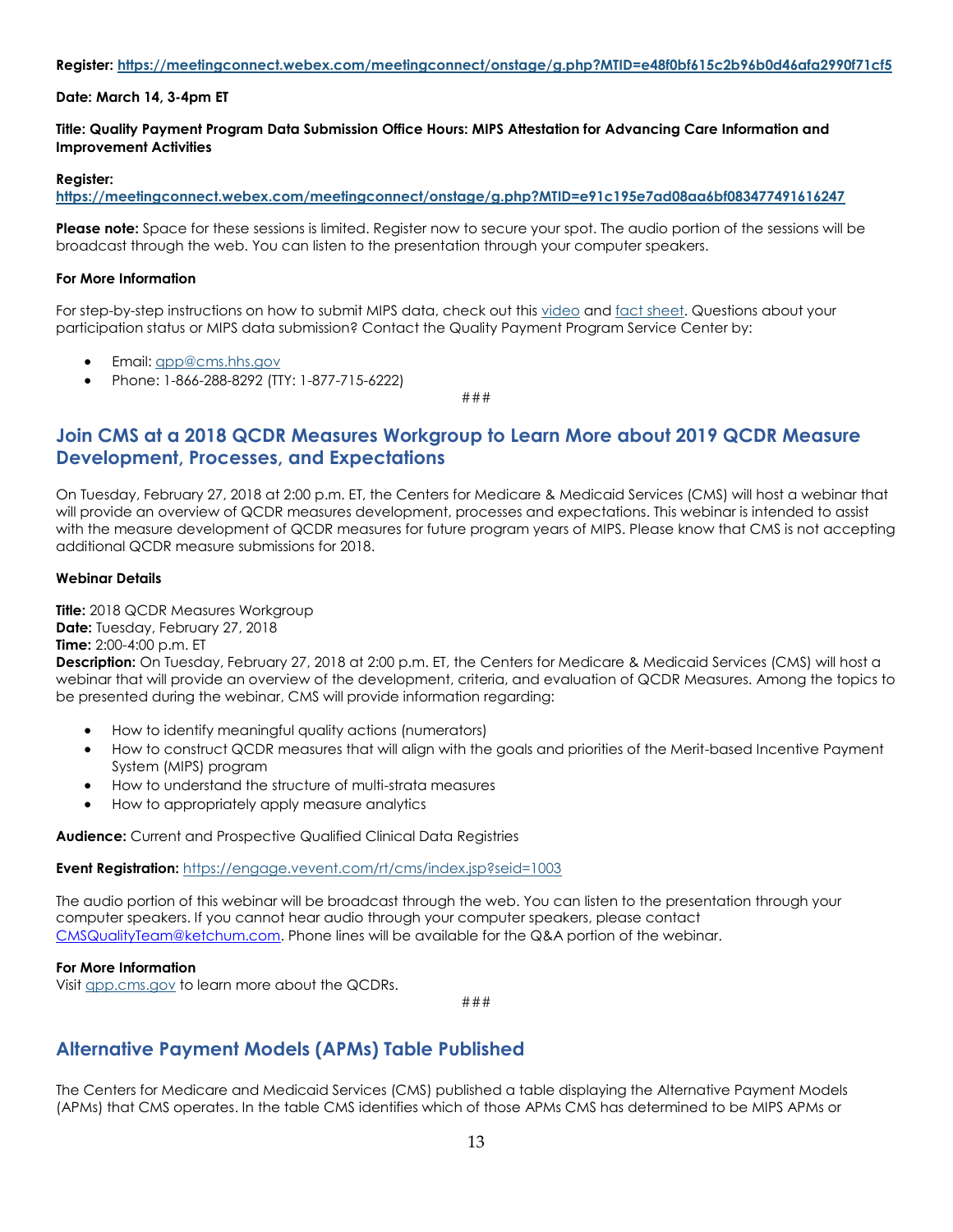Advanced APMs. We will modify this list based on changes in the designs of APMs or the announcement of new APMs. The table displays the APMs that CMS operates. In the table CMS identifies which of those APMs CMS has determined to be MIPS APMs or Advanced APMs. We will modify this list based on changes in the designs of APMs or the announcement of new APMs.

See the table here: [https://www.cms.gov/Medicare/Quality-Payment-Program/Resource-Library/Comprehensive-List-of-](https://www.cms.gov/Medicare/Quality-Payment-Program/Resource-Library/Comprehensive-List-of-APMs.pdf)[APMs.pdf](https://www.cms.gov/Medicare/Quality-Payment-Program/Resource-Library/Comprehensive-List-of-APMs.pdf)

###

### <span id="page-13-0"></span>**MIPS Reporting Deadlines Fast Approaching: 10 Things to Do and Know**

Deadlines are fast approaching if you plan to submit data for the 201[7 Merit-based Incentive Payment System \(MIPS\)](http://links.govdelivery.com/track?type=click&enid=ZWFzPTEmbXNpZD0mYXVpZD0mbWFpbGluZ2lkPTIwMTgwMjA4Ljg1MDQzOTYxJm1lc3NhZ2VpZD1NREItUFJELUJVTC0yMDE4MDIwOC44NTA0Mzk2MSZkYXRhYmFzZWlkPTEwMDEmc2VyaWFsPTE4MjIwNDY1JmVtYWlsaWQ9bG9yZWxlaS5zY2hpZWZlcmRlY2tlckBjbXMuaGhzLmdvdiZ1c2VyaWQ9bG9yZWxlaS5zY2hpZWZlcmRlY2tlckBjbXMuaGhzLmdvdiZ0YXJnZXRpZD0mZmw9JmV4dHJhPU11bHRpdmFyaWF0ZUlkPSYmJg==&&&100&&&https://qpp.cms.gov/mips/overview) performance period. Don't wait until the last minute to submit your data. Submit early and often. The two key dates are:

- **March 16 at 8 pm Eastern time** for group reporting via the [CMS web interface](http://links.govdelivery.com/track?type=click&enid=ZWFzPTEmbXNpZD0mYXVpZD0mbWFpbGluZ2lkPTIwMTgwMjA4Ljg1MDQzOTYxJm1lc3NhZ2VpZD1NREItUFJELUJVTC0yMDE4MDIwOC44NTA0Mzk2MSZkYXRhYmFzZWlkPTEwMDEmc2VyaWFsPTE4MjIwNDY1JmVtYWlsaWQ9bG9yZWxlaS5zY2hpZWZlcmRlY2tlckBjbXMuaGhzLmdvdiZ1c2VyaWQ9bG9yZWxlaS5zY2hpZWZlcmRlY2tlckBjbXMuaGhzLmdvdiZ0YXJnZXRpZD0mZmw9JmV4dHJhPU11bHRpdmFyaWF0ZUlkPSYmJg==&&&101&&&https://qpp.cms.gov/mips/individual-or-group-participation/about-group-registration)
- **March 31** for all other [MIPS](http://links.govdelivery.com/track?type=click&enid=ZWFzPTEmbXNpZD0mYXVpZD0mbWFpbGluZ2lkPTIwMTgwMjA4Ljg1MDQzOTYxJm1lc3NhZ2VpZD1NREItUFJELUJVTC0yMDE4MDIwOC44NTA0Mzk2MSZkYXRhYmFzZWlkPTEwMDEmc2VyaWFsPTE4MjIwNDY1JmVtYWlsaWQ9bG9yZWxlaS5zY2hpZWZlcmRlY2tlckBjbXMuaGhzLmdvdiZ1c2VyaWQ9bG9yZWxlaS5zY2hpZWZlcmRlY2tlckBjbXMuaGhzLmdvdiZ0YXJnZXRpZD0mZmw9JmV4dHJhPU11bHRpdmFyaWF0ZUlkPSYmJg==&&&102&&&https://qpp.cms.gov/mips/overview) reporting, including via app.cms.gov

Now is the time to act. Here are the top 10 things you need to do and know if you are an eligible clinician. This list focuses on reporting via the qpp.cms.gov [data submission feature,](http://links.govdelivery.com/track?type=click&enid=ZWFzPTEmbXNpZD0mYXVpZD0mbWFpbGluZ2lkPTIwMTgwMjA4Ljg1MDQzOTYxJm1lc3NhZ2VpZD1NREItUFJELUJVTC0yMDE4MDIwOC44NTA0Mzk2MSZkYXRhYmFzZWlkPTEwMDEmc2VyaWFsPTE4MjIwNDY1JmVtYWlsaWQ9bG9yZWxlaS5zY2hpZWZlcmRlY2tlckBjbXMuaGhzLmdvdiZ1c2VyaWQ9bG9yZWxlaS5zY2hpZWZlcmRlY2tlckBjbXMuaGhzLmdvdiZ0YXJnZXRpZD0mZmw9JmV4dHJhPU11bHRpdmFyaWF0ZUlkPSYmJg==&&&104&&&https://qpp.cms.gov/login) **not** on group reporting on via the CMS Web Interface and **not** on individual reporting on [Quality measures](http://links.govdelivery.com/track?type=click&enid=ZWFzPTEmbXNpZD0mYXVpZD0mbWFpbGluZ2lkPTIwMTgwMjA4Ljg1MDQzOTYxJm1lc3NhZ2VpZD1NREItUFJELUJVTC0yMDE4MDIwOC44NTA0Mzk2MSZkYXRhYmFzZWlkPTEwMDEmc2VyaWFsPTE4MjIwNDY1JmVtYWlsaWQ9bG9yZWxlaS5zY2hpZWZlcmRlY2tlckBjbXMuaGhzLmdvdiZ1c2VyaWQ9bG9yZWxlaS5zY2hpZWZlcmRlY2tlckBjbXMuaGhzLmdvdiZ0YXJnZXRpZD0mZmw9JmV4dHJhPU11bHRpdmFyaWF0ZUlkPSYmJg==&&&105&&&https://qpp.cms.gov/mips/quality-measures) via [claims submission data.](http://links.govdelivery.com/track?type=click&enid=ZWFzPTEmbXNpZD0mYXVpZD0mbWFpbGluZ2lkPTIwMTgwMjA4Ljg1MDQzOTYxJm1lc3NhZ2VpZD1NREItUFJELUJVTC0yMDE4MDIwOC44NTA0Mzk2MSZkYXRhYmFzZWlkPTEwMDEmc2VyaWFsPTE4MjIwNDY1JmVtYWlsaWQ9bG9yZWxlaS5zY2hpZWZlcmRlY2tlckBjbXMuaGhzLmdvdiZ1c2VyaWQ9bG9yZWxlaS5zY2hpZWZlcmRlY2tlckBjbXMuaGhzLmdvdiZ0YXJnZXRpZD0mZmw9JmV4dHJhPU11bHRpdmFyaWF0ZUlkPSYmJg==&&&106&&&https://www.cms.gov/Medicare/Quality-Payment-Program/Resource-Library/Claims-Data-Submission-Fact-Sheet.pdf)

Note: If you're not sure if you are required to report for MIPS, enter your [National Provider Identifier \(NPI\)](http://links.govdelivery.com/track?type=click&enid=ZWFzPTEmbXNpZD0mYXVpZD0mbWFpbGluZ2lkPTIwMTgwMjA4Ljg1MDQzOTYxJm1lc3NhZ2VpZD1NREItUFJELUJVTC0yMDE4MDIwOC44NTA0Mzk2MSZkYXRhYmFzZWlkPTEwMDEmc2VyaWFsPTE4MjIwNDY1JmVtYWlsaWQ9bG9yZWxlaS5zY2hpZWZlcmRlY2tlckBjbXMuaGhzLmdvdiZ1c2VyaWQ9bG9yZWxlaS5zY2hpZWZlcmRlY2tlckBjbXMuaGhzLmdvdiZ0YXJnZXRpZD0mZmw9JmV4dHJhPU11bHRpdmFyaWF0ZUlkPSYmJg==&&&107&&&https://npiregistry.cms.hhs.gov/) in the MIPS Lookup [Tool](http://links.govdelivery.com/track?type=click&enid=ZWFzPTEmbXNpZD0mYXVpZD0mbWFpbGluZ2lkPTIwMTgwMjA4Ljg1MDQzOTYxJm1lc3NhZ2VpZD1NREItUFJELUJVTC0yMDE4MDIwOC44NTA0Mzk2MSZkYXRhYmFzZWlkPTEwMDEmc2VyaWFsPTE4MjIwNDY1JmVtYWlsaWQ9bG9yZWxlaS5zY2hpZWZlcmRlY2tlckBjbXMuaGhzLmdvdiZ1c2VyaWQ9bG9yZWxlaS5zY2hpZWZlcmRlY2tlckBjbXMuaGhzLmdvdiZ0YXJnZXRpZD0mZmw9JmV4dHJhPU11bHRpdmFyaWF0ZUlkPSYmJg==&&&108&&&https://qpp.cms.gov/participation-lookup) to find out whether you need to report. Additionally, if you know you are in a MIPS APM or Advanced APM, you can use the [APM Lookup Tool.](http://links.govdelivery.com/track?type=click&enid=ZWFzPTEmbXNpZD0mYXVpZD0mbWFpbGluZ2lkPTIwMTgwMjA4Ljg1MDQzOTYxJm1lc3NhZ2VpZD1NREItUFJELUJVTC0yMDE4MDIwOC44NTA0Mzk2MSZkYXRhYmFzZWlkPTEwMDEmc2VyaWFsPTE4MjIwNDY1JmVtYWlsaWQ9bG9yZWxlaS5zY2hpZWZlcmRlY2tlckBjbXMuaGhzLmdvdiZ1c2VyaWQ9bG9yZWxlaS5zY2hpZWZlcmRlY2tlckBjbXMuaGhzLmdvdiZ0YXJnZXRpZD0mZmw9JmV4dHJhPU11bHRpdmFyaWF0ZUlkPSYmJg==&&&109&&&https://data.cms.gov/qplookup)

- 1. Visit qpp.cms.gov and click on the "Sign-In" tab to use the [data submission feature.](http://links.govdelivery.com/track?type=click&enid=ZWFzPTEmbXNpZD0mYXVpZD0mbWFpbGluZ2lkPTIwMTgwMjA4Ljg1MDQzOTYxJm1lc3NhZ2VpZD1NREItUFJELUJVTC0yMDE4MDIwOC44NTA0Mzk2MSZkYXRhYmFzZWlkPTEwMDEmc2VyaWFsPTE4MjIwNDY1JmVtYWlsaWQ9bG9yZWxlaS5zY2hpZWZlcmRlY2tlckBjbXMuaGhzLmdvdiZ1c2VyaWQ9bG9yZWxlaS5zY2hpZWZlcmRlY2tlckBjbXMuaGhzLmdvdiZ0YXJnZXRpZD0mZmw9JmV4dHJhPU11bHRpdmFyaWF0ZUlkPSYmJg==&&&110&&&https://qpp.cms.gov/login)
- 2. Check that your data are ready to submit. You can [submit data](http://links.govdelivery.com/track?type=click&enid=ZWFzPTEmbXNpZD0mYXVpZD0mbWFpbGluZ2lkPTIwMTgwMjA4Ljg1MDQzOTYxJm1lc3NhZ2VpZD1NREItUFJELUJVTC0yMDE4MDIwOC44NTA0Mzk2MSZkYXRhYmFzZWlkPTEwMDEmc2VyaWFsPTE4MjIwNDY1JmVtYWlsaWQ9bG9yZWxlaS5zY2hpZWZlcmRlY2tlckBjbXMuaGhzLmdvdiZ1c2VyaWQ9bG9yZWxlaS5zY2hpZWZlcmRlY2tlckBjbXMuaGhzLmdvdiZ0YXJnZXRpZD0mZmw9JmV4dHJhPU11bHRpdmFyaWF0ZUlkPSYmJg==&&&111&&&https://www.cms.gov/Medicare/Quality-Payment-Program/Resource-Library/QPP-2017-Data-Submission-Factsheet.pdf) for the [Quality,](http://links.govdelivery.com/track?type=click&enid=ZWFzPTEmbXNpZD0mYXVpZD0mbWFpbGluZ2lkPTIwMTgwMjA4Ljg1MDQzOTYxJm1lc3NhZ2VpZD1NREItUFJELUJVTC0yMDE4MDIwOC44NTA0Mzk2MSZkYXRhYmFzZWlkPTEwMDEmc2VyaWFsPTE4MjIwNDY1JmVtYWlsaWQ9bG9yZWxlaS5zY2hpZWZlcmRlY2tlckBjbXMuaGhzLmdvdiZ1c2VyaWQ9bG9yZWxlaS5zY2hpZWZlcmRlY2tlckBjbXMuaGhzLmdvdiZ0YXJnZXRpZD0mZmw9JmV4dHJhPU11bHRpdmFyaWF0ZUlkPSYmJg==&&&112&&&https://qpp.cms.gov/mips/quality-measures) [Improvement Activities,](http://links.govdelivery.com/track?type=click&enid=ZWFzPTEmbXNpZD0mYXVpZD0mbWFpbGluZ2lkPTIwMTgwMjA4Ljg1MDQzOTYxJm1lc3NhZ2VpZD1NREItUFJELUJVTC0yMDE4MDIwOC44NTA0Mzk2MSZkYXRhYmFzZWlkPTEwMDEmc2VyaWFsPTE4MjIwNDY1JmVtYWlsaWQ9bG9yZWxlaS5zY2hpZWZlcmRlY2tlckBjbXMuaGhzLmdvdiZ1c2VyaWQ9bG9yZWxlaS5zY2hpZWZlcmRlY2tlckBjbXMuaGhzLmdvdiZ0YXJnZXRpZD0mZmw9JmV4dHJhPU11bHRpdmFyaWF0ZUlkPSYmJg==&&&113&&&https://qpp.cms.gov/mips/improvement-activities) and [Advancing Care Information](http://links.govdelivery.com/track?type=click&enid=ZWFzPTEmbXNpZD0mYXVpZD0mbWFpbGluZ2lkPTIwMTgwMjA4Ljg1MDQzOTYxJm1lc3NhZ2VpZD1NREItUFJELUJVTC0yMDE4MDIwOC44NTA0Mzk2MSZkYXRhYmFzZWlkPTEwMDEmc2VyaWFsPTE4MjIwNDY1JmVtYWlsaWQ9bG9yZWxlaS5zY2hpZWZlcmRlY2tlckBjbXMuaGhzLmdvdiZ1c2VyaWQ9bG9yZWxlaS5zY2hpZWZlcmRlY2tlckBjbXMuaGhzLmdvdiZ0YXJnZXRpZD0mZmw9JmV4dHJhPU11bHRpdmFyaWF0ZUlkPSYmJg==&&&114&&&https://qpp.cms.gov/mips/advancing-care-information) performance categories.
- 3. Have your CMS Enterprise Identity Management (EIDM) credentials ready, or get an EIDM account if you don't have one. An EIDM account gives you a single ID to use across multiple CMS systems.
- 4. [Sign in](http://links.govdelivery.com/track?type=click&enid=ZWFzPTEmbXNpZD0mYXVpZD0mbWFpbGluZ2lkPTIwMTgwMjA4Ljg1MDQzOTYxJm1lc3NhZ2VpZD1NREItUFJELUJVTC0yMDE4MDIwOC44NTA0Mzk2MSZkYXRhYmFzZWlkPTEwMDEmc2VyaWFsPTE4MjIwNDY1JmVtYWlsaWQ9bG9yZWxlaS5zY2hpZWZlcmRlY2tlckBjbXMuaGhzLmdvdiZ1c2VyaWQ9bG9yZWxlaS5zY2hpZWZlcmRlY2tlckBjbXMuaGhzLmdvdiZ0YXJnZXRpZD0mZmw9JmV4dHJhPU11bHRpdmFyaWF0ZUlkPSYmJg==&&&115&&&https://qpp.cms.gov/login) to the Quality Payment Program data submission feature using your EIDM account.
- 5. Begin submitting your data early. This will give you time to familiarize yourself with the data submission feature and prepare your data.
- 6. The data submission feature will recognize you and connect your [NPI](http://links.govdelivery.com/track?type=click&enid=ZWFzPTEmbXNpZD0mYXVpZD0mbWFpbGluZ2lkPTIwMTgwMjA4Ljg1MDQzOTYxJm1lc3NhZ2VpZD1NREItUFJELUJVTC0yMDE4MDIwOC44NTA0Mzk2MSZkYXRhYmFzZWlkPTEwMDEmc2VyaWFsPTE4MjIwNDY1JmVtYWlsaWQ9bG9yZWxlaS5zY2hpZWZlcmRlY2tlckBjbXMuaGhzLmdvdiZ1c2VyaWQ9bG9yZWxlaS5zY2hpZWZlcmRlY2tlckBjbXMuaGhzLmdvdiZ0YXJnZXRpZD0mZmw9JmV4dHJhPU11bHRpdmFyaWF0ZUlkPSYmJg==&&&116&&&https://npiregistry.cms.hhs.gov/) to associated Taxpayer Identification Numbers (TINs).
- 7. Group practices:
- 1. A practice can report as a group or individually for each eligible clinician in the practice. You can switch from group to individual reporting, or vice versa, at any time.
- 2. The data submission feature will save all the data you enter for both individual eligible clinicians and a group, and CMS will use the data that results in a higher final score to calculate an individual MIPS-eligible clinician's payment adjustment.
- 1. You can update your data up to the March 31 deadline. The data submission feature doesn't have a "save" or "submit" button. Instead, it automatically updates as you enter data. You'll see your initial scores by performance category, indicating that CMS has received your data. If your file doesn't upload, you'll get a message noting that issue.
- 2. You can submit data as often as you like. The data submission feature will help you identify any underperforming measures and any issues with your data. Starting your data entry early gives you time to resolve performance and data issues before the March 31 deadline.
- 3. For step-by-step instructions on how to submit MIPS data, check out this [video](http://links.govdelivery.com/track?type=click&enid=ZWFzPTEmbXNpZD0mYXVpZD0mbWFpbGluZ2lkPTIwMTgwMjA4Ljg1MDQzOTYxJm1lc3NhZ2VpZD1NREItUFJELUJVTC0yMDE4MDIwOC44NTA0Mzk2MSZkYXRhYmFzZWlkPTEwMDEmc2VyaWFsPTE4MjIwNDY1JmVtYWlsaWQ9bG9yZWxlaS5zY2hpZWZlcmRlY2tlckBjbXMuaGhzLmdvdiZ1c2VyaWQ9bG9yZWxlaS5zY2hpZWZlcmRlY2tlckBjbXMuaGhzLmdvdiZ0YXJnZXRpZD0mZmw9JmV4dHJhPU11bHRpdmFyaWF0ZUlkPSYmJg==&&&117&&&https://www.youtube.com/watch?v=q0Cvke6fnrg) an[d fact sheet.](http://links.govdelivery.com/track?type=click&enid=ZWFzPTEmbXNpZD0mYXVpZD0mbWFpbGluZ2lkPTIwMTgwMjA4Ljg1MDQzOTYxJm1lc3NhZ2VpZD1NREItUFJELUJVTC0yMDE4MDIwOC44NTA0Mzk2MSZkYXRhYmFzZWlkPTEwMDEmc2VyaWFsPTE4MjIwNDY1JmVtYWlsaWQ9bG9yZWxlaS5zY2hpZWZlcmRlY2tlckBjbXMuaGhzLmdvdiZ1c2VyaWQ9bG9yZWxlaS5zY2hpZWZlcmRlY2tlckBjbXMuaGhzLmdvdiZ0YXJnZXRpZD0mZmw9JmV4dHJhPU11bHRpdmFyaWF0ZUlkPSYmJg==&&&118&&&https://www.cms.gov/Medicare/Quality-Payment-Program/Resource-Library/QPP-2017-Data-Submission-Factsheet.pdf)

**If you are in a[n ACO or other APM](http://links.govdelivery.com/track?type=click&enid=ZWFzPTEmbXNpZD0mYXVpZD0mbWFpbGluZ2lkPTIwMTgwMjA4Ljg1MDQzOTYxJm1lc3NhZ2VpZD1NREItUFJELUJVTC0yMDE4MDIwOC44NTA0Mzk2MSZkYXRhYmFzZWlkPTEwMDEmc2VyaWFsPTE4MjIwNDY1JmVtYWlsaWQ9bG9yZWxlaS5zY2hpZWZlcmRlY2tlckBjbXMuaGhzLmdvdiZ1c2VyaWQ9bG9yZWxlaS5zY2hpZWZlcmRlY2tlckBjbXMuaGhzLmdvdiZ0YXJnZXRpZD0mZmw9JmV4dHJhPU11bHRpdmFyaWF0ZUlkPSYmJg==&&&119&&&https://qpp.cms.gov/apms/overview)**, make sure you are working with your ACO or APM to make sure they have any patient information they need to report. Remember you need to report on [Advancing Care Information](http://links.govdelivery.com/track?type=click&enid=ZWFzPTEmbXNpZD0mYXVpZD0mbWFpbGluZ2lkPTIwMTgwMjA4Ljg1MDQzOTYxJm1lc3NhZ2VpZD1NREItUFJELUJVTC0yMDE4MDIwOC44NTA0Mzk2MSZkYXRhYmFzZWlkPTEwMDEmc2VyaWFsPTE4MjIwNDY1JmVtYWlsaWQ9bG9yZWxlaS5zY2hpZWZlcmRlY2tlckBjbXMuaGhzLmdvdiZ1c2VyaWQ9bG9yZWxlaS5zY2hpZWZlcmRlY2tlckBjbXMuaGhzLmdvdiZ0YXJnZXRpZD0mZmw9JmV4dHJhPU11bHRpdmFyaWF0ZUlkPSYmJg==&&&120&&&https://qpp.cms.gov/mips/advancing-care-information) measures on your own.

Questions about your participation status or MIPS data submission? Contact the Quality Payment Program Service Center by:

Email: [qpp@cms.hhs.gov](mailto:qpp@cms.hhs.gov)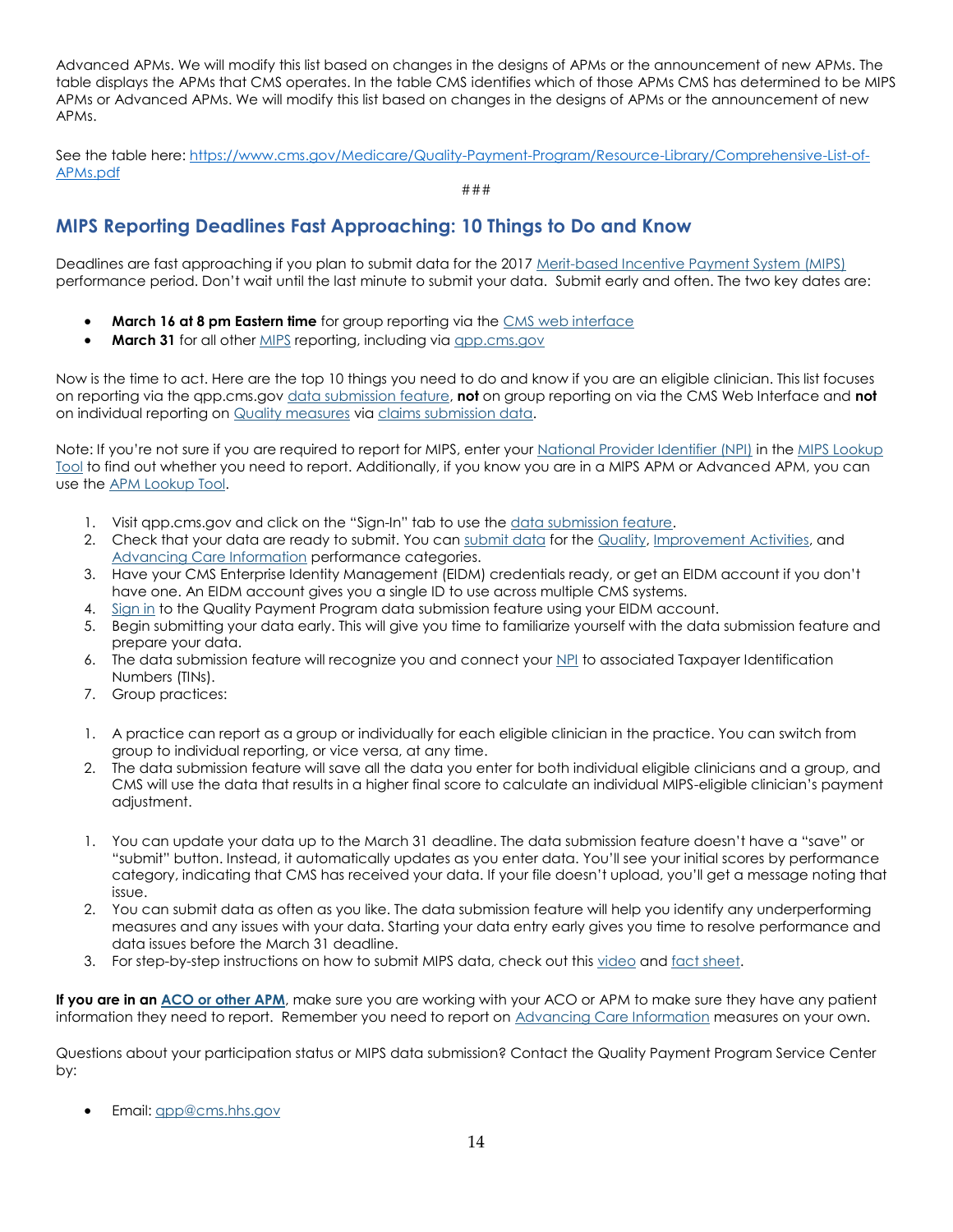Phone: 1-866-288-8292 (TTY: 1-877-715-6222)

### ###

### <span id="page-14-0"></span>**2016 Medicare Electronic Health Record (EHR) Incentive Program Payment Adjustment Fact Sheet for Critical Access Hospitals**

The American Recovery and Reinvestment Act (ARRA) was enacted into law in 2009. It established incentive payments for eligible professionals (EPs), eligible hospitals, and critical access hospitals (CAHs) to promote the adoption and meaningful use of Certified Electronic Health Record Technology (CEHRT). Meaningful use is a term defined in the authorizing legislation and by CMS in regulation and describes the use of CEHRT that furthers the goals of information exchange among health care professionals and hospitals.

### **As part of ARRA, Congress mandated that critical access hospitals (CAHs) that are not meaningful users of certified electronic health record (EHR) technology receive downward payment adjustments for cost reporting periods beginning in Federal fiscal year (FY) 2015 or a subsequent year.**

#### **Overview of the Program**

CAHs will be subject to a downward adjustment to their Medicare reimbursement for inpatient services unless they demonstrate meaningful use under the Medicare or Medicaid EHR Incentive Program. CAHs must successfully demonstrate meaningful use of CEHRT for an EHR reporting period in calendar year (CY) 2016, or qualify for a significant hardship exception, to avoid a reduction in reimbursements for cost reporting periods beginning in FY 2016. For the FY 2016 payment adjustment year, the EHR reporting period is any continuous 90-day period within CY 2016.

#### **How are Payment Adjustments Applied?**

The adjustment applies to the Medicare reimbursement for inpatient services during the cost reporting period for which the CAH failed to demonstrate meaningful use. A CAH will receive a reduced rate of reimbursement for each FY for which it does not demonstrate meaningful use of CEHRT.

### **When do Payment Adjustments Begin?**

Reduced Medicare payments for CAHs that do not successfully demonstrate meaningful use began with the cost reporting periods beginning in FY 2015 and will continue for each subsequent FY.

### **What are the Payment Adjustment Amounts for CAHs?**

If a CAH did not demonstrate meaningful use of certified EHR technology for an applicable EHR reporting period, its reimbursement for a cost reporting period beginning in FY 2015 was reduced from 101 percent of its reasonable costs to 100.66 percent. For a cost reporting period beginning in FY 2016, its reimbursement was reduced to 100.33 percent of its reasonable costs. For a cost reporting period beginning in FY 2017 and for each subsequent fiscal year, its reimbursement will be reduced to 100 percent of reasonable costs. See the table below for an overview of reimbursement reductions:

Payment Adjustment FY 2015 FY 2016 FY 2017 FY 2018 FY 2019 FY 2020+

Year

% of Reasonable Cost 100.66% 100.33% 100% 100% 100% 100%

###

### <span id="page-14-1"></span>**Eligible Hospitals and CAHs: Get Help with Attestation on QNet**

Medicare attestation for the CMS Electronic Health Record (EHR) Incentive Program for eligible hospitals and critical access hospitals (CAHs) has transitioned to a new platform.

As of January 2, 2018, eligible hospitals and CAHs attesting to CMS for the EHR Incentive Program must now submit their Calendar Year (CY) 2017 attestations through the [QualityNet Secure Portal \(QNet\).](http://links.govdelivery.com/track?type=click&enid=ZWFzPTEmbXNpZD0mYXVpZD0mbWFpbGluZ2lkPTIwMTgwMTI5Ljg0NDMzMTYxJm1lc3NhZ2VpZD1NREItUFJELUJVTC0yMDE4MDEyOS44NDQzMzE2MSZkYXRhYmFzZWlkPTEwMDEmc2VyaWFsPTE4MjA5MTgzJmVtYWlsaWQ9bG9yZWxlaS5zY2hpZWZlcmRlY2tlckBjbXMuaGhzLmdvdiZ1c2VyaWQ9bG9yZWxlaS5zY2hpZWZlcmRlY2tlckBjbXMuaGhzLmdvdiZ0YXJnZXRpZD0mZmw9JmV4dHJhPU11bHRpdmFyaWF0ZUlkPSYmJg==&&&100&&&https://www.qualitynet.org/)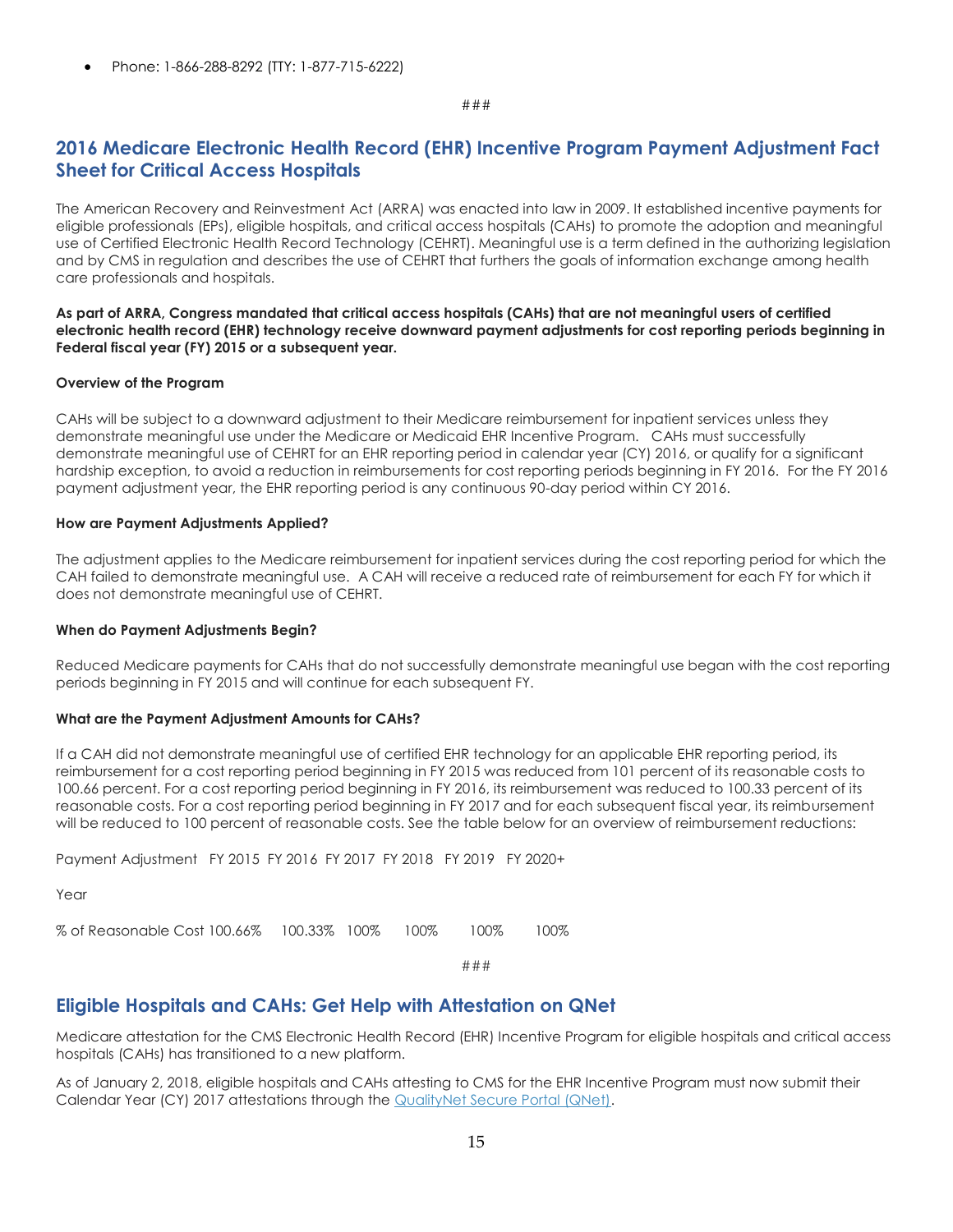- Medicaid eligible hospitals should contact their [state Medicaid agencies](http://links.govdelivery.com/track?type=click&enid=ZWFzPTEmbXNpZD0mYXVpZD0mbWFpbGluZ2lkPTIwMTgwMTI5Ljg0NDMzMTYxJm1lc3NhZ2VpZD1NREItUFJELUJVTC0yMDE4MDEyOS44NDQzMzE2MSZkYXRhYmFzZWlkPTEwMDEmc2VyaWFsPTE4MjA5MTgzJmVtYWlsaWQ9bG9yZWxlaS5zY2hpZWZlcmRlY2tlckBjbXMuaGhzLmdvdiZ1c2VyaWQ9bG9yZWxlaS5zY2hpZWZlcmRlY2tlckBjbXMuaGhzLmdvdiZ0YXJnZXRpZD0mZmw9JmV4dHJhPU11bHRpdmFyaWF0ZUlkPSYmJg==&&&101&&&https://www.cms.gov/Regulations-and-Guidance/Legislation/EHRIncentivePrograms/MedicaidStateInfo.html) for specific information on how to attest.
- Dually eligible hospitals and CAHs will register and attest for Medicare on th[e QNet](http://links.govdelivery.com/track?type=click&enid=ZWFzPTEmbXNpZD0mYXVpZD0mbWFpbGluZ2lkPTIwMTgwMTI5Ljg0NDMzMTYxJm1lc3NhZ2VpZD1NREItUFJELUJVTC0yMDE4MDEyOS44NDQzMzE2MSZkYXRhYmFzZWlkPTEwMDEmc2VyaWFsPTE4MjA5MTgzJmVtYWlsaWQ9bG9yZWxlaS5zY2hpZWZlcmRlY2tlckBjbXMuaGhzLmdvdiZ1c2VyaWQ9bG9yZWxlaS5zY2hpZWZlcmRlY2tlckBjbXMuaGhzLmdvdiZ0YXJnZXRpZD0mZmw9JmV4dHJhPU11bHRpdmFyaWF0ZUlkPSYmJg==&&&102&&&https://www.qualitynet.org/) portal and update and submit registration information in the [Registration and Attestation System.](http://links.govdelivery.com/track?type=click&enid=ZWFzPTEmbXNpZD0mYXVpZD0mbWFpbGluZ2lkPTIwMTgwMTI5Ljg0NDMzMTYxJm1lc3NhZ2VpZD1NREItUFJELUJVTC0yMDE4MDEyOS44NDQzMzE2MSZkYXRhYmFzZWlkPTEwMDEmc2VyaWFsPTE4MjA5MTgzJmVtYWlsaWQ9bG9yZWxlaS5zY2hpZWZlcmRlY2tlckBjbXMuaGhzLmdvdiZ1c2VyaWQ9bG9yZWxlaS5zY2hpZWZlcmRlY2tlckBjbXMuaGhzLmdvdiZ0YXJnZXRpZD0mZmw9JmV4dHJhPU11bHRpdmFyaWF0ZUlkPSYmJg==&&&103&&&https://ehrincentives.cms.gov/hitech/login.action)

### Attestation Resources

CMS has developed a series of user guides to help with the enrollment, registration, and attestation process:

- [QNet Enrollment User Guide](http://links.govdelivery.com/track?type=click&enid=ZWFzPTEmbXNpZD0mYXVpZD0mbWFpbGluZ2lkPTIwMTgwMTI5Ljg0NDMzMTYxJm1lc3NhZ2VpZD1NREItUFJELUJVTC0yMDE4MDEyOS44NDQzMzE2MSZkYXRhYmFzZWlkPTEwMDEmc2VyaWFsPTE4MjA5MTgzJmVtYWlsaWQ9bG9yZWxlaS5zY2hpZWZlcmRlY2tlckBjbXMuaGhzLmdvdiZ1c2VyaWQ9bG9yZWxlaS5zY2hpZWZlcmRlY2tlckBjbXMuaGhzLmdvdiZ0YXJnZXRpZD0mZmw9JmV4dHJhPU11bHRpdmFyaWF0ZUlkPSYmJg==&&&104&&&https://www.cms.gov/Regulations-and-Guidance/Legislation/EHRIncentivePrograms/Downloads/QualityNetUserGuide.pdf) a guide for creating and updating QNet accounts to prepare for Medicare attestation. The user guide includes step-by-step instructions for creating a new account on QNet.
- [QNet User Role Management Guide](http://links.govdelivery.com/track?type=click&enid=ZWFzPTEmbXNpZD0mYXVpZD0mbWFpbGluZ2lkPTIwMTgwMTI5Ljg0NDMzMTYxJm1lc3NhZ2VpZD1NREItUFJELUJVTC0yMDE4MDEyOS44NDQzMzE2MSZkYXRhYmFzZWlkPTEwMDEmc2VyaWFsPTE4MjA5MTgzJmVtYWlsaWQ9bG9yZWxlaS5zY2hpZWZlcmRlY2tlckBjbXMuaGhzLmdvdiZ1c2VyaWQ9bG9yZWxlaS5zY2hpZWZlcmRlY2tlckBjbXMuaGhzLmdvdiZ0YXJnZXRpZD0mZmw9JmV4dHJhPU11bHRpdmFyaWF0ZUlkPSYmJg==&&&105&&&https://www.cms.gov/Regulations-and-Guidance/Legislation/EHRIncentivePrograms/Downloads/UserGuide_QNetRoleManagement.pdf) a guide for updating provider and administrator QNet accounts with the appropriate user account "roles" required for attestation.
- [QNet Hospital Registration and Attestation](http://links.govdelivery.com/track?type=click&enid=ZWFzPTEmbXNpZD0mYXVpZD0mbWFpbGluZ2lkPTIwMTgwMTI5Ljg0NDMzMTYxJm1lc3NhZ2VpZD1NREItUFJELUJVTC0yMDE4MDEyOS44NDQzMzE2MSZkYXRhYmFzZWlkPTEwMDEmc2VyaWFsPTE4MjA5MTgzJmVtYWlsaWQ9bG9yZWxlaS5zY2hpZWZlcmRlY2tlckBjbXMuaGhzLmdvdiZ1c2VyaWQ9bG9yZWxlaS5zY2hpZWZlcmRlY2tlckBjbXMuaGhzLmdvdiZ0YXJnZXRpZD0mZmw9JmV4dHJhPU11bHRpdmFyaWF0ZUlkPSYmJg==&&&106&&&https://www.cms.gov/Regulations-and-Guidance/Legislation/EHRIncentivePrograms/Downloads/UserGuide_QNetHospitalRegistrationAttestation.pdf) User Guide a guide for registering for attestation on QNet.
- QNet Hospital [Objectives and Clinical Quality Measures](http://links.govdelivery.com/track?type=click&enid=ZWFzPTEmbXNpZD0mYXVpZD0mbWFpbGluZ2lkPTIwMTgwMTI5Ljg0NDMzMTYxJm1lc3NhZ2VpZD1NREItUFJELUJVTC0yMDE4MDEyOS44NDQzMzE2MSZkYXRhYmFzZWlkPTEwMDEmc2VyaWFsPTE4MjA5MTgzJmVtYWlsaWQ9bG9yZWxlaS5zY2hpZWZlcmRlY2tlckBjbXMuaGhzLmdvdiZ1c2VyaWQ9bG9yZWxlaS5zY2hpZWZlcmRlY2tlckBjbXMuaGhzLmdvdiZ0YXJnZXRpZD0mZmw9JmV4dHJhPU11bHRpdmFyaWF0ZUlkPSYmJg==&&&107&&&https://www.cms.gov/Regulations-and-Guidance/Legislation/EHRIncentivePrograms/Downloads/UserGuide_QNetHospitalObjectivesCQMs.pdf) User Guide a guide for navigating the data submission process on QNet.

A [video demonstration of the attestation process](http://links.govdelivery.com/track?type=click&enid=ZWFzPTEmbXNpZD0mYXVpZD0mbWFpbGluZ2lkPTIwMTgwMTI5Ljg0NDMzMTYxJm1lc3NhZ2VpZD1NREItUFJELUJVTC0yMDE4MDEyOS44NDQzMzE2MSZkYXRhYmFzZWlkPTEwMDEmc2VyaWFsPTE4MjA5MTgzJmVtYWlsaWQ9bG9yZWxlaS5zY2hpZWZlcmRlY2tlckBjbXMuaGhzLmdvdiZ1c2VyaWQ9bG9yZWxlaS5zY2hpZWZlcmRlY2tlckBjbXMuaGhzLmdvdiZ0YXJnZXRpZD0mZmw9JmV4dHJhPU11bHRpdmFyaWF0ZUlkPSYmJg==&&&108&&&https://meetingconnect.webex.com/ec3100/eventcenter/recording/recordAction.do?theAction=poprecord&siteurl=meetingconnect&entappname=url3100&internalRecordTicket=4832534b000000049383fd5e817ae1cae2252397504b1f9b01ee4cf4493fa8b16c8452634b318733&renewticket=0&isurlact=true&format=short&rnd=7154482439&RCID=b94c455bcc5cd6f5d09b2f6e14088ed4&rID=117672232&needFilter=false&recordID=117672232&apiname=lsr.php&AT=pb&actappname=ec3100&&SP=EC&entactname=%2FnbrRecordingURL.do&actname=%2Feventcenter%2Fframe%2Fg.do) on QNet from a recent CMS webinar is also available. Slides from the demonstration webinar are available on the [Eligible Hospital Information](http://links.govdelivery.com/track?type=click&enid=ZWFzPTEmbXNpZD0mYXVpZD0mbWFpbGluZ2lkPTIwMTgwMTI5Ljg0NDMzMTYxJm1lc3NhZ2VpZD1NREItUFJELUJVTC0yMDE4MDEyOS44NDQzMzE2MSZkYXRhYmFzZWlkPTEwMDEmc2VyaWFsPTE4MjA5MTgzJmVtYWlsaWQ9bG9yZWxlaS5zY2hpZWZlcmRlY2tlckBjbXMuaGhzLmdvdiZ1c2VyaWQ9bG9yZWxlaS5zY2hpZWZlcmRlY2tlckBjbXMuaGhzLmdvdiZ0YXJnZXRpZD0mZmw9JmV4dHJhPU11bHRpdmFyaWF0ZUlkPSYmJg==&&&109&&&https://www.cms.gov/Regulations-and-Guidance/Legislation/EHRIncentivePrograms/Eligible_Hospital_Information.html) page.

### QNet Help Desk

For help with registration and attestation on QNet, contact the QNet Help Desk rather than the EHR Incentive Program Information Center. The [QNet Help Desk](http://links.govdelivery.com/track?type=click&enid=ZWFzPTEmbXNpZD0mYXVpZD0mbWFpbGluZ2lkPTIwMTgwMTI5Ljg0NDMzMTYxJm1lc3NhZ2VpZD1NREItUFJELUJVTC0yMDE4MDEyOS44NDQzMzE2MSZkYXRhYmFzZWlkPTEwMDEmc2VyaWFsPTE4MjA5MTgzJmVtYWlsaWQ9bG9yZWxlaS5zY2hpZWZlcmRlY2tlckBjbXMuaGhzLmdvdiZ1c2VyaWQ9bG9yZWxlaS5zY2hpZWZlcmRlY2tlckBjbXMuaGhzLmdvdiZ0YXJnZXRpZD0mZmw9JmV4dHJhPU11bHRpdmFyaWF0ZUlkPSYmJg==&&&110&&&https://www.qualitynet.org/dcs/ContentServer?pagename=QnetPublic/Page/PageFooterContent&name=glh.ContactUs.pag) is available 8 a.m. - 8 p.m. ET, Monday through Friday.

> E-mail: anetsupport@hcais.org Phone: (866) 288-8912 TTY: (877) 715-6222 Fax: (888) 329-7377 ###

### <span id="page-15-0"></span>**CMS Accepting Proposals for New Measures for the Medicare EHR Incentive Program**

The Centers for Medicare & Medicaid Services' (CMS) [Annual Call for Measures](http://links.govdelivery.com/track?type=click&enid=ZWFzPTEmbXNpZD0mYXVpZD0mbWFpbGluZ2lkPTIwMTgwMjA4Ljg1MDM0NjExJm1lc3NhZ2VpZD1NREItUFJELUJVTC0yMDE4MDIwOC44NTAzNDYxMSZkYXRhYmFzZWlkPTEwMDEmc2VyaWFsPTE4MjIwMzcyJmVtYWlsaWQ9bG9yZWxlaS5zY2hpZWZlcmRlY2tlckBjbXMuaGhzLmdvdiZ1c2VyaWQ9bG9yZWxlaS5zY2hpZWZlcmRlY2tlckBjbXMuaGhzLmdvdiZ0YXJnZXRpZD0mZmw9JmV4dHJhPU11bHRpdmFyaWF0ZUlkPSYmJg==&&&100&&&https://www.cms.gov/Regulations-and-Guidance/Legislation/EHRIncentivePrograms/CallForMeasures.html) for Eligible Hospitals and Critical Access Hospitals participating in the Medicare Electronic Health Record (EHR) Incentive Program is now open. Submit a measure proposal [submission form](http://links.govdelivery.com/track?type=click&enid=ZWFzPTEmbXNpZD0mYXVpZD0mbWFpbGluZ2lkPTIwMTgwMjA4Ljg1MDM0NjExJm1lc3NhZ2VpZD1NREItUFJELUJVTC0yMDE4MDIwOC44NTAzNDYxMSZkYXRhYmFzZWlkPTEwMDEmc2VyaWFsPTE4MjIwMzcyJmVtYWlsaWQ9bG9yZWxlaS5zY2hpZWZlcmRlY2tlckBjbXMuaGhzLmdvdiZ1c2VyaWQ9bG9yZWxlaS5zY2hpZWZlcmRlY2tlckBjbXMuaGhzLmdvdiZ0YXJnZXRpZD0mZmw9JmV4dHJhPU11bHRpdmFyaWF0ZUlkPSYmJg==&&&101&&&https://www.cms.gov/Regulations-and-Guidance/Legislation/EHRIncentivePrograms/Downloads/CallForMeasuresForm.pdf) by **June 29, 2018.**

CMS is encouraging stakeholders to identify and submit measures to be considered for inclusion in rulemaking in calendar year (CY) 2019. Measure implementation will be optional in CY 2020 but required beginning in CY 2021.

CMS is interested in adding measures that:

- Build on the advanced use of certified EHR technology (CEHRT) using 2015 Edition Standards and Certification Criteria<sup>.</sup>
- Increase health information exchange and interoperability;
- Continue improving program efficiency, effectiveness, and flexibility;
- Measure patient outcomes; and
- Emphasize patient safety.

Applicants should also consider the following:

- Would the proposed measure reduce reporting burden?
- Is the proposed measure duplicative of existing or previously removed objectives and measures?
- Would the proposed measure include an emerging certified health IT functionality or capability?

### **Submission Details**

Proposals must be sent to [CMSCallforMeasuresEHR@Ketchum.com.](mailto:CMSCallforMeasuresEHR@Ketchum.com) Applicants will receive email confirmations of their submission.

Submission forms must be complete to be considered. Proposals that do not provide information for every field/section in the form will not be evaluated for consideration. Any information/field not applicable to the measure proposal must state "N/A" or "not applicable" or the proposal will not be considered.

### **Resources**

[Medicare EHR Incentive Program Call for Measures Submission Form](http://links.govdelivery.com/track?type=click&enid=ZWFzPTEmbXNpZD0mYXVpZD0mbWFpbGluZ2lkPTIwMTgwMjA4Ljg1MDM0NjExJm1lc3NhZ2VpZD1NREItUFJELUJVTC0yMDE4MDIwOC44NTAzNDYxMSZkYXRhYmFzZWlkPTEwMDEmc2VyaWFsPTE4MjIwMzcyJmVtYWlsaWQ9bG9yZWxlaS5zY2hpZWZlcmRlY2tlckBjbXMuaGhzLmdvdiZ1c2VyaWQ9bG9yZWxlaS5zY2hpZWZlcmRlY2tlckBjbXMuaGhzLmdvdiZ0YXJnZXRpZD0mZmw9JmV4dHJhPU11bHRpdmFyaWF0ZUlkPSYmJg==&&&102&&&https://www.cms.gov/Regulations-and-Guidance/Legislation/EHRIncentivePrograms/Downloads/CallForMeasuresForm.pdf)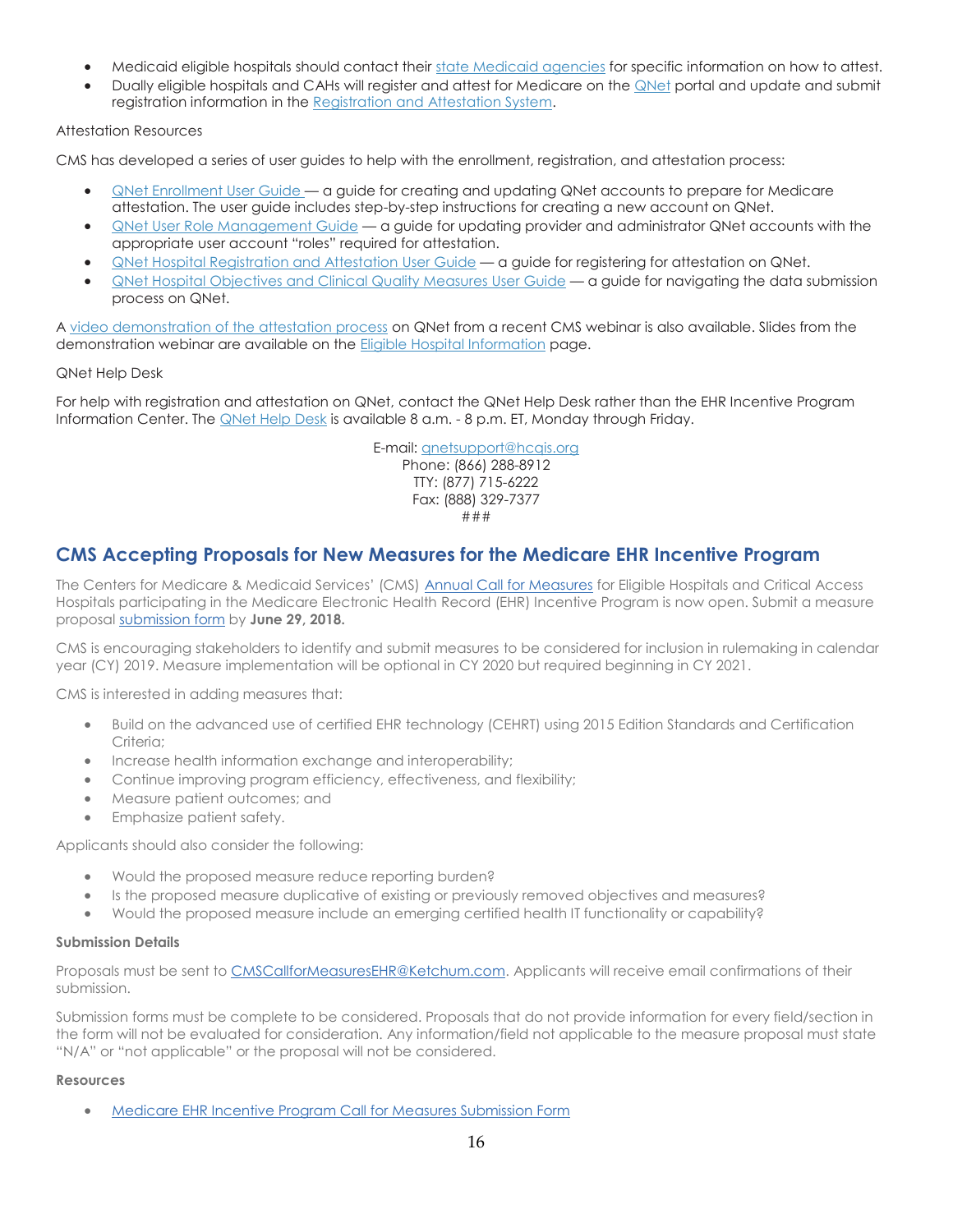Visit the [2018 Call for Measures](http://links.govdelivery.com/track?type=click&enid=ZWFzPTEmbXNpZD0mYXVpZD0mbWFpbGluZ2lkPTIwMTgwMjA4Ljg1MDM0NjExJm1lc3NhZ2VpZD1NREItUFJELUJVTC0yMDE4MDIwOC44NTAzNDYxMSZkYXRhYmFzZWlkPTEwMDEmc2VyaWFsPTE4MjIwMzcyJmVtYWlsaWQ9bG9yZWxlaS5zY2hpZWZlcmRlY2tlckBjbXMuaGhzLmdvdiZ1c2VyaWQ9bG9yZWxlaS5zY2hpZWZlcmRlY2tlckBjbXMuaGhzLmdvdiZ0YXJnZXRpZD0mZmw9JmV4dHJhPU11bHRpdmFyaWF0ZUlkPSYmJg==&&&103&&&https://www.cms.gov/Regulations-and-Guidance/Legislation/EHRIncentivePrograms/CallForMeasures.html) page on the [EHR Incentive Programs](http://links.govdelivery.com/track?type=click&enid=ZWFzPTEmbXNpZD0mYXVpZD0mbWFpbGluZ2lkPTIwMTgwMjA4Ljg1MDM0NjExJm1lc3NhZ2VpZD1NREItUFJELUJVTC0yMDE4MDIwOC44NTAzNDYxMSZkYXRhYmFzZWlkPTEwMDEmc2VyaWFsPTE4MjIwMzcyJmVtYWlsaWQ9bG9yZWxlaS5zY2hpZWZlcmRlY2tlckBjbXMuaGhzLmdvdiZ1c2VyaWQ9bG9yZWxlaS5zY2hpZWZlcmRlY2tlckBjbXMuaGhzLmdvdiZ0YXJnZXRpZD0mZmw9JmV4dHJhPU11bHRpdmFyaWF0ZUlkPSYmJg==&&&104&&&https://www.cms.gov/Regulations-and-Guidance/Legislation/EHRIncentivePrograms/index.html) website.

###

### <span id="page-16-0"></span>**Updates to 2017 Extreme and Uncontrollable Circumstances Policy for MIPS Clinicians**

The Centers for Medicare & Medicaid Services (CMS) has updated its [Extreme and Uncontrollable Circumstances policy](http://links.govdelivery.com/track?type=click&enid=ZWFzPTEmbXNpZD0mYXVpZD0mbWFpbGluZ2lkPTIwMTgwMTI5Ljg0NDM1MjQxJm1lc3NhZ2VpZD1NREItUFJELUJVTC0yMDE4MDEyOS44NDQzNTI0MSZkYXRhYmFzZWlkPTEwMDEmc2VyaWFsPTE4MjA5MjA0JmVtYWlsaWQ9bG9yZWxlaS5zY2hpZWZlcmRlY2tlckBjbXMuaGhzLmdvdiZ1c2VyaWQ9bG9yZWxlaS5zY2hpZWZlcmRlY2tlckBjbXMuaGhzLmdvdiZ0YXJnZXRpZD0mZmw9JmV4dHJhPU11bHRpdmFyaWF0ZUlkPSYmJg==&&&100&&&https://www.federalregister.gov/documents/2017/11/16/2017-24067/medicare-program-cy-2018-updates-to-the-quality-payment-program-and-quality-payment-program-extreme) for the 2017 Merit-based Incentive Payment System (MIPS) transition year to include counties affected by Hurricane Nate and additional counties affected by the California [wildfires.](http://links.govdelivery.com/track?type=click&enid=ZWFzPTEmbXNpZD0mYXVpZD0mbWFpbGluZ2lkPTIwMTgwMTI5Ljg0NDM1MjQxJm1lc3NhZ2VpZD1NREItUFJELUJVTC0yMDE4MDEyOS44NDQzNTI0MSZkYXRhYmFzZWlkPTEwMDEmc2VyaWFsPTE4MjA5MjA0JmVtYWlsaWQ9bG9yZWxlaS5zY2hpZWZlcmRlY2tlckBjbXMuaGhzLmdvdiZ1c2VyaWQ9bG9yZWxlaS5zY2hpZWZlcmRlY2tlckBjbXMuaGhzLmdvdiZ0YXJnZXRpZD0mZmw9JmV4dHJhPU11bHRpdmFyaWF0ZUlkPSYmJg==&&&101&&&https://www.cms.gov/About-CMS/Agency-Information/Emergency/Wildfires.html) CMS understands that living in an area where these disasters took place may impact your resources to collect or submit data on time.

The data submission period for the 2017 transition year of MIPS is January 2- March 31, 2018. MIPS eligible clinicians in [Federal](http://links.govdelivery.com/track?type=click&enid=ZWFzPTEmbXNpZD0mYXVpZD0mbWFpbGluZ2lkPTIwMTgwMTI5Ljg0NDM1MjQxJm1lc3NhZ2VpZD1NREItUFJELUJVTC0yMDE4MDEyOS44NDQzNTI0MSZkYXRhYmFzZWlkPTEwMDEmc2VyaWFsPTE4MjA5MjA0JmVtYWlsaWQ9bG9yZWxlaS5zY2hpZWZlcmRlY2tlckBjbXMuaGhzLmdvdiZ1c2VyaWQ9bG9yZWxlaS5zY2hpZWZlcmRlY2tlckBjbXMuaGhzLmdvdiZ0YXJnZXRpZD0mZmw9JmV4dHJhPU11bHRpdmFyaWF0ZUlkPSYmJg==&&&102&&&https://www.fema.gov/)  [Emergency Management Agency \(FEMA\)](http://links.govdelivery.com/track?type=click&enid=ZWFzPTEmbXNpZD0mYXVpZD0mbWFpbGluZ2lkPTIwMTgwMTI5Ljg0NDM1MjQxJm1lc3NhZ2VpZD1NREItUFJELUJVTC0yMDE4MDEyOS44NDQzNTI0MSZkYXRhYmFzZWlkPTEwMDEmc2VyaWFsPTE4MjA5MjA0JmVtYWlsaWQ9bG9yZWxlaS5zY2hpZWZlcmRlY2tlckBjbXMuaGhzLmdvdiZ1c2VyaWQ9bG9yZWxlaS5zY2hpZWZlcmRlY2tlckBjbXMuaGhzLmdvdiZ0YXJnZXRpZD0mZmw9JmV4dHJhPU11bHRpdmFyaWF0ZUlkPSYmJg==&&&102&&&https://www.fema.gov/) designated areas affected by Northern California wildfires and Hurricanes Harvey, Irma, Maria and Nate will be automatically identified. No action is required. However, if you are automatically identified but still choose to submit data on two or more MIPS performance categories (either as an individual or group), you'll be scored on those performance categories and your MIPS payment adjustment will be based on your final score.

MIPS eligible clinicians in these newly identified designated areas for Hurricane Nate and the California Wildfires are now covered by the Extreme and Uncontrollable Circumstances policy:

- **Alabama**: Autauga, Baldwin, Choctaw, Clarke, Dallas, Macon, Mobile, and Washington
- **Mississippi**: George, Greene, Hancock, Harrison, Jackson, and Stone
- **California**: Butte, Lake, Mendocino, Napa, Nevada, Orange, Santa Barbara, Solano, Sonoma, Ventura, and Yuba

To learn more about the policy and all the designated areas for the 2017 transition year, view the interim final rule with [comment period](http://links.govdelivery.com/track?type=click&enid=ZWFzPTEmbXNpZD0mYXVpZD0mbWFpbGluZ2lkPTIwMTgwMTI5Ljg0NDM1MjQxJm1lc3NhZ2VpZD1NREItUFJELUJVTC0yMDE4MDEyOS44NDQzNTI0MSZkYXRhYmFzZWlkPTEwMDEmc2VyaWFsPTE4MjA5MjA0JmVtYWlsaWQ9bG9yZWxlaS5zY2hpZWZlcmRlY2tlckBjbXMuaGhzLmdvdiZ1c2VyaWQ9bG9yZWxlaS5zY2hpZWZlcmRlY2tlckBjbXMuaGhzLmdvdiZ0YXJnZXRpZD0mZmw9JmV4dHJhPU11bHRpdmFyaWF0ZUlkPSYmJg==&&&103&&&https://www.federalregister.gov/documents/2017/11/16/2017-24067/medicare-program-cy-2018-updates-to-the-quality-payment-program-and-quality-payment-program-extreme) and th[e Extreme and Uncontrollable Circumstances Policy for MIPS in 2017 Fact Sheet.](http://links.govdelivery.com/track?type=click&enid=ZWFzPTEmbXNpZD0mYXVpZD0mbWFpbGluZ2lkPTIwMTgwMTI5Ljg0NDM1MjQxJm1lc3NhZ2VpZD1NREItUFJELUJVTC0yMDE4MDEyOS44NDQzNTI0MSZkYXRhYmFzZWlkPTEwMDEmc2VyaWFsPTE4MjA5MjA0JmVtYWlsaWQ9bG9yZWxlaS5zY2hpZWZlcmRlY2tlckBjbXMuaGhzLmdvdiZ1c2VyaWQ9bG9yZWxlaS5zY2hpZWZlcmRlY2tlckBjbXMuaGhzLmdvdiZ0YXJnZXRpZD0mZmw9JmV4dHJhPU11bHRpdmFyaWF0ZUlkPSYmJg==&&&104&&&https://www.cms.gov/Medicare/Quality-Payment-Program/Resource-Library/Interim-Final-Rule-with-Comment-fact-sheet.pdf)

Questions? The Quality Payment Program Service Center can be reached at 1-866-288-8292 (TTY 1-877- 715- 6222), Monday through Friday, 8:00 AM-8:00 PM Eastern time or by email at[: QPP@cms.hhs.gov.](mailto:QPP@cms.hhs.gov)

###

### <span id="page-16-1"></span>**2017 Merit-based Incentive Payment System (MIPS) Claims Data**

CMS has announced the ability to provide performance scores for MIPS Eligible Clinicians submitting quality data via claims. This is the first time that CMS is providing claims performance scores for any quality reporting or value-based program.

For more information, visit the QPP website:<https://qpp.cms.gov/>

###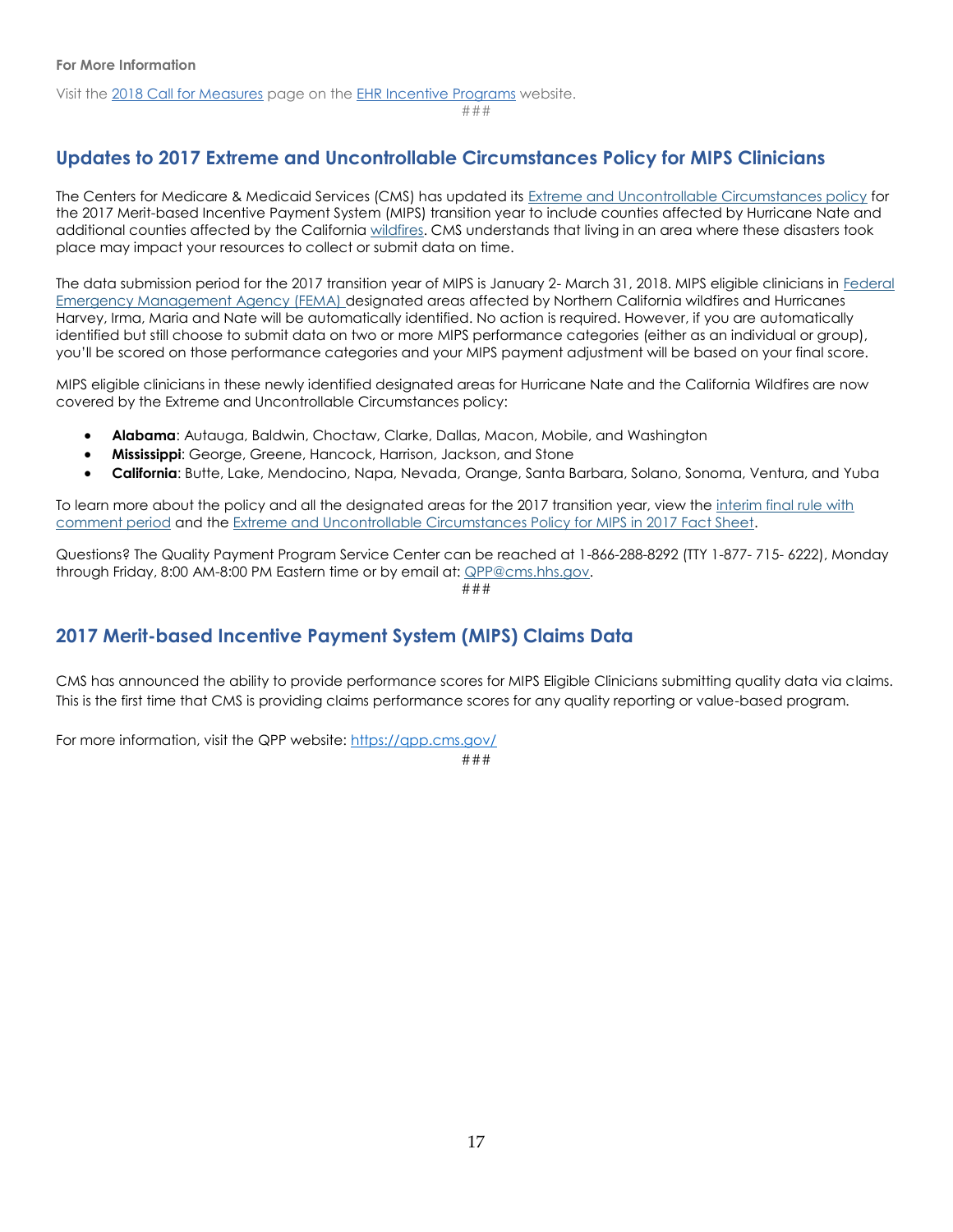### <span id="page-17-1"></span><span id="page-17-0"></span>**CMS Medicare-Medicaid Coordination Office (MMCO) Enrollment Trends Data Brief**

The Centers for Medicare & Medicaid Services (CMS), Medicare-Medicaid Coordination Office (MMCO) is pleased to announce the following updates:

- Data Analysis Brief: Managed Care Enrollment Trends
- Disability Competent Care Webinar Series Announcement (CE credits available)
- Disability Competent Care Assessment Tool and Webinar

### **Data Analysis Brief: Managed Care Enrollment Trends among Medicare-Medicaid Beneficiaries and Medicare-only Beneficiaries, 2006 through 2016**

The Centers for Medicare & Medicaid Services (CMS), Medicare-Medicaid Coordination Office (MMCO) is pleased to announce the release of a brief report on managed care trends from 2006 through 2016. This report shows escalating proportions of individuals enrolled in managed care among all enrollment groups; however, the proportion of Medicare-Medicaid beneficiaries (33 percent) surpassed that of Medicare-only beneficiaries (31 percent) for the first time, beginning in 2015 and holding steady in 2016. Over the 11 years since 2006, these managed care enrollment proportions represent a tripling among Medicare-Medicaid beneficiaries (from 11 percent in 2006).

Individuals entitled to only partial Medicaid benefits have consistently had the highest Medicare managed care enrollment rates, even as compared to Medicare-only beneficiaries, though the proportion of full-benefit Medicare-Medicaid beneficiaries enrolled in managed care grew at a faster pace. Enrollment in Medicare-Medicaid Plan (MMPs) offered under the Financial Alignment Initiative capitated model demonstrations, which were implemented on a phase-in basis beginning in late 2013, correlates with recent enrollment growth in managed care among full-benefit Medicare-Medicaid beneficiaries. For additional information, please find the report at [https://www.cms.gov/Medicare-Medicaid-](http://links.govdelivery.com/track?type=click&enid=ZWFzPTEmbXNpZD0mYXVpZD0mbWFpbGluZ2lkPTIwMTgwMjA5Ljg1MTIwNjAxJm1lc3NhZ2VpZD1NREItUFJELUJVTC0yMDE4MDIwOS44NTEyMDYwMSZkYXRhYmFzZWlkPTEwMDEmc2VyaWFsPTE4MjIxOTU2JmVtYWlsaWQ9bWVsaXNzYS5zaW1wc29uQGFjbC5oaHMuZ292JnVzZXJpZD1tZWxpc3NhLnNpbXBzb25AYWNsLmhocy5nb3YmdGFyZ2V0aWQ9JmZsPSZleHRyYT1NdWx0aXZhcmlhdGVJZD0mJiY=&&&100&&&https://www.cms.gov/Medicare-Medicaid-Coordination/Medicare-and-Medicaid-Coordination/Medicare-Medicaid-Coordination-Office/Downloads/ManagedCareEnrollmentTrends2006-2016Data.pdf)[Coordination/Medicare-and-Medicaid-Coordination/Medicare-Medicaid-Coordination-](http://links.govdelivery.com/track?type=click&enid=ZWFzPTEmbXNpZD0mYXVpZD0mbWFpbGluZ2lkPTIwMTgwMjA5Ljg1MTIwNjAxJm1lc3NhZ2VpZD1NREItUFJELUJVTC0yMDE4MDIwOS44NTEyMDYwMSZkYXRhYmFzZWlkPTEwMDEmc2VyaWFsPTE4MjIxOTU2JmVtYWlsaWQ9bWVsaXNzYS5zaW1wc29uQGFjbC5oaHMuZ292JnVzZXJpZD1tZWxpc3NhLnNpbXBzb25AYWNsLmhocy5nb3YmdGFyZ2V0aWQ9JmZsPSZleHRyYT1NdWx0aXZhcmlhdGVJZD0mJiY=&&&100&&&https://www.cms.gov/Medicare-Medicaid-Coordination/Medicare-and-Medicaid-Coordination/Medicare-Medicaid-Coordination-Office/Downloads/ManagedCareEnrollmentTrends2006-2016Data.pdf)[Office/Downloads/ManagedCareEnrollmentTrends2006-2016Data.pdf](http://links.govdelivery.com/track?type=click&enid=ZWFzPTEmbXNpZD0mYXVpZD0mbWFpbGluZ2lkPTIwMTgwMjA5Ljg1MTIwNjAxJm1lc3NhZ2VpZD1NREItUFJELUJVTC0yMDE4MDIwOS44NTEyMDYwMSZkYXRhYmFzZWlkPTEwMDEmc2VyaWFsPTE4MjIxOTU2JmVtYWlsaWQ9bWVsaXNzYS5zaW1wc29uQGFjbC5oaHMuZ292JnVzZXJpZD1tZWxpc3NhLnNpbXBzb25AYWNsLmhocy5nb3YmdGFyZ2V0aWQ9JmZsPSZleHRyYT1NdWx0aXZhcmlhdGVJZD0mJiY=&&&100&&&https://www.cms.gov/Medicare-Medicaid-Coordination/Medicare-and-Medicaid-Coordination/Medicare-Medicaid-Coordination-Office/Downloads/ManagedCareEnrollmentTrends2006-2016Data.pdf)

###

### <span id="page-17-2"></span>**Evaluation of the Medicare Prior Authorization Model for Repetitive Scheduled Non-Emergent Ambulance Transport: Year 1 Annual Report**

CMS has released the Year 1 Annual Report for the Evaluation of the Medicare Prior Authorization (PA) Model for Repetitive Scheduled Non-Emergent Ambulance Transport (RSNAT). This report, examines data from January 2012 through June 2016 for ESRD beneficiaries and RSNAT suppliers in model states. This is the first release of information for this evaluation.

See the report here:<https://innovation.cms.gov/Files/reports/rsnat-firstintevalrpt.pdf> Appendices:<https://innovation.cms.gov/Files/reports/rsnat-firstintevalrpt-app.pdf>

###

### <span id="page-17-3"></span>**Final Essential Community Providers (ECP) List**

For the 2019 plan year, the Centers for Medicare & Medicaid Services (CMS) is releasing a final list of Essential Community Providers (ECPs) to assist issuers with identifying providers that qualify for inclusion in a qualified health plan issuer's plan network toward satisfaction of the ECP standard under 45 CFR 156.235. Under that regulation, ECPs are defined as providers who serve predominantly low-income, medically underserved individuals. They include health care providers defined in section 340B(a)(4) of the Public Health Service (PHS) Act and entities described in section 1927(c)(1)(D)(i)(IV) of the Social Security Act (SSA).

For additional information, click here:

Final ECP list and description webpage: <https://www.qhpcertification.cms.gov/s/ECP%20and%20Network%20Adequacy> ECP petition submission websit[e https://data.healthcare.gov/cciio/ecp\\_petition](https://data.healthcare.gov/cciio/ecp_petition)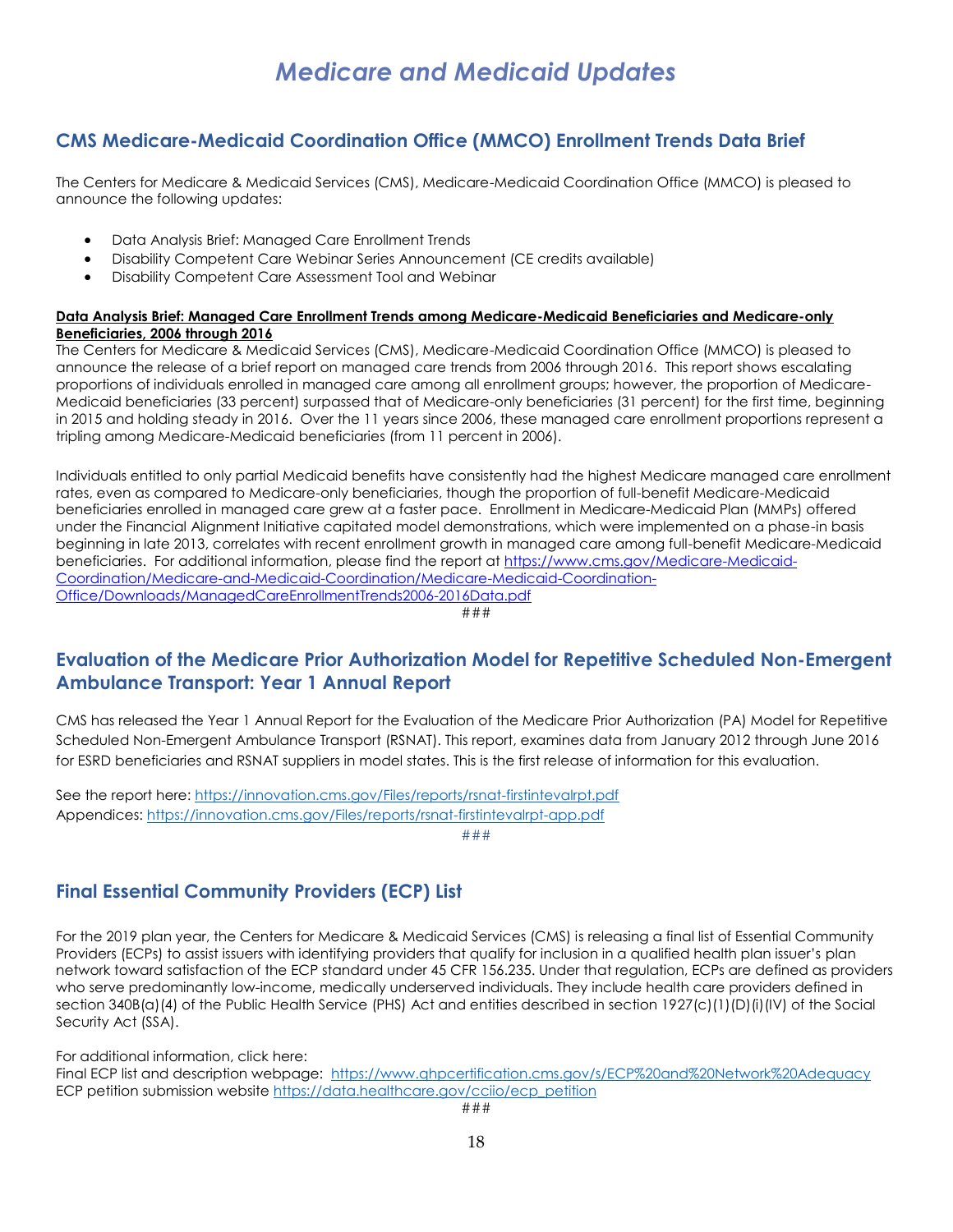### <span id="page-18-0"></span>**CMS Office of the Actuary releases 2017-2026 Projections of National Health Expenditures**

National health expenditure growth is expected to average 5.5 percent annually over 2017-2026, according to a report published today as a 'Web First' by Health Affairs and authored by the Office of the Actuary at the Centers for Medicare & Medicaid Services (CMS).

Growth in national health spending is projected to be faster than projected growth in Gross Domestic Product (GDP) by 1.0 percentage point over 2017-2026. As a result, the report projects the health share of GDP to rise from 17.9 percent in 2016 to 19.7 percent by 2026.

The outlook for national health spending and enrollment over the next decade is expected to be driven primarily by fundamental economic and demographic factors: trends in disposable personal income, increases in prices for medical goods and services, and shifts in enrollment from private health insurance to Medicare that result from the continued aging of the baby-boom generation into Medicare eligibility.

"Personal healthcare spending" measures spending for medical goods and services provided directly to patients. Over the projection period, growth in personal healthcare prices and growth in the use and intensity of care provided collectively explain about three quarters of the growth in personal healthcare spending.

The report also found that by 2026, federal, state and local governments are projected to finance 47 percent of national health spending, up from 45 percent in 2016.

"Today's report from the independent CMS Office of the Actuary shows that healthcare spending is expected to continue growing more quickly than the rest of the economy," said CMS Administrator Seema Verma. "This is yet another call to action for CMS to increase market competition and consumer choice within our programs to help control costs and ensure that our programs are available for future generations."

These projections are constructed using a current-law framework and include major health provisions from the Tax Cut and Jobs Act and funding throughout the projection period for the Children's Health Insurance Program. These projections do not reflect other health provisions from the Bipartisan Budget Act of 2018.

Additional findings from the report:

- **Total national health spending growth:** Growth is projected to have been 4.6 percent in 2017, up slightly from 4.3 percent growth in 2016, as a result of i) accelerating growth in Medicare spending, ii) slightly faster growth in prices for healthcare goods and services, and iii) increases in premiums for insurance purchased through the Marketplaces. In 2018, total health spending is projected to grow by 5.3 percent, driven partly by growth in personal healthcare prices. Growth in personal healthcare prices is projected to rise to 2.2 percent in 2018 from 1.4 percent in 2017, reflecting, in part, faster projected prescription drug price growth as the dollar value of drugs losing patents in 2018 is smaller than in prior years. National health expenditure growth is projected to average 5.5 percent for 2019-2020 largely due to expected faster average growth in Medicare partially offset by slower average growth in private health insurance spending. For 2021-2026, average national health spending growth is projected to increase by an average of 5.7 percent, or 0.2 percentage point faster compared to average growth in 2019-2020. During this timeframe, Medicare spending growth is projected to continue to outpace growth in private health insurance spending, mostly due to enrollment growth (as baby boomers continue to age out of private insurance and into the Medicare program).
- **Medicare:** Among the major payers for healthcare over the 2017-2026 period, Medicare is projected to experience the most rapid annual growth at 7.4 percent, largely driven by enrollment growth and faster growth in utilization from recent near-historically low rates.
- **Private health insurance:** Private health insurance spending is projected to average 4.7 percent over 2017-2026, the slowest of the major payers, reflecting low enrollment growth and downward pressure on utilization growth influenced by: i) lagged impact of slowing growth in income in 2016 and 2017, ii) increasing prevalence of highdeductible health plans, and iii) to a lesser extent, repeal of the penalty associated with individual mandate.
- **Medicaid:** Medicaid is projected to average 5.8 percent annual growth over 2017-2026, which is slower than the average observed for 2014-2016 of 8.3 percent, when the major impacts from the Affordable Care Act's expansion took place.
- **Personal healthcare spending:** Over 2017-2026, growth in personal healthcare spending is projected to average 5.5 percent. Among the factors, personal healthcare price growth is anticipated to be the largest factor at 2.5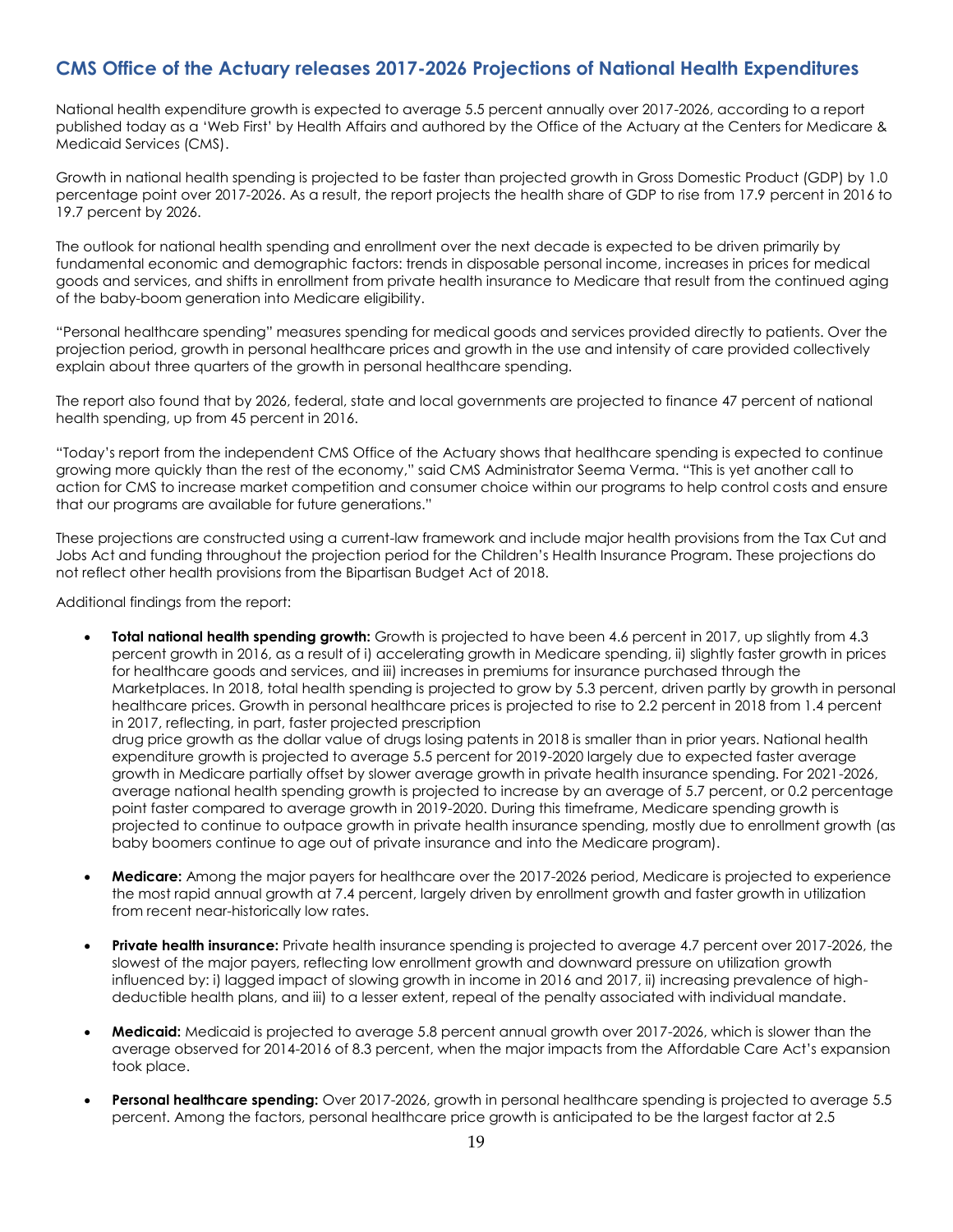percentage points, growth in the use and intensity of goods and services is expected to contribute 1.7 percentage points of total growth, and population growth (0.9 percentage point) and changing demographics (0.5 percentage point) account for the remaining growth.

- **Prescription drug spending:** Among the major sectors of healthcare, spending growth is projected to be fastest for prescription drugs, averaging 6.3 percent for 2017-2026. This is due in part to faster projected drug price growth, particularly by the end of the period, influenced by trends in relatively costlier specialty drugs.
- **Insured share of the population:** The proportion of the population with health insurance is projected to decrease from 91.1 percent in 2016 to 89.3 percent in 2026, due in part to the elimination of the penalty payments associated with the individual mandate and also to a continuation of a downward trend in the offering and take-up of employer-sponsored health insurance.

The Office of the Actuary's report will appear at: [http://www.cms.gov/Research-Statistics-Data-and-Systems/Statistics-](http://www.cms.gov/Research-Statistics-Data-and-Systems/Statistics-Trends-and-Reports/NationalHealthExpendData/NationalHealthAccountsProjected.html)[Trends-and-Reports/NationalHealthExpendData/NationalHealthAccountsProjected.html](http://www.cms.gov/Research-Statistics-Data-and-Systems/Statistics-Trends-and-Reports/NationalHealthExpendData/NationalHealthAccountsProjected.html)

An article about the study is also being published by Health Affairs and is available here: <http://www.healthaffairs.org/doi/abs/10.1377/hlthaff.2017.1655>

###

### <span id="page-19-0"></span>**Visit the CQM Issue Tracker to Review eCQM Draft Measure Packages for 2019 Reporting**

The Centers for Medicare & Medicaid Services (CMS) invites vendors and stakeholders to review and provide feedback on draft electronic clinical quality measure (eCQM)packages that include logic and header changes for eCQMs under consideration for CMS quality reporting and payment programs.

This opportunity will allow CMS to learn from EHR vendors who have the technical capabilities to review the draft measures in the new Clinical Quality Language (CQL) standard for logic expression and test the Health Quality Measures Format (HQMF) code by directly consuming machine readable XML files for eCQMs. Testing will help CMS to identify instances in which the XML code produces errors so that issues can be resolved prior to posting the fully specified measures this spring. The draft measures in HTML, XML, and JSON formats will be available **February 28, 2018** through **March 20, 2018**, on the [CQM Issue Tracker.](http://links.govdelivery.com/track?type=click&enid=ZWFzPTEmbXNpZD0mYXVpZD0mbWFpbGluZ2lkPTIwMTgwMjE1Ljg1NDE5OTExJm1lc3NhZ2VpZD1NREItUFJELUJVTC0yMDE4MDIxNS44NTQxOTkxMSZkYXRhYmFzZWlkPTEwMDEmc2VyaWFsPTE4MjI4MjYyJmVtYWlsaWQ9bG9yZWxlaS5zY2hpZWZlcmRlY2tlckBjbXMuaGhzLmdvdiZ1c2VyaWQ9bG9yZWxlaS5zY2hpZWZlcmRlY2tlckBjbXMuaGhzLmdvdiZ0YXJnZXRpZD0mZmw9JmV4dHJhPU11bHRpdmFyaWF0ZUlkPSYmJg==&&&100&&&https://oncprojectracking.healthit.gov/support/projects/CQM/issues/) CMS will send a formal posting announcement on February 28, 2018, with direct links to the measures on the [CQM Issue Tracker.](http://links.govdelivery.com/track?type=click&enid=ZWFzPTEmbXNpZD0mYXVpZD0mbWFpbGluZ2lkPTIwMTgwMjE1Ljg1NDE5OTExJm1lc3NhZ2VpZD1NREItUFJELUJVTC0yMDE4MDIxNS44NTQxOTkxMSZkYXRhYmFzZWlkPTEwMDEmc2VyaWFsPTE4MjI4MjYyJmVtYWlsaWQ9bG9yZWxlaS5zY2hpZWZlcmRlY2tlckBjbXMuaGhzLmdvdiZ1c2VyaWQ9bG9yZWxlaS5zY2hpZWZlcmRlY2tlckBjbXMuaGhzLmdvdiZ0YXJnZXRpZD0mZmw9JmV4dHJhPU11bHRpdmFyaWF0ZUlkPSYmJg==&&&101&&&https://oncprojectracking.healthit.gov/support/projects/CQM/issues/)

Please report questions and comments regarding the draft measure packages to the [CQM Issue Tracker](http://links.govdelivery.com/track?type=click&enid=ZWFzPTEmbXNpZD0mYXVpZD0mbWFpbGluZ2lkPTIwMTgwMjE1Ljg1NDE5OTExJm1lc3NhZ2VpZD1NREItUFJELUJVTC0yMDE4MDIxNS44NTQxOTkxMSZkYXRhYmFzZWlkPTEwMDEmc2VyaWFsPTE4MjI4MjYyJmVtYWlsaWQ9bG9yZWxlaS5zY2hpZWZlcmRlY2tlckBjbXMuaGhzLmdvdiZ1c2VyaWQ9bG9yZWxlaS5zY2hpZWZlcmRlY2tlckBjbXMuaGhzLmdvdiZ0YXJnZXRpZD0mZmw9JmV4dHJhPU11bHRpdmFyaWF0ZUlkPSYmJg==&&&102&&&https://oncprojectracking.healthit.gov/support/projects/CQM/issues/) tickets listed above.

###

### <span id="page-19-1"></span>**Updating eCQMs for 2019 Reporting**

CMS is updating Eligible Hospital and Eligible Professional/Eligible Clinician eCQMs for potential inclusion in the following programs:

- The Hospital Inpatient Quality Reporting Program (IQR)
- The Medicare and Medicaid Electronic Health Record (EHR) Incentive Programs for eligible hospitals, critical access hospitals and eligible professionals; and
- The Quality Payment Program (QPP): The Merit-based Incentive Payment System (MIPS) and Alternative Payment Models (APMs).

The updated eCQMs will be available on the [eCQI Resource Center](http://links.govdelivery.com/track?type=click&enid=ZWFzPTEmbXNpZD0mYXVpZD0mbWFpbGluZ2lkPTIwMTgwMjE1Ljg1NDE5OTExJm1lc3NhZ2VpZD1NREItUFJELUJVTC0yMDE4MDIxNS44NTQxOTkxMSZkYXRhYmFzZWlkPTEwMDEmc2VyaWFsPTE4MjI4MjYyJmVtYWlsaWQ9bG9yZWxlaS5zY2hpZWZlcmRlY2tlckBjbXMuaGhzLmdvdiZ1c2VyaWQ9bG9yZWxlaS5zY2hpZWZlcmRlY2tlckBjbXMuaGhzLmdvdiZ0YXJnZXRpZD0mZmw9JmV4dHJhPU11bHRpdmFyaWF0ZUlkPSYmJg==&&&103&&&https://ecqi.healthit.gov/) in Spring 2018. The measures will be expressed using CQL logic and will continue to use the Quality Data Model (QDM) as the conceptual model to express clinical concepts contained within quality measures. Refer to the [QDM v5.3 Annotated version](http://links.govdelivery.com/track?type=click&enid=ZWFzPTEmbXNpZD0mYXVpZD0mbWFpbGluZ2lkPTIwMTgwMjE1Ljg1NDE5OTExJm1lc3NhZ2VpZD1NREItUFJELUJVTC0yMDE4MDIxNS44NTQxOTkxMSZkYXRhYmFzZWlkPTEwMDEmc2VyaWFsPTE4MjI4MjYyJmVtYWlsaWQ9bG9yZWxlaS5zY2hpZWZlcmRlY2tlckBjbXMuaGhzLmdvdiZ1c2VyaWQ9bG9yZWxlaS5zY2hpZWZlcmRlY2tlckBjbXMuaGhzLmdvdiZ0YXJnZXRpZD0mZmw9JmV4dHJhPU11bHRpdmFyaWF0ZUlkPSYmJg==&&&104&&&https://ecqi.healthit.gov/system/files/QDM_5_3_ANNOTATED_2017August_508.pdf) and current version of the [CQL standard](http://links.govdelivery.com/track?type=click&enid=ZWFzPTEmbXNpZD0mYXVpZD0mbWFpbGluZ2lkPTIwMTgwMjE1Ljg1NDE5OTExJm1lc3NhZ2VpZD1NREItUFJELUJVTC0yMDE4MDIxNS44NTQxOTkxMSZkYXRhYmFzZWlkPTEwMDEmc2VyaWFsPTE4MjI4MjYyJmVtYWlsaWQ9bG9yZWxlaS5zY2hpZWZlcmRlY2tlckBjbXMuaGhzLmdvdiZ1c2VyaWQ9bG9yZWxlaS5zY2hpZWZlcmRlY2tlckBjbXMuaGhzLmdvdiZ0YXJnZXRpZD0mZmw9JmV4dHJhPU11bHRpdmFyaWF0ZUlkPSYmJg==&&&105&&&http://www.hl7.org/implement/standards/product_brief.cfm?product_id=400) to better understand how they work together to provide eCQMs that are human readable, yet structured for electronic processing. Measures will not be eligible for 2019 reporting unless and until they are proposed and finalized through noticeand-comment rulemaking for each applicable program.

### **For More Information**

To find out more about electronic clinical quality measures and CQL, visit the [eCQI Resource Center.](http://links.govdelivery.com/track?type=click&enid=ZWFzPTEmbXNpZD0mYXVpZD0mbWFpbGluZ2lkPTIwMTgwMjE1Ljg1NDE5OTExJm1lc3NhZ2VpZD1NREItUFJELUJVTC0yMDE4MDIxNS44NTQxOTkxMSZkYXRhYmFzZWlkPTEwMDEmc2VyaWFsPTE4MjI4MjYyJmVtYWlsaWQ9bG9yZWxlaS5zY2hpZWZlcmRlY2tlckBjbXMuaGhzLmdvdiZ1c2VyaWQ9bG9yZWxlaS5zY2hpZWZlcmRlY2tlckBjbXMuaGhzLmdvdiZ0YXJnZXRpZD0mZmw9JmV4dHJhPU11bHRpdmFyaWF0ZUlkPSYmJg==&&&106&&&https://ecqi.healthit.gov/)

###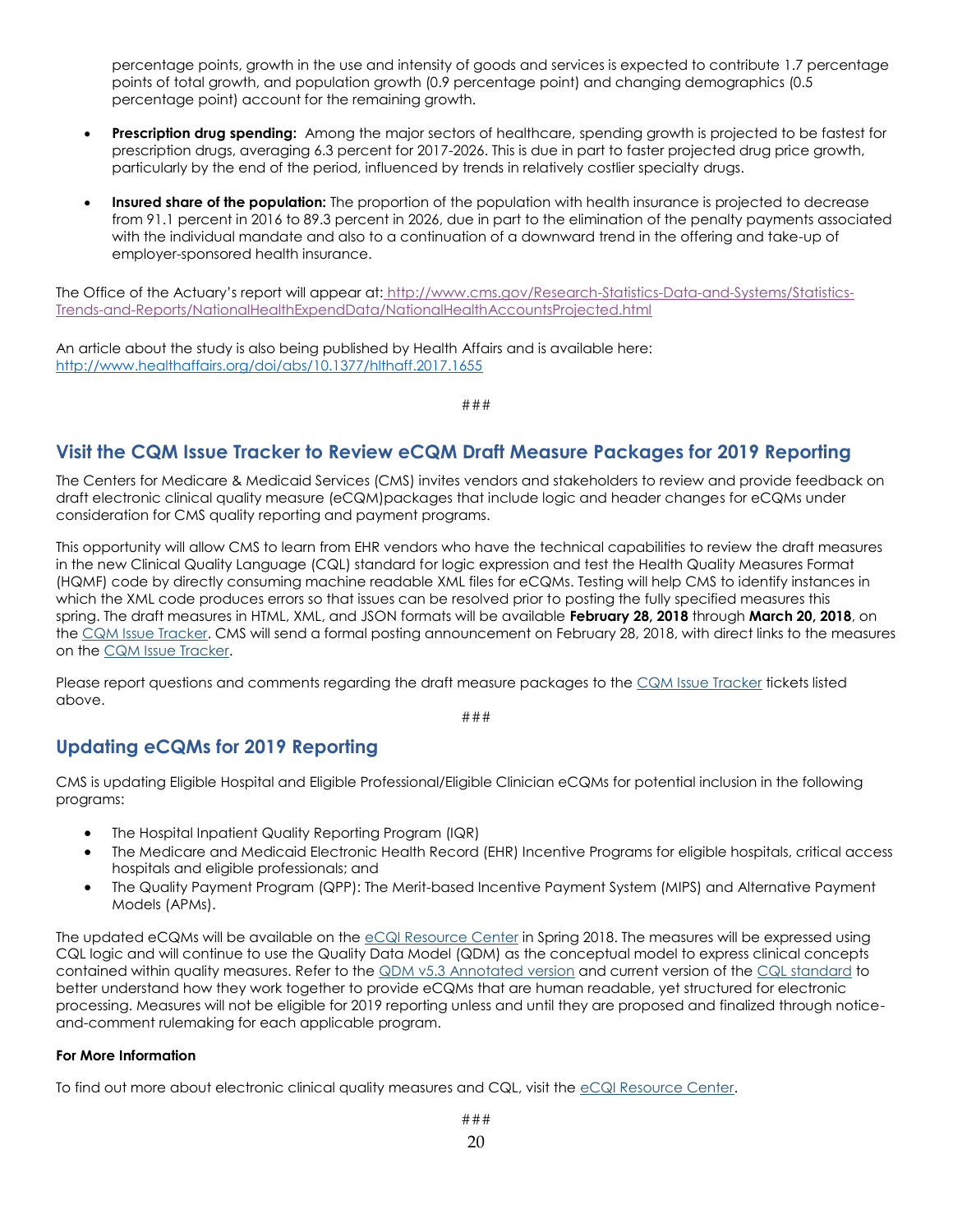### <span id="page-20-0"></span>**Apply to Participate in the 2018 Center for Medicare & Medicaid Services (CMS) Study on Burdens Associated with Reporting Quality Measures to Receive Improvement Activity Credit for 2018**

The Centers for Medicare & Medicaid Services (CMS) is conducting the 2018 Burdens Associated with Reporting Quality Measures Study, as outlined in the Quality Payment Program Year 2 final rule (CMS 5522- FC).

CMS is conducting this study to:

- Examine clinical workflows and data collection methods using different submission systems;
- Understand the challenges clinicians face when collecting and reporting quality data; and
- Make future recommendations for changes that will attempt to eliminate clinician burden, improve quality data collection and reporting, and enhance clinical care.

Clinicians and groups who are eligible for the Merit-based Incentive Payment System (MIPS) that participate successfully in the study will receive full credit for the 2018 MIPS Improvement Activities performance category. Applications for this study will be accepted through **March 23, 2018** and will be notified in spring of 2018 if selected.

#### **Who Should Apply**

MIPS-eligible clinicians participating in MIPS as an individuals or as part of a group. Clinicians do not need any outside knowledge of MIPS to participate in the study; rather the study team is interested in learning more about clinicians' experience participating in MIPS.

A limited number of clinicians who are not eligible for MIPS in 2018 will also be included in the study. To check you participation status please see the [QPP Website.](http://links.govdelivery.com/track?type=click&enid=ZWFzPTEmbXNpZD0mYXVpZD0mbWFpbGluZ2lkPTIwMTgwMjE1Ljg1NDE5OTExJm1lc3NhZ2VpZD1NREItUFJELUJVTC0yMDE4MDIxNS44NTQxOTkxMSZkYXRhYmFzZWlkPTEwMDEmc2VyaWFsPTE4MjI4MjYyJmVtYWlsaWQ9bG9yZWxlaS5zY2hpZWZlcmRlY2tlckBjbXMuaGhzLmdvdiZ1c2VyaWQ9bG9yZWxlaS5zY2hpZWZlcmRlY2tlckBjbXMuaGhzLmdvdiZ0YXJnZXRpZD0mZmw9JmV4dHJhPU11bHRpdmFyaWF0ZUlkPSYmJg==&&&107&&&https://qpp.cms.gov/participation-lookup?npi=)

#### **Study Requirements**

The study runs from April 2018 to March 2019. Study participants will have to meet the following requirements in order to complete the study and receive full Improvement Activity credit. For participants reporting as a group, their entire group will receive credit. For participants reporting as individuals, only the participating clinician will receive credit.

- Complete a 2017 MIPS participation survey in April/May 2018.
- Complete a 2018 MIPS planning survey September/October 2018.
- The Study team will invite selected participants to join a virtual 90-minute focus group between November 2018 and February 2019.
- Meet minimum requirements for the MIPS Quality performance category by submitting data for at least three measures in the MIPS Quality performance category, as required for 2018 MIPS participation. The data submitted must:
- Include one outcome measure;
- Be submitted to CMS by the final MIPS reporting deadline (March 31, 2019);
- Be submitted through any method accepted under MIPS for year 2 of the Quality Payment Program (2018).

### **To Apply**

#### **[Click here to begin your application.](http://links.govdelivery.com/track?type=click&enid=ZWFzPTEmbXNpZD0mYXVpZD0mbWFpbGluZ2lkPTIwMTgwMjE1Ljg1NDE5OTExJm1lc3NhZ2VpZD1NREItUFJELUJVTC0yMDE4MDIxNS44NTQxOTkxMSZkYXRhYmFzZWlkPTEwMDEmc2VyaWFsPTE4MjI4MjYyJmVtYWlsaWQ9bG9yZWxlaS5zY2hpZWZlcmRlY2tlckBjbXMuaGhzLmdvdiZ1c2VyaWQ9bG9yZWxlaS5zY2hpZWZlcmRlY2tlckBjbXMuaGhzLmdvdiZ0YXJnZXRpZD0mZmw9JmV4dHJhPU11bHRpdmFyaWF0ZUlkPSYmJg==&&&108&&&https://surveys.abtassociates.com/s3/FY18-Improvement-Activity-IA-Study-Application)**

Applicants will be notified by email of their status in spring of 2018.

For more information about the study, please visit the [CMS website](http://links.govdelivery.com/track?type=click&enid=ZWFzPTEmbXNpZD0mYXVpZD0mbWFpbGluZ2lkPTIwMTgwMjE1Ljg1NDE5OTExJm1lc3NhZ2VpZD1NREItUFJELUJVTC0yMDE4MDIxNS44NTQxOTkxMSZkYXRhYmFzZWlkPTEwMDEmc2VyaWFsPTE4MjI4MjYyJmVtYWlsaWQ9bG9yZWxlaS5zY2hpZWZlcmRlY2tlckBjbXMuaGhzLmdvdiZ1c2VyaWQ9bG9yZWxlaS5zY2hpZWZlcmRlY2tlckBjbXMuaGhzLmdvdiZ0YXJnZXRpZD0mZmw9JmV4dHJhPU11bHRpdmFyaWF0ZUlkPSYmJg==&&&109&&&https://www.cms.gov/Medicare/Quality-Initiatives-Patient-Assessment-Instruments/Value-Based-Programs/MACRA-MIPS-and-APMs/MACRA-Feedback.html) or email MIPS Study@abtassoc.com.

###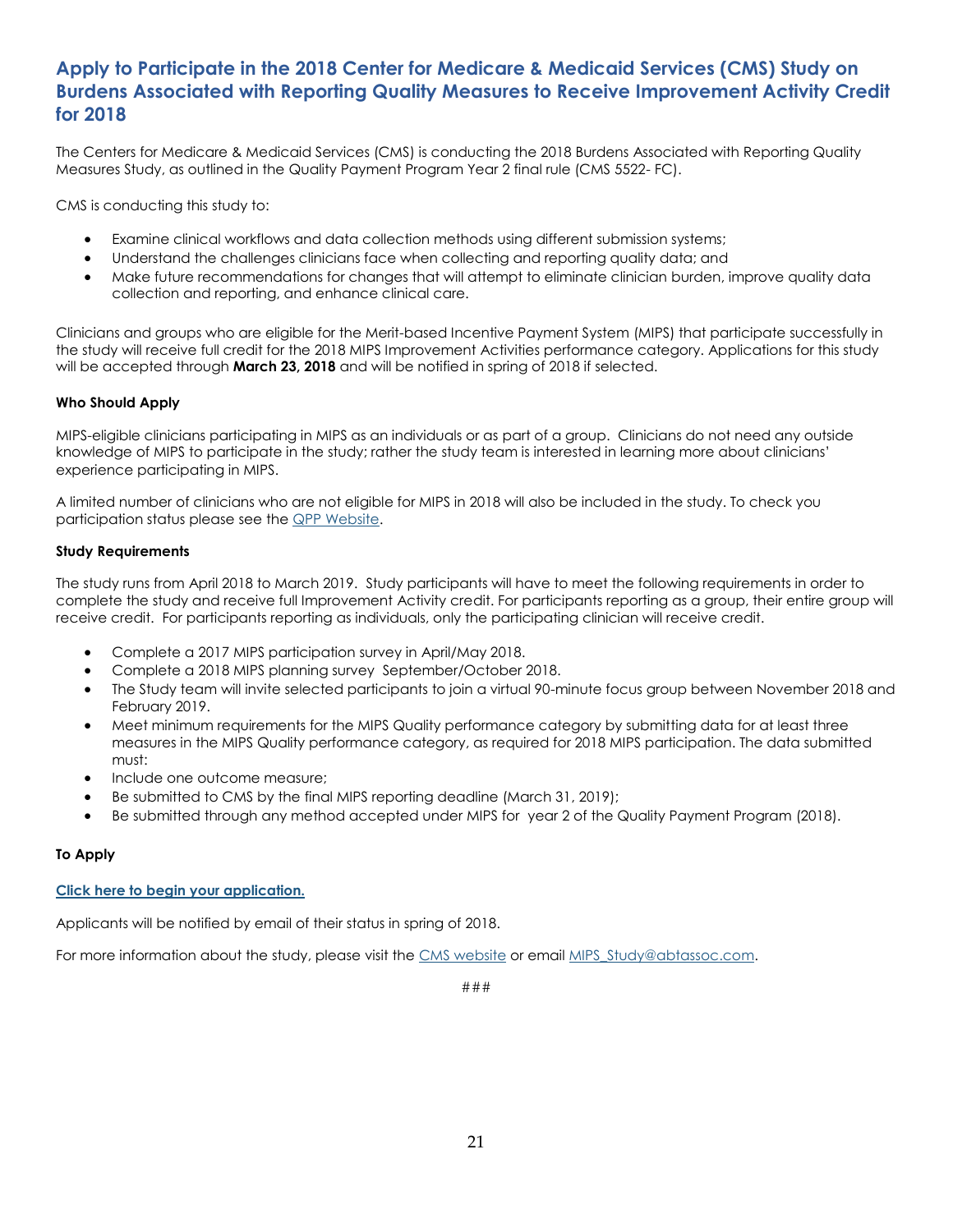## *Upcoming Webinars and Events and Other Updates*

### <span id="page-21-1"></span><span id="page-21-0"></span>**New Medicare Card Webinar**

The Centers for Medicare & Medicaid Services (CMS) Kansas City Regional Office invites you to attend the **New Medicare Card Webinar**. Recent legislation requires CMS to remove Social Security Numbers from all Medicare cards to address the current risk of beneficiary medical identity theft, and to replace the cards with a unique number for each Medicare beneficiary. The webinar will address the new card design, the timeframe of the mailings and scenarios, what Medicare beneficiaries should do to ensure they receive their new card, and partner resources to help with education.

The goal of the **free** webinar is to educate those who serve people with Medicare and their caregivers so they can be a valuable resource on this initiative.

CMS will host separate webinars and informational sessions for people with Medicare and their caregivers.

#### **Register:**

February 21, 2018 1:00 PM CST – 2:00 PM CST [https://newmedicarecard022118.eventbrite.com](https://newmedicarecard022118.eventbrite.com/)

You will receive a confirmation email from Eventbrite after completing your registration which will include the login information for the webinar.

We look forward to your participation. If you have any questions or have difficulty registering, please contact Lorelei Schieferdecker at [lorelei.schieferdecker@cms.hhs.gov.](mailto:lorelei.schieferdecker@cms.hhs.gov)

###

### <span id="page-21-2"></span>**MACRA Patient Relationship Categories and Codes Educational Webinar**

The Centers for Medicare & Medicaid Services (CMS) is hosting an educational webinar on **Wednesday, February 21st from 2:00 – 3:30 p.m. ET** on the MACRA Patient Relationship Categories and Codes. CMS will provide guidance for clinicians and stakeholders in classifying patient relationships, for which CMS has implemented an initial **voluntary reporting period** that began on January 1, 2018. Presenters will also address questions from participants.

#### **Webinar Details**

**Title:** MACRA Patient Relationship Categories and Codes **Date:** Wednesday, February 21st, 2018 **Time:** 2:00-3:30 p.m. ET **Registration Link:** [https://engage.vevent.com/index.jsp?eid=3523&seid=131](http://links.govdelivery.com/track?type=click&enid=ZWFzPTEmbXNpZD0mYXVpZD0mbWFpbGluZ2lkPTIwMTgwMjE1Ljg1NDQyNjgxJm1lc3NhZ2VpZD1NREItUFJELUJVTC0yMDE4MDIxNS44NTQ0MjY4MSZkYXRhYmFzZWlkPTEwMDEmc2VyaWFsPTE4MjI4NjY1JmVtYWlsaWQ9bG9yZWxlaS5zY2hpZWZlcmRlY2tlckBjbXMuaGhzLmdvdiZ1c2VyaWQ9bG9yZWxlaS5zY2hpZWZlcmRlY2tlckBjbXMuaGhzLmdvdiZ0YXJnZXRpZD0mZmw9JmV4dHJhPU11bHRpdmFyaWF0ZUlkPSYmJg==&&&100&&&https://engage.vevent.com/index.jsp?eid=3523&seid=131)

The audio portion of this webinar will be broadcast through the web. You can listen to the presentation through your computer speakers. CMS will open the phone line for the Q&A portion. If you cannot hear audio through your computer speakers, please contact: [CMSQualityTeam@ketchum.com.](mailto:CMSQualityTeam@ketchum.com)

If you have any questions about the webinar or MACRA Patient Relationship Categories and Codes, please contact [macra](mailto:macra-episode-based-cost-measures-info@acumenllc.com)[episode-based-cost-measures-info@acumenllc.com.](mailto:macra-episode-based-cost-measures-info@acumenllc.com)

###

### <span id="page-21-3"></span>**2018 Disability-Competent Care Series**

Resources for Integrated Care is excited to announce the 2018 Disability-Competent Care Webinar Series. This series is intended to aid providers and health care professionals in improving the delivery of care to persons with disabilities. Individuals with disabilities enrolled in both Medicare and Medicaid are at higher risk for poor health outcomes when compared to individuals without disabilities.[1] This seven-part series will explore key concepts of the Disability-Competent Care (DCC) model and how organizations can best implement these concepts to empower providers and participants with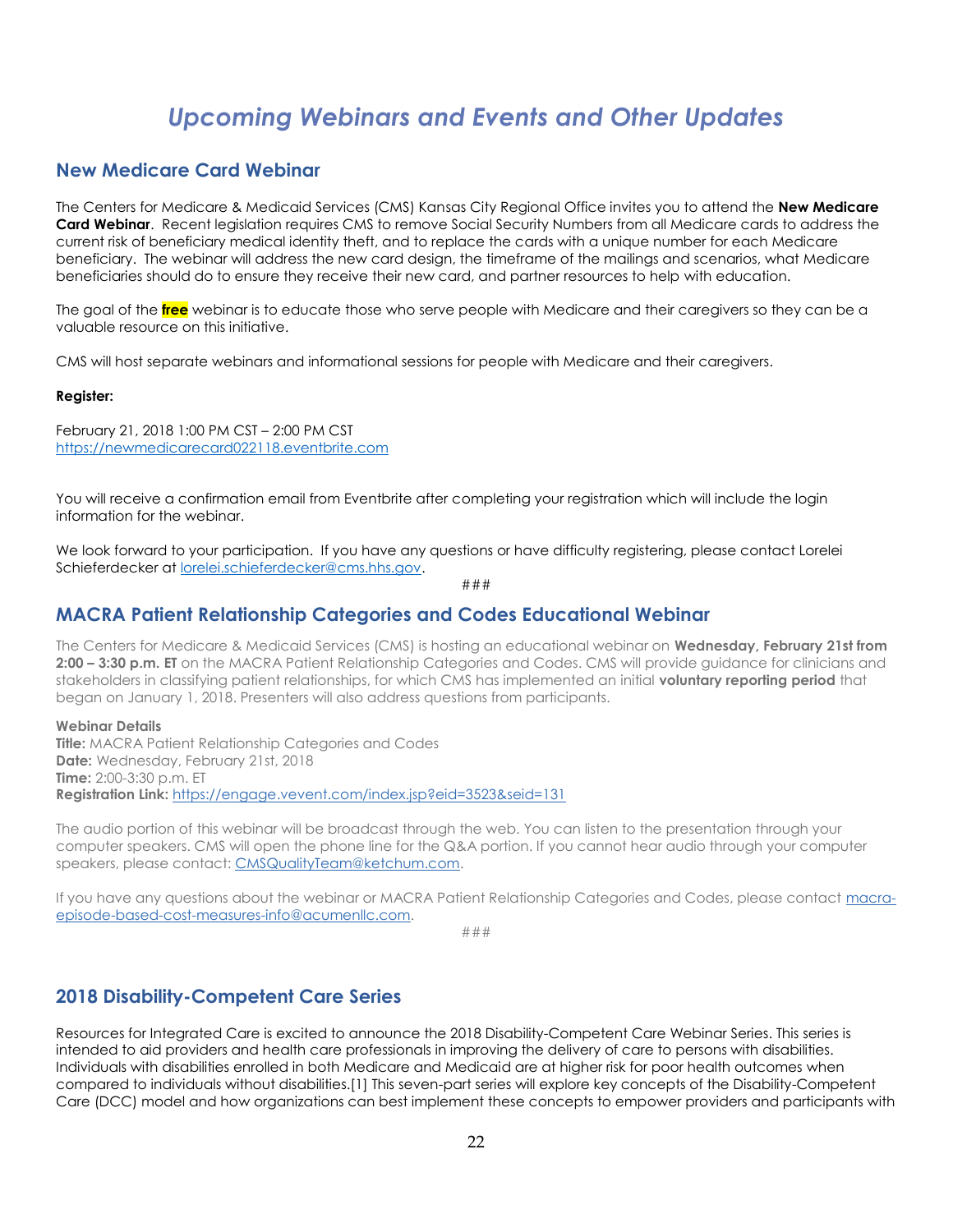disabilities to best meet their care needs. Continuing Education Units (CEU) and Continuing Medical Education (CME) credit from CMS' Learning Management System will be available at no cost to webinar attendees.

2018 Disability-Competent Care Webinar Series Dates: Wednesdays, February 21 - April 4, 2018 Time: 2:00 pm - 3:00 pm ET

The webinar series debuts on February 21, 2018 and will continue every Wednesday through April 4, 2018. This series is supported by the CMS Medicare-Medicaid Coordination Office.

[1] Office of the Assistant Secretary for Planning and Evaluation. (2016). Report to Congress: Social Risk Factors and Performance under Medicare's Value Based Purchasing Programs. Pages 177 –221

The full schedule for the webinar series is included below. Please scroll down for additional information on the first three webinars and details on how to reaister for the series.

#### Webinar 1: Improving Accessibility of Provider Settings

This webinar will focus on medical office accessibility, including physical and communication barriers that may impede participants with disabilities from receiving care. Representatives from the Colorado Department of Health Care Policy and Financing and CMS Office of Minority Health will discuss issues related to the ADA and provider accessibility, and the experience of developing and implementing a primary care clinic site survey. Finally, Inland Empire Health Plan will present their approach to supporting provider accessibility, tracking provider setting accessibility, and making the information available to participants and care managers.

#### Webinar 2: Serving Adults with Disabilities on the Autism Spectrum

This webinar will provide a basic understanding of the autism spectrum and will examine the unique care management needs of adults with disabilities who are on the autism spectrum. The discussion will highlight the experience of being autistic and the disparities and barriers these participants experience in obtaining care. LA Care health plan will highlight successful strategies they have developed to improve customer experience, including training and supporting their staff working with this population and their families and care providers.

#### Webinar 3: Palliative and Hospice Care for Adults with Disabilities

This webinar will discuss palliative and hospice care services and the delivery of these services to participants with disabilities. Our discussion will address advanced care planning and strategies for empowering participants and their providers to initiate these discussions. Care Oregon will present their palliative and hospice care programs, including staff and provider training that highlights how to support participants during this stage of their lives. Intended Audience:

This series is intended for providers and health care professionals, front-line staff with health plans and provider practices, and other stakeholders interested in improving their ability to meet the needs of adults with functional limitations.

### Continuing Education Credit Information:

The Centers for Medicare & Medicaid Services (CMS) is accredited to provide continuing education credit by the International Association for Continuing Education and Training (IACET) for Continuing Education Units (CEU) and by the Accreditation Council for Continuing Medical Education (ACCME) for Continuing Medical Education (CME, AMA PRA Category 1 credit for physicians and non-physicians); click here to read CMS' Accreditation Statements. CEUs or CMEs will be awarded to participants who meet all criteria for successful completion of this educational activity.

#### PLEASE NOTE:

- Webinar participants seeking CEU or CME credit should only claim credit commensurate with the extent of their participation in the activity.
- Estimated time to participate in the webinar: 1 hour including introductory information and interactive Q&A.
- Participants will be lead through the following requirements to obtain a CEU or CME certificate:
- Read the learning objectives and faculty disclosures
- Participate in the webinar
- Complete the post-test and program evaluation form
- A score of at least 80% on the post-test must be achieved in order to obtain CEU or CME credit.

#### Registration Information:

After clicking the registration link hosted on https://resourcesforintegratedcare.com/ and completing the registration form, you will receive an email from do\_not\_reply@on24event.com containing event log-on information. The email also contains an attachment that, when opened, will save the event log-on information to an Outlook calendar.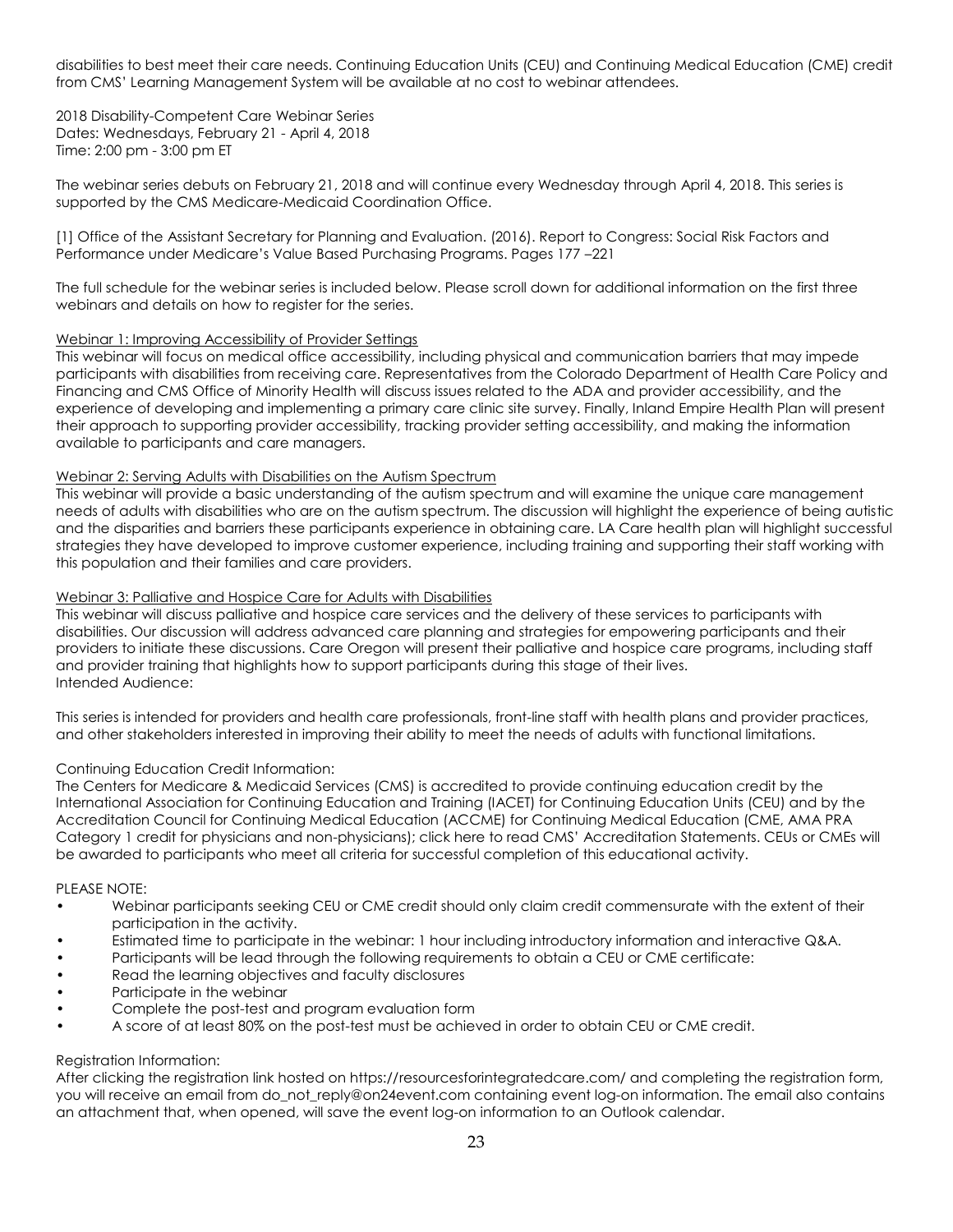On the day of the live event, please use the web link to join the webinar. You can access the platform using a computer, smart phone, or tablet. The audio portion of the presentation will automatically stream through your computer/device speakers. Please make sure that the volume on your speakers is turned up. Phone dial-in information will also be available during the live event if you are unable to listen to the audio through the computer/device speakers.

For individuals that will be away from a computer, smart phone, or tablet on the day of the live webinar event, please email us at RIC@lewin.com to request dial-in information.

The Disability-Competent Care model was developed by providers and four health plans that serve Medicare-Medicaid enrollees. It was created to specifically address the unique needs of adults with disabilities. The Lewin Group, under contract with the CMS Medicare-Medicaid Coordination Office, partnered with Christopher Duff and other disability practice experts to create The 2018 Disability-Competent Care Webinar Series. Recordings of the 2018 webinar series as well as previous webinar series will be available for online streaming or download at https://www.resourcesforintegratedcare.com. The Resources for Integrated Care website also features additional resources and tools for providers and health plans.

Please contact RIC@lewin.com with any questions.

###

### <span id="page-23-0"></span>**Register for Upcoming 2017 MIPS Submission Question and Answer Sessions** *CMS Will Answer Questions about MIPS Submission Feature During Three "Office Hours" Sessions*

Deadlines are fast approaching to submit data for the 2017 [Merit-based Incentive Payment System \(MIPS\)](http://links.govdelivery.com/track?type=click&enid=ZWFzPTEmbXNpZD0mYXVpZD0mbWFpbGluZ2lkPTIwMTgwMjA5Ljg1MTE2NDMxJm1lc3NhZ2VpZD1NREItUFJELUJVTC0yMDE4MDIwOS44NTExNjQzMSZkYXRhYmFzZWlkPTEwMDEmc2VyaWFsPTE4MjIxNzcyJmVtYWlsaWQ9bG9yZWxlaS5zY2hpZWZlcmRlY2tlckBjbXMuaGhzLmdvdiZ1c2VyaWQ9bG9yZWxlaS5zY2hpZWZlcmRlY2tlckBjbXMuaGhzLmdvdiZ0YXJnZXRpZD0mZmw9JmV4dHJhPU11bHRpdmFyaWF0ZUlkPSYmJg==&&&100&&&https://qpp.cms.gov/mips/overview) performance period. The 2017 submission period runs **through March 31, 2018 with two exceptions**:

1. Groups using the CMS Web Interface have until **March 16, 2018** at 8pm ET to submit data.

2. Individual Eligible Clinicians submitting quality data via claims, must submit claims by **March 1, 2018**.

To help individual eligible clinicians and groups prepare for submission, CMS will be hosting three "Office Hours" sessions over the next several weeks. CMS subject matter experts will answer commonly asked questions about the submission feature on qpp.cms.gov, as well as answer attendees' questions live. Registrants will also have the opportunity to email their questions prior to the sessions.

Review the Office Hour topics and register below. Please note that Qualified Registries, Qualified Clinical Data Registries and Web Interface Reporters should utilize their support calls for data submission support.

**Date:** February 14, 3:30-4:30pm ET

**Title:** Quality Payment Program Data Submission Office Hours: Individual Eligible Clinician and Group Submission

#### **Register**:

[https://meetingconnect.webex.com/meetingconnect/onstage/g.php?MTID=e403e3464cec883a31314bc1f45f11d0e](http://links.govdelivery.com/track?type=click&enid=ZWFzPTEmbXNpZD0mYXVpZD0mbWFpbGluZ2lkPTIwMTgwMjA5Ljg1MTE2NDMxJm1lc3NhZ2VpZD1NREItUFJELUJVTC0yMDE4MDIwOS44NTExNjQzMSZkYXRhYmFzZWlkPTEwMDEmc2VyaWFsPTE4MjIxNzcyJmVtYWlsaWQ9bG9yZWxlaS5zY2hpZWZlcmRlY2tlckBjbXMuaGhzLmdvdiZ1c2VyaWQ9bG9yZWxlaS5zY2hpZWZlcmRlY2tlckBjbXMuaGhzLmdvdiZ0YXJnZXRpZD0mZmw9JmV4dHJhPU11bHRpdmFyaWF0ZUlkPSYmJg==&&&101&&&https://meetingconnect.webex.com/meetingconnect/onstage/g.php?MTID=e403e3464cec883a31314bc1f45f11d0e)

**Date:** February 28, 3-4pm ET

**Title:** Quality Payment Program Data Submission Office Hours: MIPS Quality Data Submission

#### **Register**:

[https://meetingconnect.webex.com/meetingconnect/onstage/g.php?MTID=e48f0bf615c2b96b0d46afa2990f71cf5](http://links.govdelivery.com/track?type=click&enid=ZWFzPTEmbXNpZD0mYXVpZD0mbWFpbGluZ2lkPTIwMTgwMjA5Ljg1MTE2NDMxJm1lc3NhZ2VpZD1NREItUFJELUJVTC0yMDE4MDIwOS44NTExNjQzMSZkYXRhYmFzZWlkPTEwMDEmc2VyaWFsPTE4MjIxNzcyJmVtYWlsaWQ9bG9yZWxlaS5zY2hpZWZlcmRlY2tlckBjbXMuaGhzLmdvdiZ1c2VyaWQ9bG9yZWxlaS5zY2hpZWZlcmRlY2tlckBjbXMuaGhzLmdvdiZ0YXJnZXRpZD0mZmw9JmV4dHJhPU11bHRpdmFyaWF0ZUlkPSYmJg==&&&102&&&https://meetingconnect.webex.com/meetingconnect/onstage/g.php?MTID=e48f0bf615c2b96b0d46afa2990f71cf5)

### **Date:** March 14, 3-4pm ET

**Title:** Quality Payment Program Data Submission Office Hours: MIPS Attestation for Advancing Care Information and Improvement Activities

#### **Register**:

[https://meetingconnect.webex.com/meetingconnect/onstage/g.php?MTID=e91c195e7ad08aa6bf083477491616247](http://links.govdelivery.com/track?type=click&enid=ZWFzPTEmbXNpZD0mYXVpZD0mbWFpbGluZ2lkPTIwMTgwMjA5Ljg1MTE2NDMxJm1lc3NhZ2VpZD1NREItUFJELUJVTC0yMDE4MDIwOS44NTExNjQzMSZkYXRhYmFzZWlkPTEwMDEmc2VyaWFsPTE4MjIxNzcyJmVtYWlsaWQ9bG9yZWxlaS5zY2hpZWZlcmRlY2tlckBjbXMuaGhzLmdvdiZ1c2VyaWQ9bG9yZWxlaS5zY2hpZWZlcmRlY2tlckBjbXMuaGhzLmdvdiZ0YXJnZXRpZD0mZmw9JmV4dHJhPU11bHRpdmFyaWF0ZUlkPSYmJg==&&&103&&&https://meetingconnect.webex.com/meetingconnect/onstage/g.php?MTID=e91c195e7ad08aa6bf083477491616247)

**Please note:** Space for these sessions is limited. Register now to secure your spot. The audio portion of the sessions will be broadcast through the web. You can listen to the presentation through your computer speakers.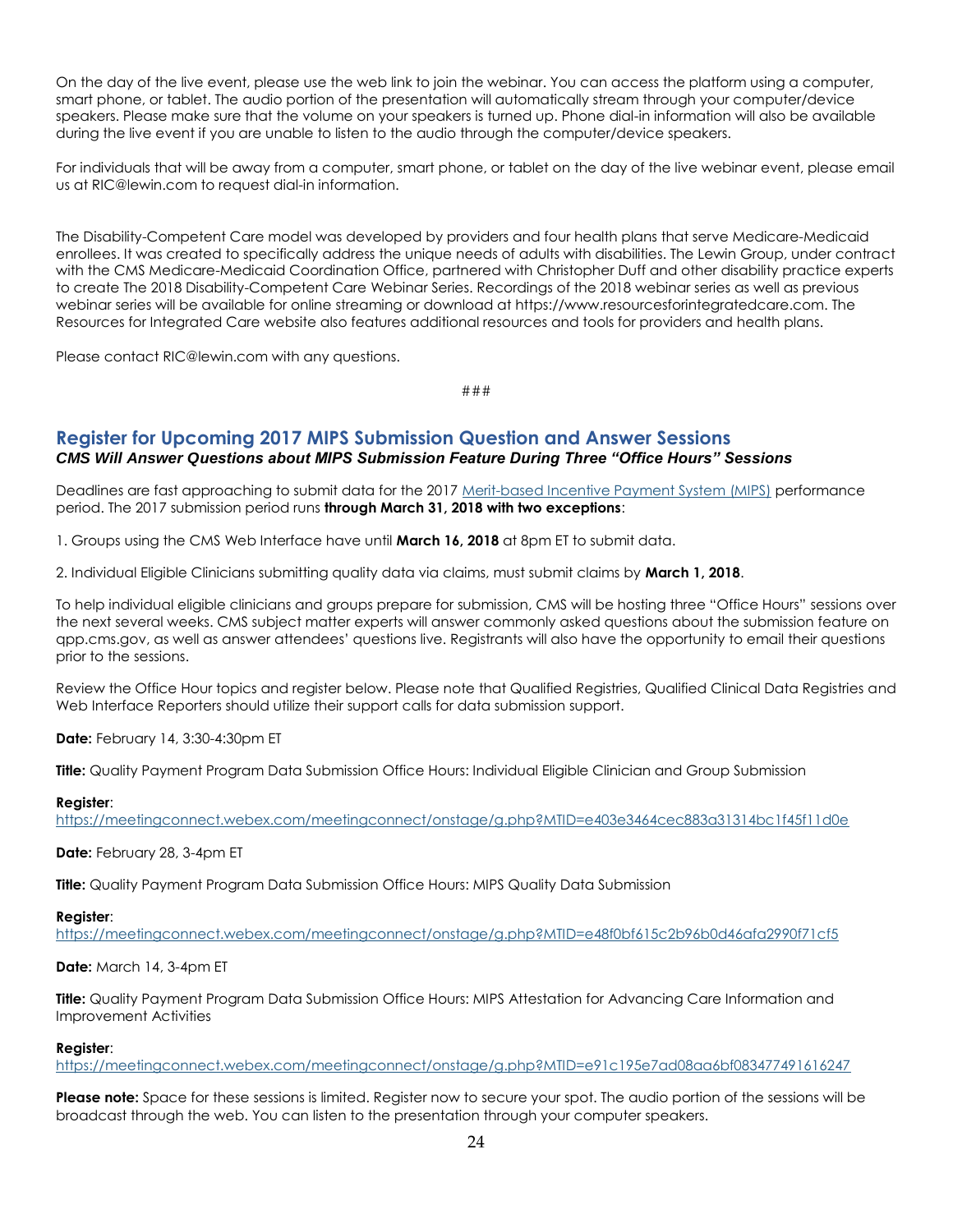### **For More Information**

For step-by-step instructions on how to submit MIPS data, check out this [video](http://links.govdelivery.com/track?type=click&enid=ZWFzPTEmbXNpZD0mYXVpZD0mbWFpbGluZ2lkPTIwMTgwMjA5Ljg1MTE2NDMxJm1lc3NhZ2VpZD1NREItUFJELUJVTC0yMDE4MDIwOS44NTExNjQzMSZkYXRhYmFzZWlkPTEwMDEmc2VyaWFsPTE4MjIxNzcyJmVtYWlsaWQ9bG9yZWxlaS5zY2hpZWZlcmRlY2tlckBjbXMuaGhzLmdvdiZ1c2VyaWQ9bG9yZWxlaS5zY2hpZWZlcmRlY2tlckBjbXMuaGhzLmdvdiZ0YXJnZXRpZD0mZmw9JmV4dHJhPU11bHRpdmFyaWF0ZUlkPSYmJg==&&&104&&&https://www.youtube.com/watch?v=q0Cvke6fnrg) an[d fact sheet.](http://links.govdelivery.com/track?type=click&enid=ZWFzPTEmbXNpZD0mYXVpZD0mbWFpbGluZ2lkPTIwMTgwMjA5Ljg1MTE2NDMxJm1lc3NhZ2VpZD1NREItUFJELUJVTC0yMDE4MDIwOS44NTExNjQzMSZkYXRhYmFzZWlkPTEwMDEmc2VyaWFsPTE4MjIxNzcyJmVtYWlsaWQ9bG9yZWxlaS5zY2hpZWZlcmRlY2tlckBjbXMuaGhzLmdvdiZ1c2VyaWQ9bG9yZWxlaS5zY2hpZWZlcmRlY2tlckBjbXMuaGhzLmdvdiZ0YXJnZXRpZD0mZmw9JmV4dHJhPU11bHRpdmFyaWF0ZUlkPSYmJg==&&&105&&&https://www.cms.gov/Medicare/Quality-Payment-Program/Resource-Library/QPP-2017-Data-Submission-Factsheet.pdf) Questions about your participation status or MIPS data submission? Contact the Quality Payment Program Service Center by:

- Email: [qpp@cms.hhs.gov](mailto:qpp@cms.hhs.gov)
- Phone: 1-866-288-8292 (TTY: 1-877-715-6222)

###

### <span id="page-24-0"></span>**New Additions to the CMS New Medicare card [Partners & Employers](https://www.cms.gov/Medicare/New-Medicare-Card/Partners-and-Employers/Partners-and-employers.html) page:**

- The New Medicare Card slides from January 31, 2018 National Medicare Education Program webinar are available, labeled as the January 2018 [partner update slides.](https://www.cms.gov/Medicare/New-Medicare-Card/Partners-and-Employers/NMC-Partner-Update-Jan-2018.PPTX)
- The "10 Things to Know About Your New Medicare Card" [fact sheet](https://www.medicare.gov/Pubs/pdf/12018-10-Things-To-Know-About-New-Medicare-Card.pdf) is now available in additional languages (Korean, Chinese, Japanese, Vietnamese, Arabic).
- A downloadable (captioned) version of the informational [video](https://adobe.ly/2FwHAA3) is available. This version can be used in patient waiting rooms or other venues where patients congregate.

###

### <span id="page-24-1"></span>**Assister Webinar**

Friday, February 2 webinar with a presentation on Changes in Circumstances is available at: [https://goto.webcasts.com/starthere.jsp?ei=1173220&tp\\_key=d6cb7315a3.](https://goto.webcasts.com/starthere.jsp?ei=1173220&tp_key=d6cb7315a3)

###

### <span id="page-24-2"></span>**Medicare Learning Network**

### **News & [Announcements](http://links.govdelivery.com/track?type=click&enid=ZWFzPTEmbXNpZD0mYXVpZD0mbWFpbGluZ2lkPTIwMTgwMTI1Ljg0Mjg3MTYxJm1lc3NhZ2VpZD1NREItUFJELUJVTC0yMDE4MDEyNS44NDI4NzE2MSZkYXRhYmFzZWlkPTEwMDEmc2VyaWFsPTE4MjA2MTkyJmVtYWlsaWQ9bG9yZWxlaS5zY2hpZWZlcmRlY2tlckBjbXMuaGhzLmdvdiZ1c2VyaWQ9bG9yZWxlaS5zY2hpZWZlcmRlY2tlckBjbXMuaGhzLmdvdiZ0YXJnZXRpZD0mZmw9JmV4dHJhPU11bHRpdmFyaWF0ZUlkPSYmJg==&&&101&&&https://www.cms.gov/Outreach-and-Education/Outreach/FFSProvPartProg/Provider-Partnership-Email-Archive-Items/2018-01-25-eNews.html?DLPage=1&DLEntries=10&DLSort=0&DLSortDir=descending#_Toc504548610)**

- **•** [Patients over Paperwork: January Newsletter](http://links.govdelivery.com/track?type=click&enid=ZWFzPTEmbXNpZD0mYXVpZD0mbWFpbGluZ2lkPTIwMTgwMjA4Ljg1MDQxMjIxJm1lc3NhZ2VpZD1NREItUFJELUJVTC0yMDE4MDIwOC44NTA0MTIyMSZkYXRhYmFzZWlkPTEwMDEmc2VyaWFsPTE4MjIwNDM5JmVtYWlsaWQ9bG9yZWxlaS5zY2hpZWZlcmRlY2tlckBjbXMuaGhzLmdvdiZ1c2VyaWQ9bG9yZWxlaS5zY2hpZWZlcmRlY2tlckBjbXMuaGhzLmdvdiZ0YXJnZXRpZD0mZmw9JmV4dHJhPU11bHRpdmFyaWF0ZUlkPSYmJg==&&&101&&&https://www.cms.gov/Outreach-and-Education/Outreach/FFSProvPartProg/Provider-Partnership-Email-Archive-Items/2018-02-08-eNews.html?DLPage=1&DLEntries=10&DLSort=0&DLSortDir=descending#_Toc505748837)
- [Open Payments Registration](http://links.govdelivery.com/track?type=click&enid=ZWFzPTEmbXNpZD0mYXVpZD0mbWFpbGluZ2lkPTIwMTgwMjA4Ljg1MDQxMjIxJm1lc3NhZ2VpZD1NREItUFJELUJVTC0yMDE4MDIwOC44NTA0MTIyMSZkYXRhYmFzZWlkPTEwMDEmc2VyaWFsPTE4MjIwNDM5JmVtYWlsaWQ9bG9yZWxlaS5zY2hpZWZlcmRlY2tlckBjbXMuaGhzLmdvdiZ1c2VyaWQ9bG9yZWxlaS5zY2hpZWZlcmRlY2tlckBjbXMuaGhzLmdvdiZ0YXJnZXRpZD0mZmw9JmV4dHJhPU11bHRpdmFyaWF0ZUlkPSYmJg==&&&102&&&https://www.cms.gov/Outreach-and-Education/Outreach/FFSProvPartProg/Provider-Partnership-Email-Archive-Items/2018-02-08-eNews.html?DLPage=1&DLEntries=10&DLSort=0&DLSortDir=descending#_Toc505748838)
- [MIPS: Call for Advancing Care Information Measures and Improvement Activities](http://links.govdelivery.com/track?type=click&enid=ZWFzPTEmbXNpZD0mYXVpZD0mbWFpbGluZ2lkPTIwMTgwMjA4Ljg1MDQxMjIxJm1lc3NhZ2VpZD1NREItUFJELUJVTC0yMDE4MDIwOC44NTA0MTIyMSZkYXRhYmFzZWlkPTEwMDEmc2VyaWFsPTE4MjIwNDM5JmVtYWlsaWQ9bG9yZWxlaS5zY2hpZWZlcmRlY2tlckBjbXMuaGhzLmdvdiZ1c2VyaWQ9bG9yZWxlaS5zY2hpZWZlcmRlY2tlckBjbXMuaGhzLmdvdiZ0YXJnZXRpZD0mZmw9JmV4dHJhPU11bHRpdmFyaWF0ZUlkPSYmJg==&&&103&&&https://www.cms.gov/Outreach-and-Education/Outreach/FFSProvPartProg/Provider-Partnership-Email-Archive-Items/2018-02-08-eNews.html?DLPage=1&DLEntries=10&DLSort=0&DLSortDir=descending#_Toc505748839)
- [Quality Payment Program: Advanced APM Table](http://links.govdelivery.com/track?type=click&enid=ZWFzPTEmbXNpZD0mYXVpZD0mbWFpbGluZ2lkPTIwMTgwMjA4Ljg1MDQxMjIxJm1lc3NhZ2VpZD1NREItUFJELUJVTC0yMDE4MDIwOC44NTA0MTIyMSZkYXRhYmFzZWlkPTEwMDEmc2VyaWFsPTE4MjIwNDM5JmVtYWlsaWQ9bG9yZWxlaS5zY2hpZWZlcmRlY2tlckBjbXMuaGhzLmdvdiZ1c2VyaWQ9bG9yZWxlaS5zY2hpZWZlcmRlY2tlckBjbXMuaGhzLmdvdiZ0YXJnZXRpZD0mZmw9JmV4dHJhPU11bHRpdmFyaWF0ZUlkPSYmJg==&&&104&&&https://www.cms.gov/Outreach-and-Education/Outreach/FFSProvPartProg/Provider-Partnership-Email-Archive-Items/2018-02-08-eNews.html?DLPage=1&DLEntries=10&DLSort=0&DLSortDir=descending#_Toc505748840)
- [Hospice Quality Reporting Program Resources](http://links.govdelivery.com/track?type=click&enid=ZWFzPTEmbXNpZD0mYXVpZD0mbWFpbGluZ2lkPTIwMTgwMjA4Ljg1MDQxMjIxJm1lc3NhZ2VpZD1NREItUFJELUJVTC0yMDE4MDIwOC44NTA0MTIyMSZkYXRhYmFzZWlkPTEwMDEmc2VyaWFsPTE4MjIwNDM5JmVtYWlsaWQ9bG9yZWxlaS5zY2hpZWZlcmRlY2tlckBjbXMuaGhzLmdvdiZ1c2VyaWQ9bG9yZWxlaS5zY2hpZWZlcmRlY2tlckBjbXMuaGhzLmdvdiZ0YXJnZXRpZD0mZmw9JmV4dHJhPU11bHRpdmFyaWF0ZUlkPSYmJg==&&&105&&&https://www.cms.gov/Outreach-and-Education/Outreach/FFSProvPartProg/Provider-Partnership-Email-Archive-Items/2018-02-08-eNews.html?DLPage=1&DLEntries=10&DLSort=0&DLSortDir=descending#_Toc505748841)
- [LTCH Quality Reporting Program: Materials from December Training](http://links.govdelivery.com/track?type=click&enid=ZWFzPTEmbXNpZD0mYXVpZD0mbWFpbGluZ2lkPTIwMTgwMjA4Ljg1MDQxMjIxJm1lc3NhZ2VpZD1NREItUFJELUJVTC0yMDE4MDIwOC44NTA0MTIyMSZkYXRhYmFzZWlkPTEwMDEmc2VyaWFsPTE4MjIwNDM5JmVtYWlsaWQ9bG9yZWxlaS5zY2hpZWZlcmRlY2tlckBjbXMuaGhzLmdvdiZ1c2VyaWQ9bG9yZWxlaS5zY2hpZWZlcmRlY2tlckBjbXMuaGhzLmdvdiZ0YXJnZXRpZD0mZmw9JmV4dHJhPU11bHRpdmFyaWF0ZUlkPSYmJg==&&&106&&&https://www.cms.gov/Outreach-and-Education/Outreach/FFSProvPartProg/Provider-Partnership-Email-Archive-Items/2018-02-08-eNews.html?DLPage=1&DLEntries=10&DLSort=0&DLSortDir=descending#_Toc505748842)
- [SNF QRP Quality Measure and Review and Correct Report: Calculation Error](http://links.govdelivery.com/track?type=click&enid=ZWFzPTEmbXNpZD0mYXVpZD0mbWFpbGluZ2lkPTIwMTgwMjA4Ljg1MDQxMjIxJm1lc3NhZ2VpZD1NREItUFJELUJVTC0yMDE4MDIwOC44NTA0MTIyMSZkYXRhYmFzZWlkPTEwMDEmc2VyaWFsPTE4MjIwNDM5JmVtYWlsaWQ9bG9yZWxlaS5zY2hpZWZlcmRlY2tlckBjbXMuaGhzLmdvdiZ1c2VyaWQ9bG9yZWxlaS5zY2hpZWZlcmRlY2tlckBjbXMuaGhzLmdvdiZ0YXJnZXRpZD0mZmw9JmV4dHJhPU11bHRpdmFyaWF0ZUlkPSYmJg==&&&107&&&https://www.cms.gov/Outreach-and-Education/Outreach/FFSProvPartProg/Provider-Partnership-Email-Archive-Items/2018-02-08-eNews.html?DLPage=1&DLEntries=10&DLSort=0&DLSortDir=descending#_Toc505748843)
- [Home Health Review and Correct Report: Correction](http://links.govdelivery.com/track?type=click&enid=ZWFzPTEmbXNpZD0mYXVpZD0mbWFpbGluZ2lkPTIwMTgwMjA4Ljg1MDQxMjIxJm1lc3NhZ2VpZD1NREItUFJELUJVTC0yMDE4MDIwOC44NTA0MTIyMSZkYXRhYmFzZWlkPTEwMDEmc2VyaWFsPTE4MjIwNDM5JmVtYWlsaWQ9bG9yZWxlaS5zY2hpZWZlcmRlY2tlckBjbXMuaGhzLmdvdiZ1c2VyaWQ9bG9yZWxlaS5zY2hpZWZlcmRlY2tlckBjbXMuaGhzLmdvdiZ0YXJnZXRpZD0mZmw9JmV4dHJhPU11bHRpdmFyaWF0ZUlkPSYmJg==&&&108&&&https://www.cms.gov/Outreach-and-Education/Outreach/FFSProvPartProg/Provider-Partnership-Email-Archive-Items/2018-02-08-eNews.html?DLPage=1&DLEntries=10&DLSort=0&DLSortDir=descending#_Toc505748844)
- [Influenza Activity Continues: Are Your Patients Protected?](http://links.govdelivery.com/track?type=click&enid=ZWFzPTEmbXNpZD0mYXVpZD0mbWFpbGluZ2lkPTIwMTgwMjA4Ljg1MDQxMjIxJm1lc3NhZ2VpZD1NREItUFJELUJVTC0yMDE4MDIwOC44NTA0MTIyMSZkYXRhYmFzZWlkPTEwMDEmc2VyaWFsPTE4MjIwNDM5JmVtYWlsaWQ9bG9yZWxlaS5zY2hpZWZlcmRlY2tlckBjbXMuaGhzLmdvdiZ1c2VyaWQ9bG9yZWxlaS5zY2hpZWZlcmRlY2tlckBjbXMuaGhzLmdvdiZ0YXJnZXRpZD0mZmw9JmV4dHJhPU11bHRpdmFyaWF0ZUlkPSYmJg==&&&109&&&https://www.cms.gov/Outreach-and-Education/Outreach/FFSProvPartProg/Provider-Partnership-Email-Archive-Items/2018-02-08-eNews.html?DLPage=1&DLEntries=10&DLSort=0&DLSortDir=descending#_Toc505748845)
- [MIPS Reporting Deadlines Fast Approaching: 10 Things to Do and Know](http://links.govdelivery.com/track?type=click&enid=ZWFzPTEmbXNpZD0mYXVpZD0mbWFpbGluZ2lkPTIwMTgwMjE1Ljg1NDI1NjcxJm1lc3NhZ2VpZD1NREItUFJELUJVTC0yMDE4MDIxNS44NTQyNTY3MSZkYXRhYmFzZWlkPTEwMDEmc2VyaWFsPTE4MjI4MzU1JmVtYWlsaWQ9bG9yZWxlaS5zY2hpZWZlcmRlY2tlckBjbXMuaGhzLmdvdiZ1c2VyaWQ9bG9yZWxlaS5zY2hpZWZlcmRlY2tlckBjbXMuaGhzLmdvdiZ0YXJnZXRpZD0mZmw9JmV4dHJhPU11bHRpdmFyaWF0ZUlkPSYmJg==&&&102&&&https://www.cms.gov/Outreach-and-Education/Outreach/FFSProvPartProg/Provider-Partnership-Email-Archive-Items/2018-02-15-eNews.html?DLPage=1&DLEntries=10&DLSort=0&DLSortDir=descending#_Toc506304509)
- [Quality Payment Program: Performance Scores for 2017 Claims Data](http://links.govdelivery.com/track?type=click&enid=ZWFzPTEmbXNpZD0mYXVpZD0mbWFpbGluZ2lkPTIwMTgwMjE1Ljg1NDI1NjcxJm1lc3NhZ2VpZD1NREItUFJELUJVTC0yMDE4MDIxNS44NTQyNTY3MSZkYXRhYmFzZWlkPTEwMDEmc2VyaWFsPTE4MjI4MzU1JmVtYWlsaWQ9bG9yZWxlaS5zY2hpZWZlcmRlY2tlckBjbXMuaGhzLmdvdiZ1c2VyaWQ9bG9yZWxlaS5zY2hpZWZlcmRlY2tlckBjbXMuaGhzLmdvdiZ0YXJnZXRpZD0mZmw9JmV4dHJhPU11bHRpdmFyaWF0ZUlkPSYmJg==&&&103&&&https://www.cms.gov/Outreach-and-Education/Outreach/FFSProvPartProg/Provider-Partnership-Email-Archive-Items/2018-02-15-eNews.html?DLPage=1&DLEntries=10&DLSort=0&DLSortDir=descending#_Toc506304510)
- [Diabetic Self-Management Training Accreditation Program: New Webpage and Helpdesk](http://links.govdelivery.com/track?type=click&enid=ZWFzPTEmbXNpZD0mYXVpZD0mbWFpbGluZ2lkPTIwMTgwMjE1Ljg1NDI1NjcxJm1lc3NhZ2VpZD1NREItUFJELUJVTC0yMDE4MDIxNS44NTQyNTY3MSZkYXRhYmFzZWlkPTEwMDEmc2VyaWFsPTE4MjI4MzU1JmVtYWlsaWQ9bG9yZWxlaS5zY2hpZWZlcmRlY2tlckBjbXMuaGhzLmdvdiZ1c2VyaWQ9bG9yZWxlaS5zY2hpZWZlcmRlY2tlckBjbXMuaGhzLmdvdiZ0YXJnZXRpZD0mZmw9JmV4dHJhPU11bHRpdmFyaWF0ZUlkPSYmJg==&&&104&&&https://www.cms.gov/Outreach-and-Education/Outreach/FFSProvPartProg/Provider-Partnership-Email-Archive-Items/2018-02-15-eNews.html?DLPage=1&DLEntries=10&DLSort=0&DLSortDir=descending#_Toc506304511)
- [Measures of Hospital Harm: Comment by February 16](http://links.govdelivery.com/track?type=click&enid=ZWFzPTEmbXNpZD0mYXVpZD0mbWFpbGluZ2lkPTIwMTgwMjE1Ljg1NDI1NjcxJm1lc3NhZ2VpZD1NREItUFJELUJVTC0yMDE4MDIxNS44NTQyNTY3MSZkYXRhYmFzZWlkPTEwMDEmc2VyaWFsPTE4MjI4MzU1JmVtYWlsaWQ9bG9yZWxlaS5zY2hpZWZlcmRlY2tlckBjbXMuaGhzLmdvdiZ1c2VyaWQ9bG9yZWxlaS5zY2hpZWZlcmRlY2tlckBjbXMuaGhzLmdvdiZ0YXJnZXRpZD0mZmw9JmV4dHJhPU11bHRpdmFyaWF0ZUlkPSYmJg==&&&105&&&https://www.cms.gov/Outreach-and-Education/Outreach/FFSProvPartProg/Provider-Partnership-Email-Archive-Items/2018-02-15-eNews.html?DLPage=1&DLEntries=10&DLSort=0&DLSortDir=descending#_Toc506304512)
- [EHR Incentive Program: Accepting Proposals for New Measures by June 29](http://links.govdelivery.com/track?type=click&enid=ZWFzPTEmbXNpZD0mYXVpZD0mbWFpbGluZ2lkPTIwMTgwMjE1Ljg1NDI1NjcxJm1lc3NhZ2VpZD1NREItUFJELUJVTC0yMDE4MDIxNS44NTQyNTY3MSZkYXRhYmFzZWlkPTEwMDEmc2VyaWFsPTE4MjI4MzU1JmVtYWlsaWQ9bG9yZWxlaS5zY2hpZWZlcmRlY2tlckBjbXMuaGhzLmdvdiZ1c2VyaWQ9bG9yZWxlaS5zY2hpZWZlcmRlY2tlckBjbXMuaGhzLmdvdiZ0YXJnZXRpZD0mZmw9JmV4dHJhPU11bHRpdmFyaWF0ZUlkPSYmJg==&&&106&&&https://www.cms.gov/Outreach-and-Education/Outreach/FFSProvPartProg/Provider-Partnership-Email-Archive-Items/2018-02-15-eNews.html?DLPage=1&DLEntries=10&DLSort=0&DLSortDir=descending#_Toc506304513)
- [New Option for Submission of Medicare Cost Reports](http://links.govdelivery.com/track?type=click&enid=ZWFzPTEmbXNpZD0mYXVpZD0mbWFpbGluZ2lkPTIwMTgwMjE1Ljg1NDI1NjcxJm1lc3NhZ2VpZD1NREItUFJELUJVTC0yMDE4MDIxNS44NTQyNTY3MSZkYXRhYmFzZWlkPTEwMDEmc2VyaWFsPTE4MjI4MzU1JmVtYWlsaWQ9bG9yZWxlaS5zY2hpZWZlcmRlY2tlckBjbXMuaGhzLmdvdiZ1c2VyaWQ9bG9yZWxlaS5zY2hpZWZlcmRlY2tlckBjbXMuaGhzLmdvdiZ0YXJnZXRpZD0mZmw9JmV4dHJhPU11bHRpdmFyaWF0ZUlkPSYmJg==&&&107&&&https://www.cms.gov/Outreach-and-Education/Outreach/FFSProvPartProg/Provider-Partnership-Email-Archive-Items/2018-02-15-eNews.html?DLPage=1&DLEntries=10&DLSort=0&DLSortDir=descending#_Toc506304514)

#### **[Provider Compliance](http://links.govdelivery.com/track?type=click&enid=ZWFzPTEmbXNpZD0mYXVpZD0mbWFpbGluZ2lkPTIwMTgwMTI1Ljg0Mjg3MTYxJm1lc3NhZ2VpZD1NREItUFJELUJVTC0yMDE4MDEyNS44NDI4NzE2MSZkYXRhYmFzZWlkPTEwMDEmc2VyaWFsPTE4MjA2MTkyJmVtYWlsaWQ9bG9yZWxlaS5zY2hpZWZlcmRlY2tlckBjbXMuaGhzLmdvdiZ1c2VyaWQ9bG9yZWxlaS5zY2hpZWZlcmRlY2tlckBjbXMuaGhzLmdvdiZ0YXJnZXRpZD0mZmw9JmV4dHJhPU11bHRpdmFyaWF0ZUlkPSYmJg==&&&110&&&https://www.cms.gov/Outreach-and-Education/Outreach/FFSProvPartProg/Provider-Partnership-Email-Archive-Items/2018-01-25-eNews.html?DLPage=1&DLEntries=10&DLSort=0&DLSortDir=descending#_Toc504548619)**

- [Medicare Hospital Claims: Avoid Coding Errors](http://links.govdelivery.com/track?type=click&enid=ZWFzPTEmbXNpZD0mYXVpZD0mbWFpbGluZ2lkPTIwMTgwMjA4Ljg1MDQxMjIxJm1lc3NhZ2VpZD1NREItUFJELUJVTC0yMDE4MDIwOC44NTA0MTIyMSZkYXRhYmFzZWlkPTEwMDEmc2VyaWFsPTE4MjIwNDM5JmVtYWlsaWQ9bG9yZWxlaS5zY2hpZWZlcmRlY2tlckBjbXMuaGhzLmdvdiZ1c2VyaWQ9bG9yZWxlaS5zY2hpZWZlcmRlY2tlckBjbXMuaGhzLmdvdiZ0YXJnZXRpZD0mZmw9JmV4dHJhPU11bHRpdmFyaWF0ZUlkPSYmJg==&&&111&&&https://www.cms.gov/Outreach-and-Education/Outreach/FFSProvPartProg/Provider-Partnership-Email-Archive-Items/2018-02-08-eNews.html?DLPage=1&DLEntries=10&DLSort=0&DLSortDir=descending#_Toc505748847)  Reminder
- [Home Health Care: Proper Certification Required](http://links.govdelivery.com/track?type=click&enid=ZWFzPTEmbXNpZD0mYXVpZD0mbWFpbGluZ2lkPTIwMTgwMjE1Ljg1NDI1NjcxJm1lc3NhZ2VpZD1NREItUFJELUJVTC0yMDE4MDIxNS44NTQyNTY3MSZkYXRhYmFzZWlkPTEwMDEmc2VyaWFsPTE4MjI4MzU1JmVtYWlsaWQ9bG9yZWxlaS5zY2hpZWZlcmRlY2tlckBjbXMuaGhzLmdvdiZ1c2VyaWQ9bG9yZWxlaS5zY2hpZWZlcmRlY2tlckBjbXMuaGhzLmdvdiZ0YXJnZXRpZD0mZmw9JmV4dHJhPU11bHRpdmFyaWF0ZUlkPSYmJg==&&&109&&&https://www.cms.gov/Outreach-and-Education/Outreach/FFSProvPartProg/Provider-Partnership-Email-Archive-Items/2018-02-15-eNews.html?DLPage=1&DLEntries=10&DLSort=0&DLSortDir=descending#_Toc506304516)  Reminder

#### **[Claims, Pricers & Codes](http://links.govdelivery.com/track?type=click&enid=ZWFzPTEmbXNpZD0mYXVpZD0mbWFpbGluZ2lkPTIwMTgwMjE1Ljg1NDI1NjcxJm1lc3NhZ2VpZD1NREItUFJELUJVTC0yMDE4MDIxNS44NTQyNTY3MSZkYXRhYmFzZWlkPTEwMDEmc2VyaWFsPTE4MjI4MzU1JmVtYWlsaWQ9bG9yZWxlaS5zY2hpZWZlcmRlY2tlckBjbXMuaGhzLmdvdiZ1c2VyaWQ9bG9yZWxlaS5zY2hpZWZlcmRlY2tlckBjbXMuaGhzLmdvdiZ0YXJnZXRpZD0mZmw9JmV4dHJhPU11bHRpdmFyaWF0ZUlkPSYmJg==&&&110&&&https://www.cms.gov/Outreach-and-Education/Outreach/FFSProvPartProg/Provider-Partnership-Email-Archive-Items/2018-02-15-eNews.html?DLPage=1&DLEntries=10&DLSort=0&DLSortDir=descending#_Toc506304517)**

[January 2018 OPPS Pricer File](http://links.govdelivery.com/track?type=click&enid=ZWFzPTEmbXNpZD0mYXVpZD0mbWFpbGluZ2lkPTIwMTgwMjE1Ljg1NDI1NjcxJm1lc3NhZ2VpZD1NREItUFJELUJVTC0yMDE4MDIxNS44NTQyNTY3MSZkYXRhYmFzZWlkPTEwMDEmc2VyaWFsPTE4MjI4MzU1JmVtYWlsaWQ9bG9yZWxlaS5zY2hpZWZlcmRlY2tlckBjbXMuaGhzLmdvdiZ1c2VyaWQ9bG9yZWxlaS5zY2hpZWZlcmRlY2tlckBjbXMuaGhzLmdvdiZ0YXJnZXRpZD0mZmw9JmV4dHJhPU11bHRpdmFyaWF0ZUlkPSYmJg==&&&111&&&https://www.cms.gov/Outreach-and-Education/Outreach/FFSProvPartProg/Provider-Partnership-Email-Archive-Items/2018-02-15-eNews.html?DLPage=1&DLEntries=10&DLSort=0&DLSortDir=descending#_Toc506304518)

#### **[Upcoming Events](http://links.govdelivery.com/track?type=click&enid=ZWFzPTEmbXNpZD0mYXVpZD0mbWFpbGluZ2lkPTIwMTgwMTI1Ljg0Mjg3MTYxJm1lc3NhZ2VpZD1NREItUFJELUJVTC0yMDE4MDEyNS44NDI4NzE2MSZkYXRhYmFzZWlkPTEwMDEmc2VyaWFsPTE4MjA2MTkyJmVtYWlsaWQ9bG9yZWxlaS5zY2hpZWZlcmRlY2tlckBjbXMuaGhzLmdvdiZ1c2VyaWQ9bG9yZWxlaS5zY2hpZWZlcmRlY2tlckBjbXMuaGhzLmdvdiZ0YXJnZXRpZD0mZmw9JmV4dHJhPU11bHRpdmFyaWF0ZUlkPSYmJg==&&&112&&&https://www.cms.gov/Outreach-and-Education/Outreach/FFSProvPartProg/Provider-Partnership-Email-Archive-Items/2018-01-25-eNews.html?DLPage=1&DLEntries=10&DLSort=0&DLSortDir=descending#_Toc504548621)**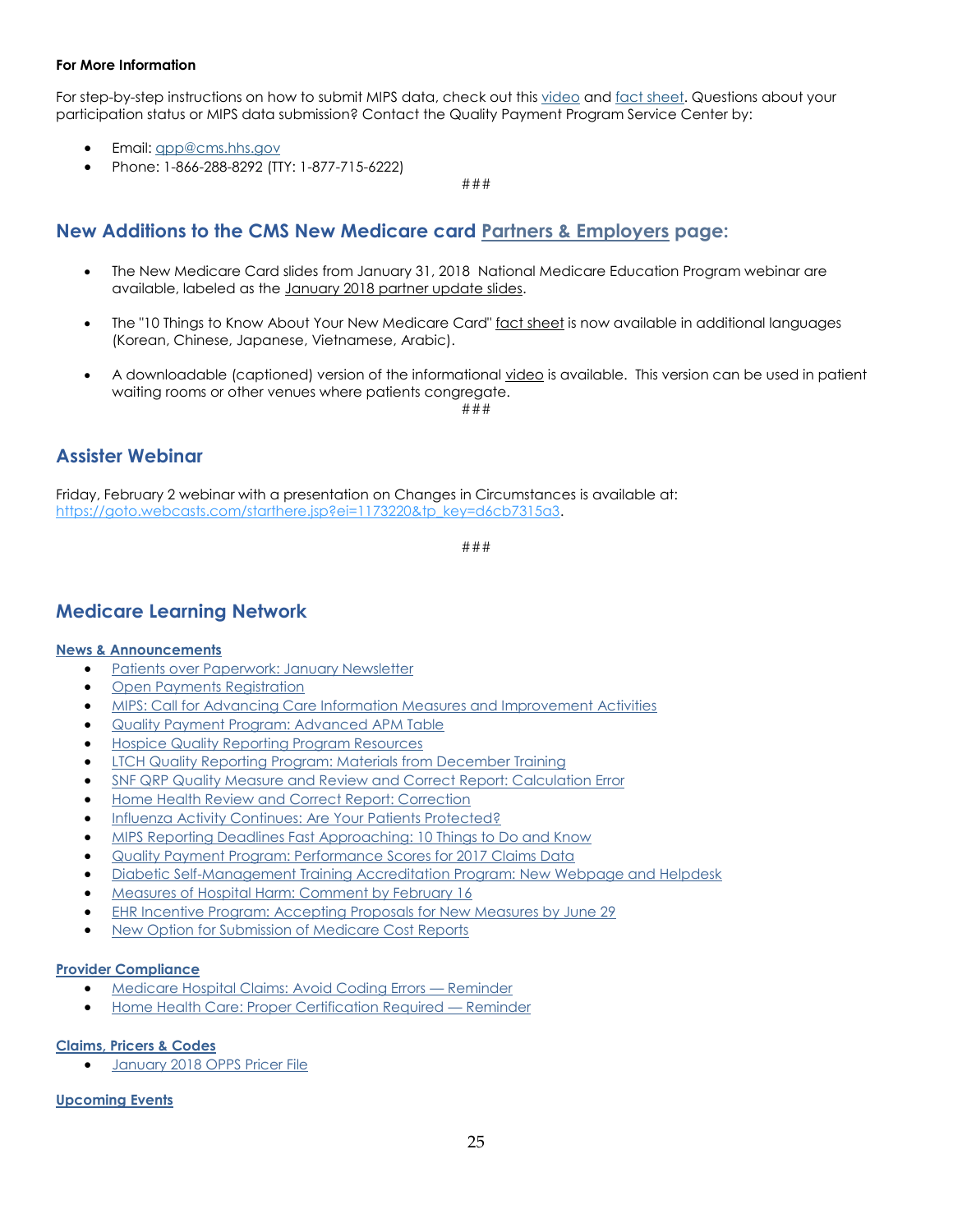- [What's New with Physician Compare Webinar —](http://links.govdelivery.com/track?type=click&enid=ZWFzPTEmbXNpZD0mYXVpZD0mbWFpbGluZ2lkPTIwMTgwMjA4Ljg1MDQxMjIxJm1lc3NhZ2VpZD1NREItUFJELUJVTC0yMDE4MDIwOC44NTA0MTIyMSZkYXRhYmFzZWlkPTEwMDEmc2VyaWFsPTE4MjIwNDM5JmVtYWlsaWQ9bG9yZWxlaS5zY2hpZWZlcmRlY2tlckBjbXMuaGhzLmdvdiZ1c2VyaWQ9bG9yZWxlaS5zY2hpZWZlcmRlY2tlckBjbXMuaGhzLmdvdiZ0YXJnZXRpZD0mZmw9JmV4dHJhPU11bHRpdmFyaWF0ZUlkPSYmJg==&&&114&&&https://www.cms.gov/Outreach-and-Education/Outreach/FFSProvPartProg/Provider-Partnership-Email-Archive-Items/2018-02-08-eNews.html?DLPage=1&DLEntries=10&DLSort=0&DLSortDir=descending#_Toc505748850) February 21 or 22
- [Comparative Billing Report on Opioid Prescribers Webinar](http://links.govdelivery.com/track?type=click&enid=ZWFzPTEmbXNpZD0mYXVpZD0mbWFpbGluZ2lkPTIwMTgwMjA4Ljg1MDQxMjIxJm1lc3NhZ2VpZD1NREItUFJELUJVTC0yMDE4MDIwOC44NTA0MTIyMSZkYXRhYmFzZWlkPTEwMDEmc2VyaWFsPTE4MjIwNDM5JmVtYWlsaWQ9bG9yZWxlaS5zY2hpZWZlcmRlY2tlckBjbXMuaGhzLmdvdiZ1c2VyaWQ9bG9yZWxlaS5zY2hpZWZlcmRlY2tlckBjbXMuaGhzLmdvdiZ0YXJnZXRpZD0mZmw9JmV4dHJhPU11bHRpdmFyaWF0ZUlkPSYmJg==&&&115&&&https://www.cms.gov/Outreach-and-Education/Outreach/FFSProvPartProg/Provider-Partnership-Email-Archive-Items/2018-02-08-eNews.html?DLPage=1&DLEntries=10&DLSort=0&DLSortDir=descending#_Toc505748851)  February 21 or March 7
- [Improving Accessibility of Provider Settings Webinar](http://links.govdelivery.com/track?type=click&enid=ZWFzPTEmbXNpZD0mYXVpZD0mbWFpbGluZ2lkPTIwMTgwMjE1Ljg1NDI1NjcxJm1lc3NhZ2VpZD1NREItUFJELUJVTC0yMDE4MDIxNS44NTQyNTY3MSZkYXRhYmFzZWlkPTEwMDEmc2VyaWFsPTE4MjI4MzU1JmVtYWlsaWQ9bG9yZWxlaS5zY2hpZWZlcmRlY2tlckBjbXMuaGhzLmdvdiZ1c2VyaWQ9bG9yZWxlaS5zY2hpZWZlcmRlY2tlckBjbXMuaGhzLmdvdiZ0YXJnZXRpZD0mZmw9JmV4dHJhPU11bHRpdmFyaWF0ZUlkPSYmJg==&&&113&&&https://www.cms.gov/Outreach-and-Education/Outreach/FFSProvPartProg/Provider-Partnership-Email-Archive-Items/2018-02-15-eNews.html?DLPage=1&DLEntries=10&DLSort=0&DLSortDir=descending#_Toc506304520)  February 21
- [ESRD QIP: Final Rule for CY 2018 Call](http://links.govdelivery.com/track?type=click&enid=ZWFzPTEmbXNpZD0mYXVpZD0mbWFpbGluZ2lkPTIwMTgwMjE1Ljg1NDI1NjcxJm1lc3NhZ2VpZD1NREItUFJELUJVTC0yMDE4MDIxNS44NTQyNTY3MSZkYXRhYmFzZWlkPTEwMDEmc2VyaWFsPTE4MjI4MzU1JmVtYWlsaWQ9bG9yZWxlaS5zY2hpZWZlcmRlY2tlckBjbXMuaGhzLmdvdiZ1c2VyaWQ9bG9yZWxlaS5zY2hpZWZlcmRlY2tlckBjbXMuaGhzLmdvdiZ0YXJnZXRpZD0mZmw9JmV4dHJhPU11bHRpdmFyaWF0ZUlkPSYmJg==&&&114&&&https://www.cms.gov/Outreach-and-Education/Outreach/FFSProvPartProg/Provider-Partnership-Email-Archive-Items/2018-02-15-eNews.html?DLPage=1&DLEntries=10&DLSort=0&DLSortDir=descending#_Toc506304521)  February 22
- [2018 QCDR Measures Workgroup Webinar](http://links.govdelivery.com/track?type=click&enid=ZWFzPTEmbXNpZD0mYXVpZD0mbWFpbGluZ2lkPTIwMTgwMjE1Ljg1NDI1NjcxJm1lc3NhZ2VpZD1NREItUFJELUJVTC0yMDE4MDIxNS44NTQyNTY3MSZkYXRhYmFzZWlkPTEwMDEmc2VyaWFsPTE4MjI4MzU1JmVtYWlsaWQ9bG9yZWxlaS5zY2hpZWZlcmRlY2tlckBjbXMuaGhzLmdvdiZ1c2VyaWQ9bG9yZWxlaS5zY2hpZWZlcmRlY2tlckBjbXMuaGhzLmdvdiZ0YXJnZXRpZD0mZmw9JmV4dHJhPU11bHRpdmFyaWF0ZUlkPSYmJg==&&&115&&&https://www.cms.gov/Outreach-and-Education/Outreach/FFSProvPartProg/Provider-Partnership-Email-Archive-Items/2018-02-15-eNews.html?DLPage=1&DLEntries=10&DLSort=0&DLSortDir=descending#_Toc506304522)  February 27
- [Serving Adults with Disabilities on the Autism Spectrum Webinar](http://links.govdelivery.com/track?type=click&enid=ZWFzPTEmbXNpZD0mYXVpZD0mbWFpbGluZ2lkPTIwMTgwMjE1Ljg1NDI1NjcxJm1lc3NhZ2VpZD1NREItUFJELUJVTC0yMDE4MDIxNS44NTQyNTY3MSZkYXRhYmFzZWlkPTEwMDEmc2VyaWFsPTE4MjI4MzU1JmVtYWlsaWQ9bG9yZWxlaS5zY2hpZWZlcmRlY2tlckBjbXMuaGhzLmdvdiZ1c2VyaWQ9bG9yZWxlaS5zY2hpZWZlcmRlY2tlckBjbXMuaGhzLmdvdiZ0YXJnZXRpZD0mZmw9JmV4dHJhPU11bHRpdmFyaWF0ZUlkPSYmJg==&&&116&&&https://www.cms.gov/Outreach-and-Education/Outreach/FFSProvPartProg/Provider-Partnership-Email-Archive-Items/2018-02-15-eNews.html?DLPage=1&DLEntries=10&DLSort=0&DLSortDir=descending#_Toc506304523)  February 28
- [MIPS Quality Data Submission Webinar](http://links.govdelivery.com/track?type=click&enid=ZWFzPTEmbXNpZD0mYXVpZD0mbWFpbGluZ2lkPTIwMTgwMjE1Ljg1NDI1NjcxJm1lc3NhZ2VpZD1NREItUFJELUJVTC0yMDE4MDIxNS44NTQyNTY3MSZkYXRhYmFzZWlkPTEwMDEmc2VyaWFsPTE4MjI4MzU1JmVtYWlsaWQ9bG9yZWxlaS5zY2hpZWZlcmRlY2tlckBjbXMuaGhzLmdvdiZ1c2VyaWQ9bG9yZWxlaS5zY2hpZWZlcmRlY2tlckBjbXMuaGhzLmdvdiZ0YXJnZXRpZD0mZmw9JmV4dHJhPU11bHRpdmFyaWF0ZUlkPSYmJg==&&&117&&&https://www.cms.gov/Outreach-and-Education/Outreach/FFSProvPartProg/Provider-Partnership-Email-Archive-Items/2018-02-15-eNews.html?DLPage=1&DLEntries=10&DLSort=0&DLSortDir=descending#_Toc506304524)  February 28
- [Palliative and Hospice Care for Adults with Disabilities Webinar](http://links.govdelivery.com/track?type=click&enid=ZWFzPTEmbXNpZD0mYXVpZD0mbWFpbGluZ2lkPTIwMTgwMjE1Ljg1NDI1NjcxJm1lc3NhZ2VpZD1NREItUFJELUJVTC0yMDE4MDIxNS44NTQyNTY3MSZkYXRhYmFzZWlkPTEwMDEmc2VyaWFsPTE4MjI4MzU1JmVtYWlsaWQ9bG9yZWxlaS5zY2hpZWZlcmRlY2tlckBjbXMuaGhzLmdvdiZ1c2VyaWQ9bG9yZWxlaS5zY2hpZWZlcmRlY2tlckBjbXMuaGhzLmdvdiZ0YXJnZXRpZD0mZmw9JmV4dHJhPU11bHRpdmFyaWF0ZUlkPSYmJg==&&&118&&&https://www.cms.gov/Outreach-and-Education/Outreach/FFSProvPartProg/Provider-Partnership-Email-Archive-Items/2018-02-15-eNews.html?DLPage=1&DLEntries=10&DLSort=0&DLSortDir=descending#_Toc506304525)  March 7
- [Low Volume Appeals Settlement Option Update Call](http://links.govdelivery.com/track?type=click&enid=ZWFzPTEmbXNpZD0mYXVpZD0mbWFpbGluZ2lkPTIwMTgwMjE1Ljg1NDI1NjcxJm1lc3NhZ2VpZD1NREItUFJELUJVTC0yMDE4MDIxNS44NTQyNTY3MSZkYXRhYmFzZWlkPTEwMDEmc2VyaWFsPTE4MjI4MzU1JmVtYWlsaWQ9bG9yZWxlaS5zY2hpZWZlcmRlY2tlckBjbXMuaGhzLmdvdiZ1c2VyaWQ9bG9yZWxlaS5zY2hpZWZlcmRlY2tlckBjbXMuaGhzLmdvdiZ0YXJnZXRpZD0mZmw9JmV4dHJhPU11bHRpdmFyaWF0ZUlkPSYmJg==&&&119&&&https://www.cms.gov/Outreach-and-Education/Outreach/FFSProvPartProg/Provider-Partnership-Email-Archive-Items/2018-02-15-eNews.html?DLPage=1&DLEntries=10&DLSort=0&DLSortDir=descending#_Toc506304526)  March 13
- [Open Payments: The Program and Your Role Call](http://links.govdelivery.com/track?type=click&enid=ZWFzPTEmbXNpZD0mYXVpZD0mbWFpbGluZ2lkPTIwMTgwMjE1Ljg1NDI1NjcxJm1lc3NhZ2VpZD1NREItUFJELUJVTC0yMDE4MDIxNS44NTQyNTY3MSZkYXRhYmFzZWlkPTEwMDEmc2VyaWFsPTE4MjI4MzU1JmVtYWlsaWQ9bG9yZWxlaS5zY2hpZWZlcmRlY2tlckBjbXMuaGhzLmdvdiZ1c2VyaWQ9bG9yZWxlaS5zY2hpZWZlcmRlY2tlckBjbXMuaGhzLmdvdiZ0YXJnZXRpZD0mZmw9JmV4dHJhPU11bHRpdmFyaWF0ZUlkPSYmJg==&&&120&&&https://www.cms.gov/Outreach-and-Education/Outreach/FFSProvPartProg/Provider-Partnership-Email-Archive-Items/2018-02-15-eNews.html?DLPage=1&DLEntries=10&DLSort=0&DLSortDir=descending#_Toc506304527)  March 14
- [MIPS Attestation for Advancing Care Information and Improvement Activities Webinar](http://links.govdelivery.com/track?type=click&enid=ZWFzPTEmbXNpZD0mYXVpZD0mbWFpbGluZ2lkPTIwMTgwMjE1Ljg1NDI1NjcxJm1lc3NhZ2VpZD1NREItUFJELUJVTC0yMDE4MDIxNS44NTQyNTY3MSZkYXRhYmFzZWlkPTEwMDEmc2VyaWFsPTE4MjI4MzU1JmVtYWlsaWQ9bG9yZWxlaS5zY2hpZWZlcmRlY2tlckBjbXMuaGhzLmdvdiZ1c2VyaWQ9bG9yZWxlaS5zY2hpZWZlcmRlY2tlckBjbXMuaGhzLmdvdiZ0YXJnZXRpZD0mZmw9JmV4dHJhPU11bHRpdmFyaWF0ZUlkPSYmJg==&&&121&&&https://www.cms.gov/Outreach-and-Education/Outreach/FFSProvPartProg/Provider-Partnership-Email-Archive-Items/2018-02-15-eNews.html?DLPage=1&DLEntries=10&DLSort=0&DLSortDir=descending#_Toc506304528)  March 14

### **[Medicare Learning Network Publications & Multimedia](http://links.govdelivery.com/track?type=click&enid=ZWFzPTEmbXNpZD0mYXVpZD0mbWFpbGluZ2lkPTIwMTgwMTI1Ljg0Mjg3MTYxJm1lc3NhZ2VpZD1NREItUFJELUJVTC0yMDE4MDEyNS44NDI4NzE2MSZkYXRhYmFzZWlkPTEwMDEmc2VyaWFsPTE4MjA2MTkyJmVtYWlsaWQ9bG9yZWxlaS5zY2hpZWZlcmRlY2tlckBjbXMuaGhzLmdvdiZ1c2VyaWQ9bG9yZWxlaS5zY2hpZWZlcmRlY2tlckBjbXMuaGhzLmdvdiZ0YXJnZXRpZD0mZmw9JmV4dHJhPU11bHRpdmFyaWF0ZUlkPSYmJg==&&&115&&&https://www.cms.gov/Outreach-and-Education/Outreach/FFSProvPartProg/Provider-Partnership-Email-Archive-Items/2018-01-25-eNews.html?DLPage=1&DLEntries=10&DLSort=0&DLSortDir=descending#_Toc504548624)**

- [E/M Service Documentation Provided by Students MLN Matters Article](http://links.govdelivery.com/track?type=click&enid=ZWFzPTEmbXNpZD0mYXVpZD0mbWFpbGluZ2lkPTIwMTgwMjA4Ljg1MDQxMjIxJm1lc3NhZ2VpZD1NREItUFJELUJVTC0yMDE4MDIwOC44NTA0MTIyMSZkYXRhYmFzZWlkPTEwMDEmc2VyaWFsPTE4MjIwNDM5JmVtYWlsaWQ9bG9yZWxlaS5zY2hpZWZlcmRlY2tlckBjbXMuaGhzLmdvdiZ1c2VyaWQ9bG9yZWxlaS5zY2hpZWZlcmRlY2tlckBjbXMuaGhzLmdvdiZ0YXJnZXRpZD0mZmw9JmV4dHJhPU11bHRpdmFyaWF0ZUlkPSYmJg==&&&118&&&https://www.cms.gov/Outreach-and-Education/Outreach/FFSProvPartProg/Provider-Partnership-Email-Archive-Items/2018-02-08-eNews.html?DLPage=1&DLEntries=10&DLSort=0&DLSortDir=descending#_Toc505748854)  New
- [Medicare Enrollment Resources Educational Tool](http://links.govdelivery.com/track?type=click&enid=ZWFzPTEmbXNpZD0mYXVpZD0mbWFpbGluZ2lkPTIwMTgwMjA4Ljg1MDQxMjIxJm1lc3NhZ2VpZD1NREItUFJELUJVTC0yMDE4MDIwOC44NTA0MTIyMSZkYXRhYmFzZWlkPTEwMDEmc2VyaWFsPTE4MjIwNDM5JmVtYWlsaWQ9bG9yZWxlaS5zY2hpZWZlcmRlY2tlckBjbXMuaGhzLmdvdiZ1c2VyaWQ9bG9yZWxlaS5zY2hpZWZlcmRlY2tlckBjbXMuaGhzLmdvdiZ0YXJnZXRpZD0mZmw9JmV4dHJhPU11bHRpdmFyaWF0ZUlkPSYmJg==&&&119&&&https://www.cms.gov/Outreach-and-Education/Outreach/FFSProvPartProg/Provider-Partnership-Email-Archive-Items/2018-02-08-eNews.html?DLPage=1&DLEntries=10&DLSort=0&DLSortDir=descending#_Toc505748855)  Revised
- [Medicare Part B Immunization Billing Educational Tool](http://links.govdelivery.com/track?type=click&enid=ZWFzPTEmbXNpZD0mYXVpZD0mbWFpbGluZ2lkPTIwMTgwMjA4Ljg1MDQxMjIxJm1lc3NhZ2VpZD1NREItUFJELUJVTC0yMDE4MDIwOC44NTA0MTIyMSZkYXRhYmFzZWlkPTEwMDEmc2VyaWFsPTE4MjIwNDM5JmVtYWlsaWQ9bG9yZWxlaS5zY2hpZWZlcmRlY2tlckBjbXMuaGhzLmdvdiZ1c2VyaWQ9bG9yZWxlaS5zY2hpZWZlcmRlY2tlckBjbXMuaGhzLmdvdiZ0YXJnZXRpZD0mZmw9JmV4dHJhPU11bHRpdmFyaWF0ZUlkPSYmJg==&&&120&&&https://www.cms.gov/Outreach-and-Education/Outreach/FFSProvPartProg/Provider-Partnership-Email-Archive-Items/2018-02-08-eNews.html?DLPage=1&DLEntries=10&DLSort=0&DLSortDir=descending#_Toc505748856)  Reminder
- [PECOS FAQs Booklet](http://links.govdelivery.com/track?type=click&enid=ZWFzPTEmbXNpZD0mYXVpZD0mbWFpbGluZ2lkPTIwMTgwMjE1Ljg1NDI1NjcxJm1lc3NhZ2VpZD1NREItUFJELUJVTC0yMDE4MDIxNS44NTQyNTY3MSZkYXRhYmFzZWlkPTEwMDEmc2VyaWFsPTE4MjI4MzU1JmVtYWlsaWQ9bG9yZWxlaS5zY2hpZWZlcmRlY2tlckBjbXMuaGhzLmdvdiZ1c2VyaWQ9bG9yZWxlaS5zY2hpZWZlcmRlY2tlckBjbXMuaGhzLmdvdiZ0YXJnZXRpZD0mZmw9JmV4dHJhPU11bHRpdmFyaWF0ZUlkPSYmJg==&&&124&&&https://www.cms.gov/Outreach-and-Education/Outreach/FFSProvPartProg/Provider-Partnership-Email-Archive-Items/2018-02-15-eNews.html?DLPage=1&DLEntries=10&DLSort=0&DLSortDir=descending#_Toc506304531)  Revised
- [PECOS for DMEPOS Suppliers Booklet](http://links.govdelivery.com/track?type=click&enid=ZWFzPTEmbXNpZD0mYXVpZD0mbWFpbGluZ2lkPTIwMTgwMjE1Ljg1NDI1NjcxJm1lc3NhZ2VpZD1NREItUFJELUJVTC0yMDE4MDIxNS44NTQyNTY3MSZkYXRhYmFzZWlkPTEwMDEmc2VyaWFsPTE4MjI4MzU1JmVtYWlsaWQ9bG9yZWxlaS5zY2hpZWZlcmRlY2tlckBjbXMuaGhzLmdvdiZ1c2VyaWQ9bG9yZWxlaS5zY2hpZWZlcmRlY2tlckBjbXMuaGhzLmdvdiZ0YXJnZXRpZD0mZmw9JmV4dHJhPU11bHRpdmFyaWF0ZUlkPSYmJg==&&&125&&&https://www.cms.gov/Outreach-and-Education/Outreach/FFSProvPartProg/Provider-Partnership-Email-Archive-Items/2018-02-15-eNews.html?DLPage=1&DLEntries=10&DLSort=0&DLSortDir=descending#_Toc506304532)  Revised
- [Safeguard Your Identity and Privacy Using PECOS Booklet](http://links.govdelivery.com/track?type=click&enid=ZWFzPTEmbXNpZD0mYXVpZD0mbWFpbGluZ2lkPTIwMTgwMjE1Ljg1NDI1NjcxJm1lc3NhZ2VpZD1NREItUFJELUJVTC0yMDE4MDIxNS44NTQyNTY3MSZkYXRhYmFzZWlkPTEwMDEmc2VyaWFsPTE4MjI4MzU1JmVtYWlsaWQ9bG9yZWxlaS5zY2hpZWZlcmRlY2tlckBjbXMuaGhzLmdvdiZ1c2VyaWQ9bG9yZWxlaS5zY2hpZWZlcmRlY2tlckBjbXMuaGhzLmdvdiZ0YXJnZXRpZD0mZmw9JmV4dHJhPU11bHRpdmFyaWF0ZUlkPSYmJg==&&&126&&&https://www.cms.gov/Outreach-and-Education/Outreach/FFSProvPartProg/Provider-Partnership-Email-Archive-Items/2018-02-15-eNews.html?DLPage=1&DLEntries=10&DLSort=0&DLSortDir=descending#_Toc506304533) —Revised
- [PECOS for Provider and Supplier Organizations Booklet](http://links.govdelivery.com/track?type=click&enid=ZWFzPTEmbXNpZD0mYXVpZD0mbWFpbGluZ2lkPTIwMTgwMjE1Ljg1NDI1NjcxJm1lc3NhZ2VpZD1NREItUFJELUJVTC0yMDE4MDIxNS44NTQyNTY3MSZkYXRhYmFzZWlkPTEwMDEmc2VyaWFsPTE4MjI4MzU1JmVtYWlsaWQ9bG9yZWxlaS5zY2hpZWZlcmRlY2tlckBjbXMuaGhzLmdvdiZ1c2VyaWQ9bG9yZWxlaS5zY2hpZWZlcmRlY2tlckBjbXMuaGhzLmdvdiZ0YXJnZXRpZD0mZmw9JmV4dHJhPU11bHRpdmFyaWF0ZUlkPSYmJg==&&&127&&&https://www.cms.gov/Outreach-and-Education/Outreach/FFSProvPartProg/Provider-Partnership-Email-Archive-Items/2018-02-15-eNews.html?DLPage=1&DLEntries=10&DLSort=0&DLSortDir=descending#_Toc506304534)  Revised
- [PECOS Technical Assistance Contact Information Fact Sheet](http://links.govdelivery.com/track?type=click&enid=ZWFzPTEmbXNpZD0mYXVpZD0mbWFpbGluZ2lkPTIwMTgwMjE1Ljg1NDI1NjcxJm1lc3NhZ2VpZD1NREItUFJELUJVTC0yMDE4MDIxNS44NTQyNTY3MSZkYXRhYmFzZWlkPTEwMDEmc2VyaWFsPTE4MjI4MzU1JmVtYWlsaWQ9bG9yZWxlaS5zY2hpZWZlcmRlY2tlckBjbXMuaGhzLmdvdiZ1c2VyaWQ9bG9yZWxlaS5zY2hpZWZlcmRlY2tlckBjbXMuaGhzLmdvdiZ0YXJnZXRpZD0mZmw9JmV4dHJhPU11bHRpdmFyaWF0ZUlkPSYmJg==&&&128&&&https://www.cms.gov/Outreach-and-Education/Outreach/FFSProvPartProg/Provider-Partnership-Email-Archive-Items/2018-02-15-eNews.html?DLPage=1&DLEntries=10&DLSort=0&DLSortDir=descending#_Toc506304535)  Revised
- [Health Professional Shortage Area Physician Bonus Program Fact Sheet](http://links.govdelivery.com/track?type=click&enid=ZWFzPTEmbXNpZD0mYXVpZD0mbWFpbGluZ2lkPTIwMTgwMjE1Ljg1NDI1NjcxJm1lc3NhZ2VpZD1NREItUFJELUJVTC0yMDE4MDIxNS44NTQyNTY3MSZkYXRhYmFzZWlkPTEwMDEmc2VyaWFsPTE4MjI4MzU1JmVtYWlsaWQ9bG9yZWxlaS5zY2hpZWZlcmRlY2tlckBjbXMuaGhzLmdvdiZ1c2VyaWQ9bG9yZWxlaS5zY2hpZWZlcmRlY2tlckBjbXMuaGhzLmdvdiZ0YXJnZXRpZD0mZmw9JmV4dHJhPU11bHRpdmFyaWF0ZUlkPSYmJg==&&&129&&&https://www.cms.gov/Outreach-and-Education/Outreach/FFSProvPartProg/Provider-Partnership-Email-Archive-Items/2018-02-15-eNews.html?DLPage=1&DLEntries=10&DLSort=0&DLSortDir=descending#_Toc506304536)  Revised
- [Medicare Secondary Payer Booklet](http://links.govdelivery.com/track?type=click&enid=ZWFzPTEmbXNpZD0mYXVpZD0mbWFpbGluZ2lkPTIwMTgwMjE1Ljg1NDI1NjcxJm1lc3NhZ2VpZD1NREItUFJELUJVTC0yMDE4MDIxNS44NTQyNTY3MSZkYXRhYmFzZWlkPTEwMDEmc2VyaWFsPTE4MjI4MzU1JmVtYWlsaWQ9bG9yZWxlaS5zY2hpZWZlcmRlY2tlckBjbXMuaGhzLmdvdiZ1c2VyaWQ9bG9yZWxlaS5zY2hpZWZlcmRlY2tlckBjbXMuaGhzLmdvdiZ0YXJnZXRpZD0mZmw9JmV4dHJhPU11bHRpdmFyaWF0ZUlkPSYmJg==&&&130&&&https://www.cms.gov/Outreach-and-Education/Outreach/FFSProvPartProg/Provider-Partnership-Email-Archive-Items/2018-02-15-eNews.html?DLPage=1&DLEntries=10&DLSort=0&DLSortDir=descending#_Toc506304537)  Reminder
- [Beneficiaries in Custody under a Penal Authority Fact Sheet](http://links.govdelivery.com/track?type=click&enid=ZWFzPTEmbXNpZD0mYXVpZD0mbWFpbGluZ2lkPTIwMTgwMjE1Ljg1NDI1NjcxJm1lc3NhZ2VpZD1NREItUFJELUJVTC0yMDE4MDIxNS44NTQyNTY3MSZkYXRhYmFzZWlkPTEwMDEmc2VyaWFsPTE4MjI4MzU1JmVtYWlsaWQ9bG9yZWxlaS5zY2hpZWZlcmRlY2tlckBjbXMuaGhzLmdvdiZ1c2VyaWQ9bG9yZWxlaS5zY2hpZWZlcmRlY2tlckBjbXMuaGhzLmdvdiZ0YXJnZXRpZD0mZmw9JmV4dHJhPU11bHRpdmFyaWF0ZUlkPSYmJg==&&&131&&&https://www.cms.gov/Outreach-and-Education/Outreach/FFSProvPartProg/Provider-Partnership-Email-Archive-Items/2018-02-15-eNews.html?DLPage=1&DLEntries=10&DLSort=0&DLSortDir=descending#_Toc506304538)  Reminder

###